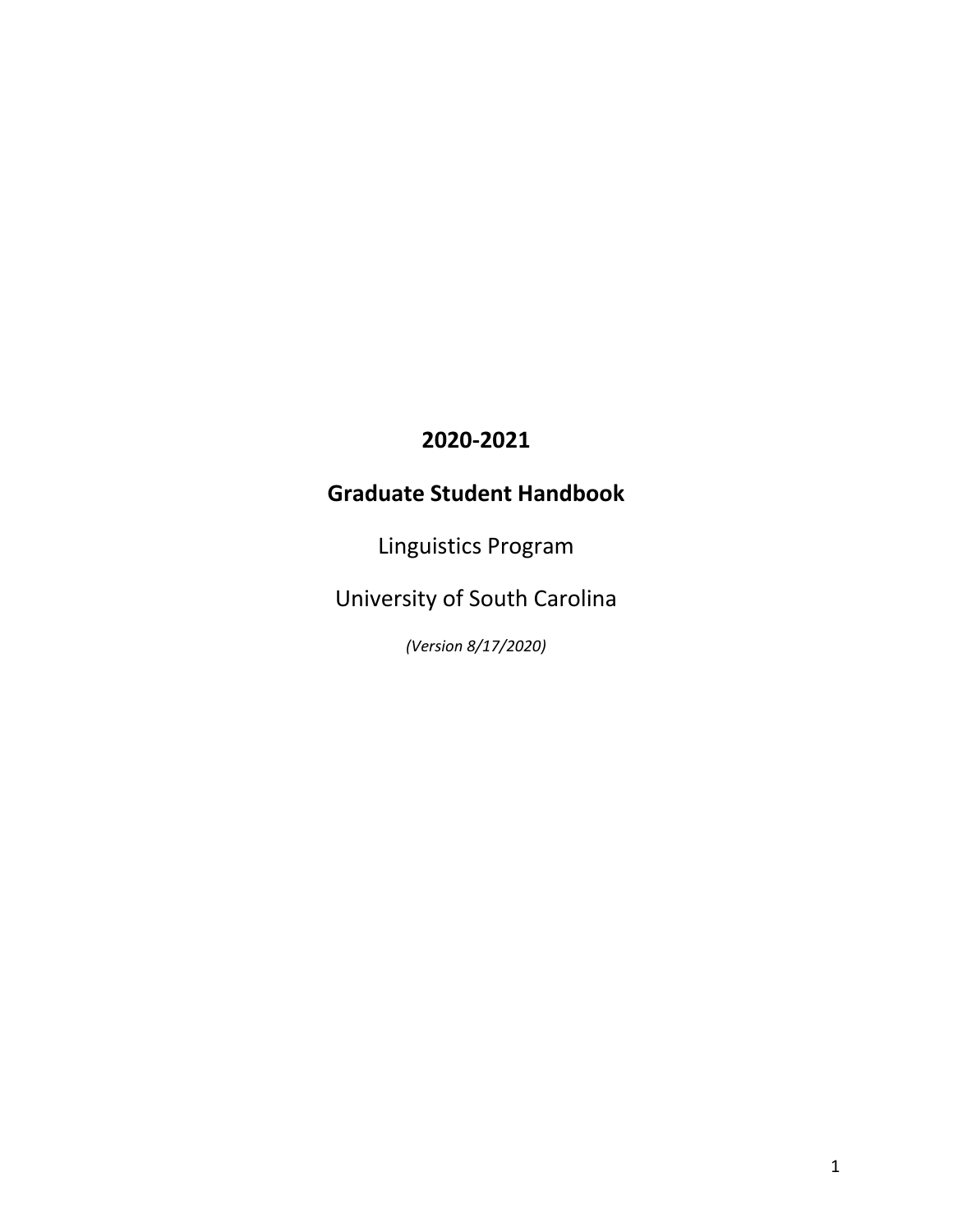#### **Table of Contents**

| 1. |                  |  |
|----|------------------|--|
|    | 1.1.             |  |
|    | 1.2.             |  |
|    | 2.               |  |
|    | 2.1.             |  |
|    | 2.2.             |  |
|    | 2.3.             |  |
|    | 3.               |  |
|    | 3.1.             |  |
|    | 3.2.             |  |
|    | 3.3.             |  |
|    | 3.3.1.           |  |
|    | 3.3.2.           |  |
|    | 3.3.3.           |  |
|    | 3.3.4.           |  |
|    | 3.3.5.           |  |
|    | 3.4.             |  |
|    | 3.4.1.           |  |
|    | 3.4.2.           |  |
|    | 3.4.3.           |  |
|    | 3.4.4.           |  |
|    | 3.4.5.           |  |
|    | 3.4.6.           |  |
|    | 3.4.7.           |  |
|    | 3.5.             |  |
|    | 3.5.1.           |  |
|    | 3.5.2.           |  |
|    | 3.5.3.           |  |
|    | 3.5.4.           |  |
|    | 3.6.             |  |
|    | 3.6.1.           |  |
|    | 3.6.2.           |  |
|    | 3.6.3.           |  |
|    | 3.6.4.<br>3.6.5. |  |
|    | 3.6.6.           |  |
| 4. |                  |  |
|    | 4.1.             |  |
|    | 4.1.1.           |  |
|    | 4.1.2.           |  |
|    | 4.1.3.           |  |
|    | 4.1.4.           |  |
|    | 4.1.5.           |  |
|    | 4.1.6.           |  |
| 5. |                  |  |
|    | 5.1.             |  |
|    | 5.1.1.           |  |
|    | 5.1.2.           |  |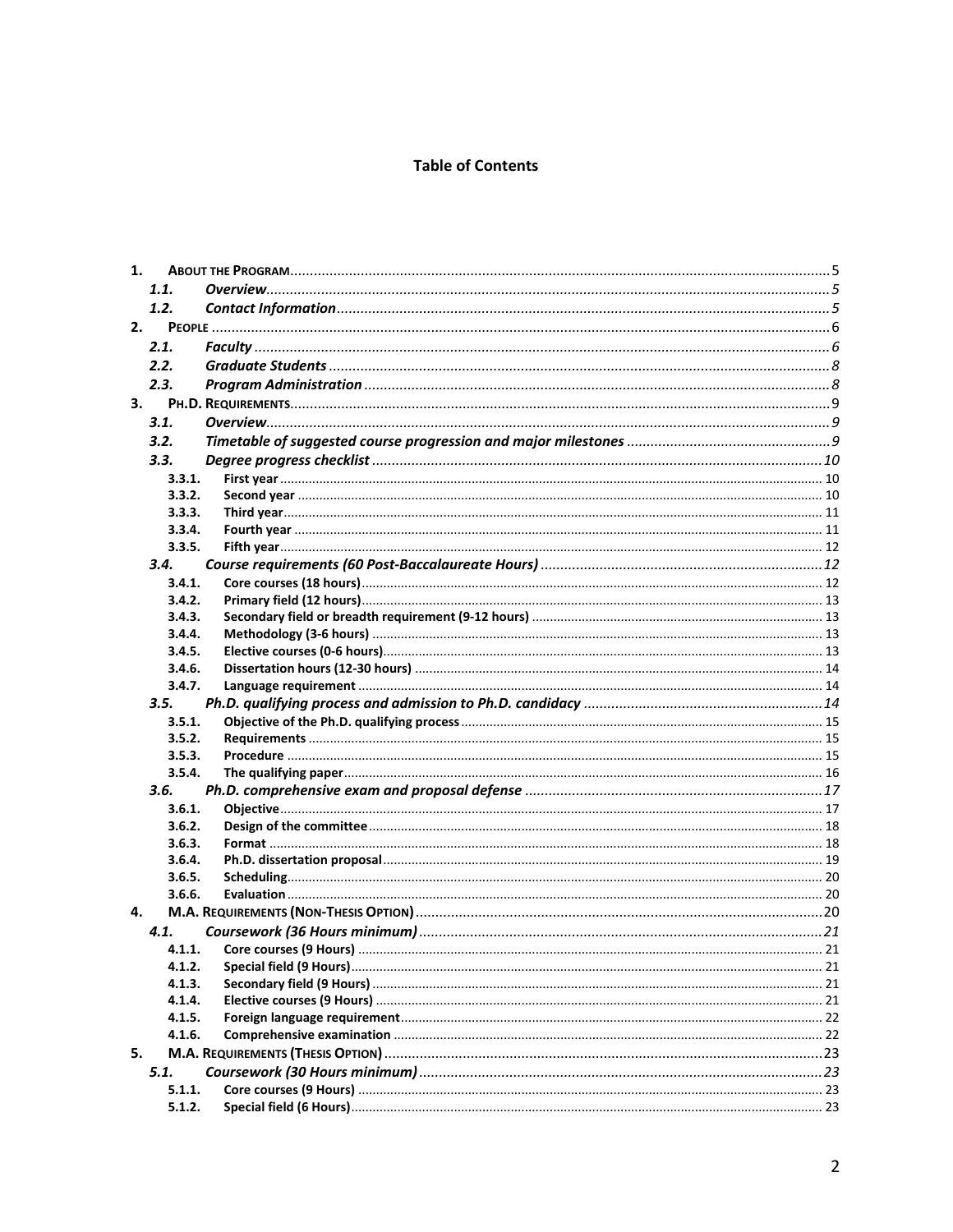|    | 5.1.3.  |                                                                                                                          |  |
|----|---------|--------------------------------------------------------------------------------------------------------------------------|--|
|    | 5.1.4.  |                                                                                                                          |  |
|    | 5.1.5.  |                                                                                                                          |  |
|    | 5.1.6.  |                                                                                                                          |  |
|    | 5.1.7.  |                                                                                                                          |  |
|    | 5.2.    |                                                                                                                          |  |
|    | 5.3.    |                                                                                                                          |  |
|    | 5.4.    |                                                                                                                          |  |
|    | 5.5.    |                                                                                                                          |  |
|    |         |                                                                                                                          |  |
|    | 5.6.    |                                                                                                                          |  |
| 6. |         |                                                                                                                          |  |
|    | 6.1.    |                                                                                                                          |  |
|    | 6.1.1.  |                                                                                                                          |  |
|    | 6.1.2.  |                                                                                                                          |  |
|    | 6.2.    |                                                                                                                          |  |
|    | 6.2.1.  |                                                                                                                          |  |
|    | 6.2.2.  |                                                                                                                          |  |
|    | 6.2.3.  |                                                                                                                          |  |
| 7. |         |                                                                                                                          |  |
|    | 7.1.    |                                                                                                                          |  |
|    | 7.2.    |                                                                                                                          |  |
|    | 7.3.    |                                                                                                                          |  |
|    | 7.3.1.  |                                                                                                                          |  |
|    | 7.3.2.  |                                                                                                                          |  |
|    | 7.3.3.  |                                                                                                                          |  |
| 8. |         |                                                                                                                          |  |
|    | 8.1.    |                                                                                                                          |  |
|    |         |                                                                                                                          |  |
|    | 8.1.1.  |                                                                                                                          |  |
|    | 8.1.2.  |                                                                                                                          |  |
|    | 8.1.3.  |                                                                                                                          |  |
|    | 8.1.4.  |                                                                                                                          |  |
|    | 8.1.5.  |                                                                                                                          |  |
|    | 8.1.6.  |                                                                                                                          |  |
|    | 8.1.7.  | How important is it that I attend program events, such as colloquium talks and social hours? 33                          |  |
|    | 8.1.8.  | Are faculty available for mentoring over the summer or while they are on sabbatical? Can I defend a                      |  |
|    |         |                                                                                                                          |  |
|    | 8.1.9.  | I plan to conduct research using human subjects. What kind of approval do I need? 34                                     |  |
|    | 8.1.10. |                                                                                                                          |  |
|    | 8.1.11. |                                                                                                                          |  |
|    | 8.1.12. |                                                                                                                          |  |
|    | 8.1.13. | I am an M.A. student interested in applying to the Ph.D. program. What does the process look like? 34                    |  |
|    | 8.1.14. |                                                                                                                          |  |
|    | 8.1.15. |                                                                                                                          |  |
|    |         | Yes, students are required to be registered for at least 1 credit hour in the semester in which they are finishing their |  |
|    |         |                                                                                                                          |  |
|    | 8.1.16. |                                                                                                                          |  |
|    | 8.1.17. | What the final steps are required in order to graduate from the M.A. or Ph.D. Program?  36                               |  |
|    | 8.2.    |                                                                                                                          |  |
|    | 8.2.1.  |                                                                                                                          |  |
|    | 8.2.2.  |                                                                                                                          |  |
|    | 8.2.3.  |                                                                                                                          |  |
|    | 8.2.4.  | If I have not taken a course in my primary field that required a paper with a linguistic analysis, what do I             |  |
|    |         |                                                                                                                          |  |
|    | 8.2.5.  |                                                                                                                          |  |
|    | 8.2.6.  |                                                                                                                          |  |
|    | 8.2.7.  | If I have been guaranteed funding for fewer years than it will likely take to complete my degree                         |  |
|    |         |                                                                                                                          |  |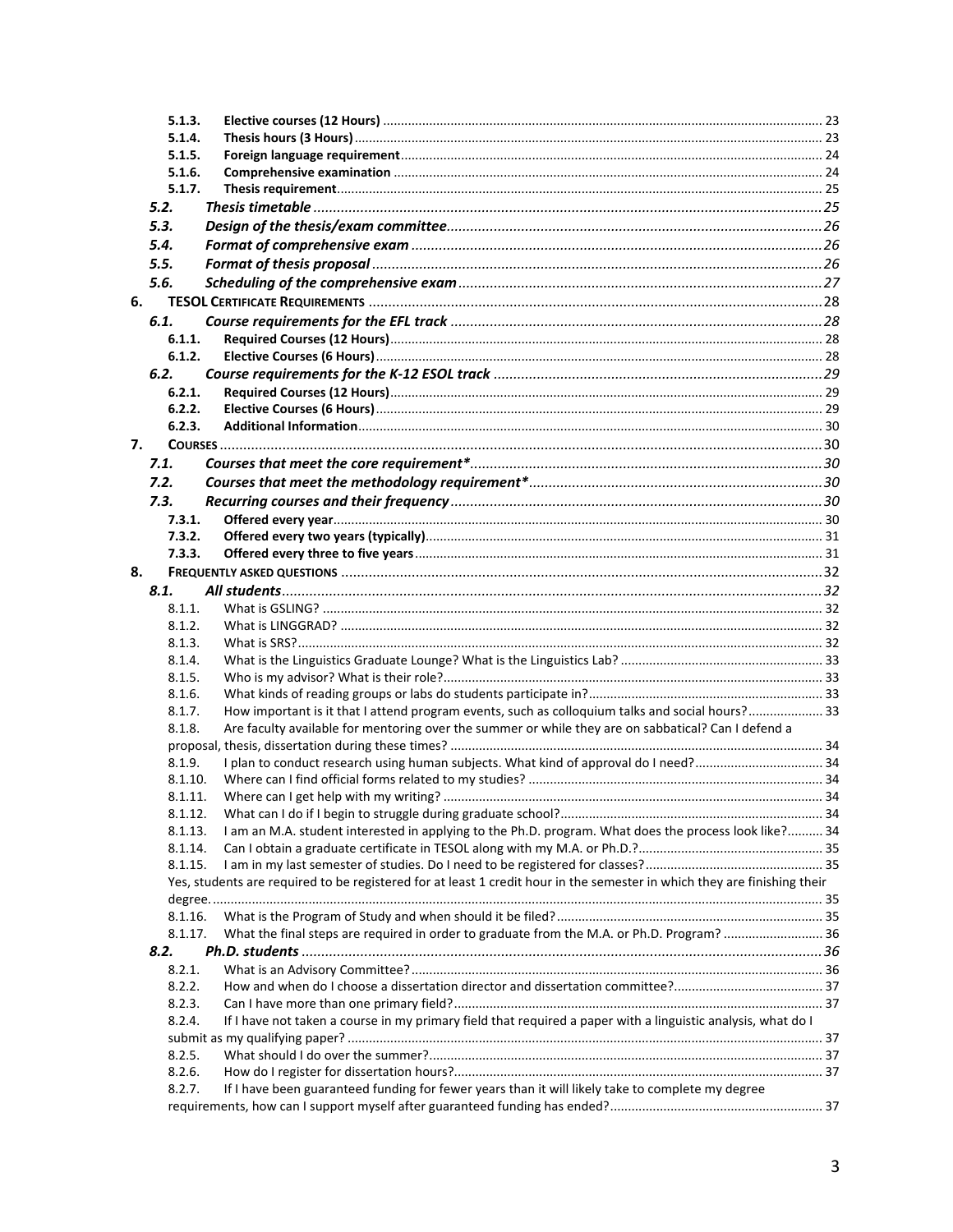| 8.2.8.      |                                                                                                         |  |
|-------------|---------------------------------------------------------------------------------------------------------|--|
| 8.2.9.      |                                                                                                         |  |
| 8.2.10.     |                                                                                                         |  |
| 8.2.11.     |                                                                                                         |  |
| 8.2.12.     | I have completed my coursework and my minimum dissertation hours. Do I need to be registered for        |  |
| classes? 39 |                                                                                                         |  |
| 8.2.13.     |                                                                                                         |  |
| 8.3.        |                                                                                                         |  |
| 8.3.1.      |                                                                                                         |  |
| 8.3.2.      |                                                                                                         |  |
| 8.3.3.      | What should I do if I am interested in continuing my education with a graduate degree in Linguistics?40 |  |
| 8.3.4.      |                                                                                                         |  |
|             |                                                                                                         |  |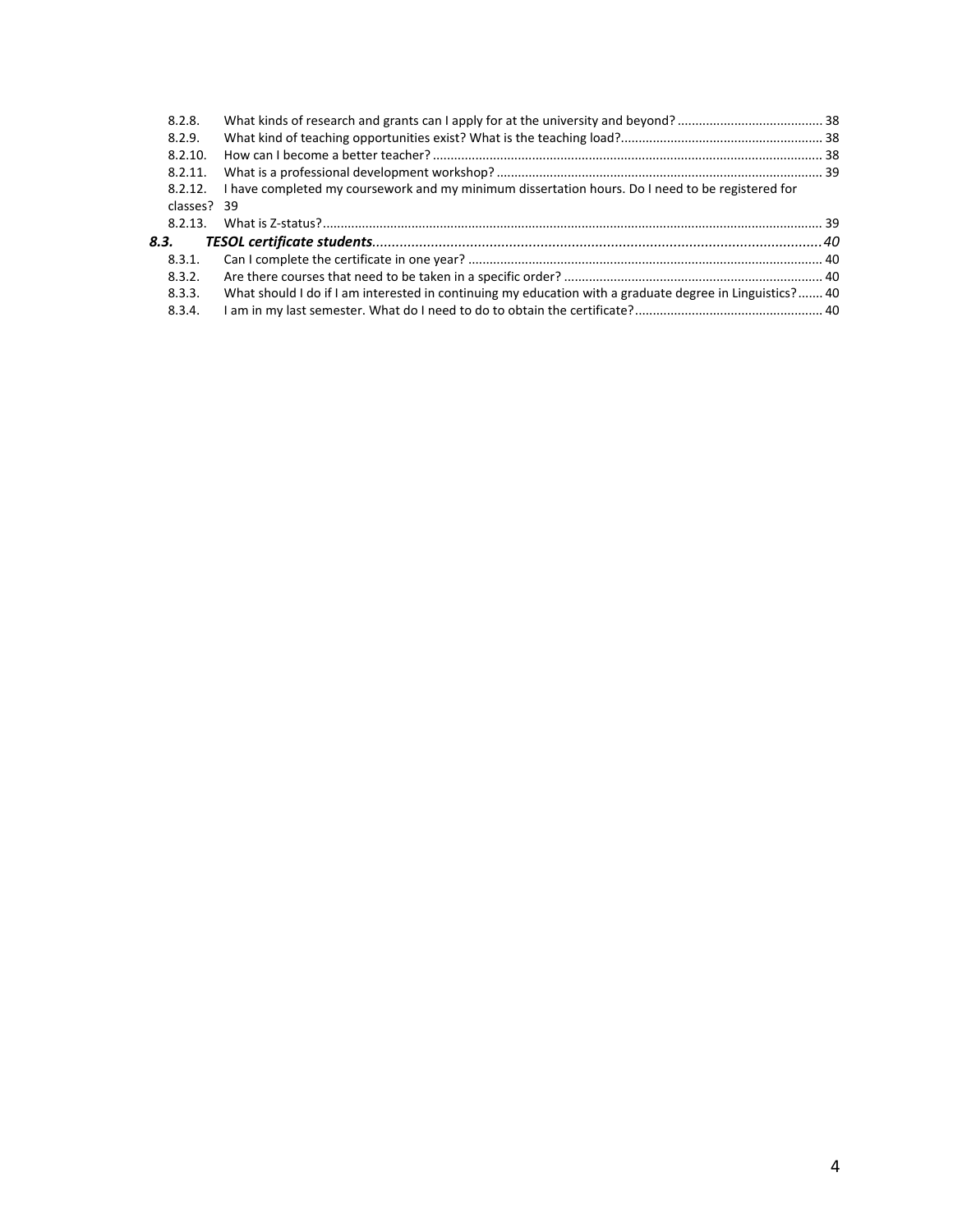#### <span id="page-4-0"></span>**1. About the Program**

#### <span id="page-4-1"></span>**1.1. Overview**

Linguistics at South Carolina has an interdisciplinary focus, while providing our graduate students with a strong background in linguistics theory. Students are trained to pursue research and teach in a wide range of linguistic sub-disciplines. The program affords students the opportunity to take coursework or pursue specializations in areas such as English/French/German/Spanish linguistics, historical linguistics, linguistic anthropology, philosophy of language, phonology, psycholinguistics, second/foreign language acquisition and teaching, semantics, sociolinguistics and syntax.

The Linguistics program collaborates with departments including Anthropology; English Language and Literature; Languages, Literatures, and Cultures; Philosophy; Psychology; the English Programs for Internationals; Communication Sciences and Disorders; Computer Science and Engineering; and Education. We are committed to building bridges with many disciplines and to illuminating the important role of language and the study of language in all aspects of our lives.

The Linguistics Program offers graduate degrees (MA and Ph.D. degrees) in Linguistics, as well as a graduate Certificate in Teaching English as a Second Language (TESOL). At the undergraduate level, we offer a cognate as well as a minor in Linguistics. Students may also pursue an interdisciplinary major with a Linguistics concentration through the Bachelor of Arts in Interdisciplinary Studies (BAIS) degree program.

#### <span id="page-4-2"></span>**1.2. Contact Information**

- 1.2.1.Web Address: *https://sc.edu/study/colleges\_schools/artsandsciences/linguistics/index.php*
- 1.2.2.Department Mailing Address

*909 Welsh Humanities Building University of South Carolina Columbia, SC 29208*

- 1.2.3.Temporary Program Physical Location (due to building repairs) during 2020-2021: Byrnes and Sumwalt
- 1.2.4.Program Location

*6th Floor Welsh Humanities Office Building Graduate Student Lounge (HUO 614) Linguistics Lab (HUO 613?)*

1.2.5.General Contact Information

*Email: [linguistics@sc.edu](mailto:linguistics@sc.edu) Phone: 803-777-2061 Fax: 803-777-0454*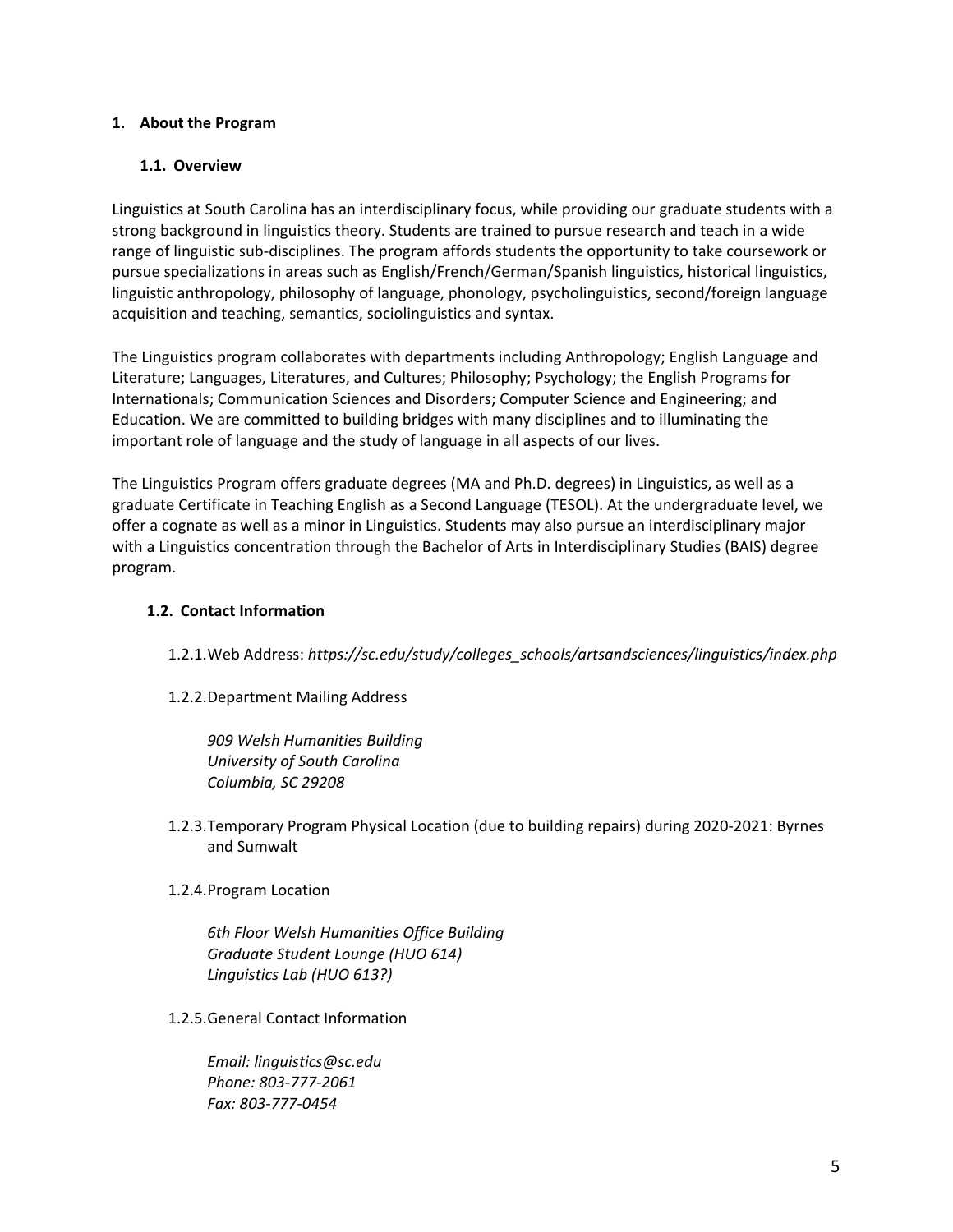# <span id="page-5-0"></span>**2. People**

# <span id="page-5-1"></span>**2.1. Faculty**

| <b>Core Faculty</b>                                                                      | <b>Interests</b>                                                                                              |  |
|------------------------------------------------------------------------------------------|---------------------------------------------------------------------------------------------------------------|--|
| Amit Almor                                                                               | Psycholinguistics, Neuroimaging of Language,                                                                  |  |
| Associate Professor, Department of Psychology                                            | Language Impairments                                                                                          |  |
| Anne Bezuidenhout                                                                        |                                                                                                               |  |
| Professor, Department of Philosophy                                                      | Philosophy of Language, Semantics, Pragmatics                                                                 |  |
| Elaine Chun                                                                              |                                                                                                               |  |
| Associate Professor, Department of English Language<br>and Literature, Graduate Director | Sociolinguistics, Linguistic Anthropology,<br>Race/Gender, Asian American Language                            |  |
| Amanda Dalola                                                                            | Phonetics, Sociophonetics, Sociolinguistics,                                                                  |  |
| Associate Professor, Department of Languages,<br>Literatures and Cultures/French         | Theoretical Phonology, Lab Phonology, Historical<br>Romance                                                   |  |
| <b>Stanley Dubinsky</b>                                                                  |                                                                                                               |  |
| Professor, Department of English                                                         | Syntax, Semantics                                                                                             |  |
| Sherina Feliciano-Santos                                                                 | Linguistic Anthropology, Language Revitalization                                                              |  |
| Associate Professor, Department of Anthropology                                          |                                                                                                               |  |
| Kurt Goblirsch                                                                           |                                                                                                               |  |
| Professor, Department of Languages, Literatures and<br>Cultures/German                   | Historical Linguistics, Phonology, Dialectology,<br><b>Germanic Linguistics</b>                               |  |
| D. Eric Holt                                                                             | Hispanic Linguistics, History and Dialects of Spanish                                                         |  |
| Associate Professor, Department of Languages,<br>Literatures and Cultures/ Spanish       | and Portuguese, Second Language Spanish<br>Pronunciation, Phonology, Optimality Theory                        |  |
| Jiang Liu                                                                                | Language acquisition, Phonetics, Phonology,                                                                   |  |
| Assistant Professor, Department of Languages,<br>Literatures and Cultures/Chinese        | Psycholinguistics, Neurolinguistics, Chinese<br>linguistics (Chinese tones, Chinese character<br>recognition) |  |
| <u>Qiandi Liu</u>                                                                        | Second Language Acquisition, ESL Writing,                                                                     |  |
| Assistant Professor, Department of English                                               | <b>Grammar Pedagogy</b>                                                                                       |  |
| Paul Malovrh                                                                             | Second Language Acquisition, Hispanic Applied                                                                 |  |
| Associate Professor, Department of Languages,<br>Literatures and Cultures/ Spanish       | Linguistics, Learner Development of Form-Function<br>Mapping, Psycholinguistic Processing Strategies          |  |
| Nina Moreno                                                                              | Second Language Acquisition, Spanish Applied                                                                  |  |
| Associate Professor, Department of Languages,<br>Literatures and Cultures/Spanish        | Linguistics, Computer Assisted Language Learning                                                              |  |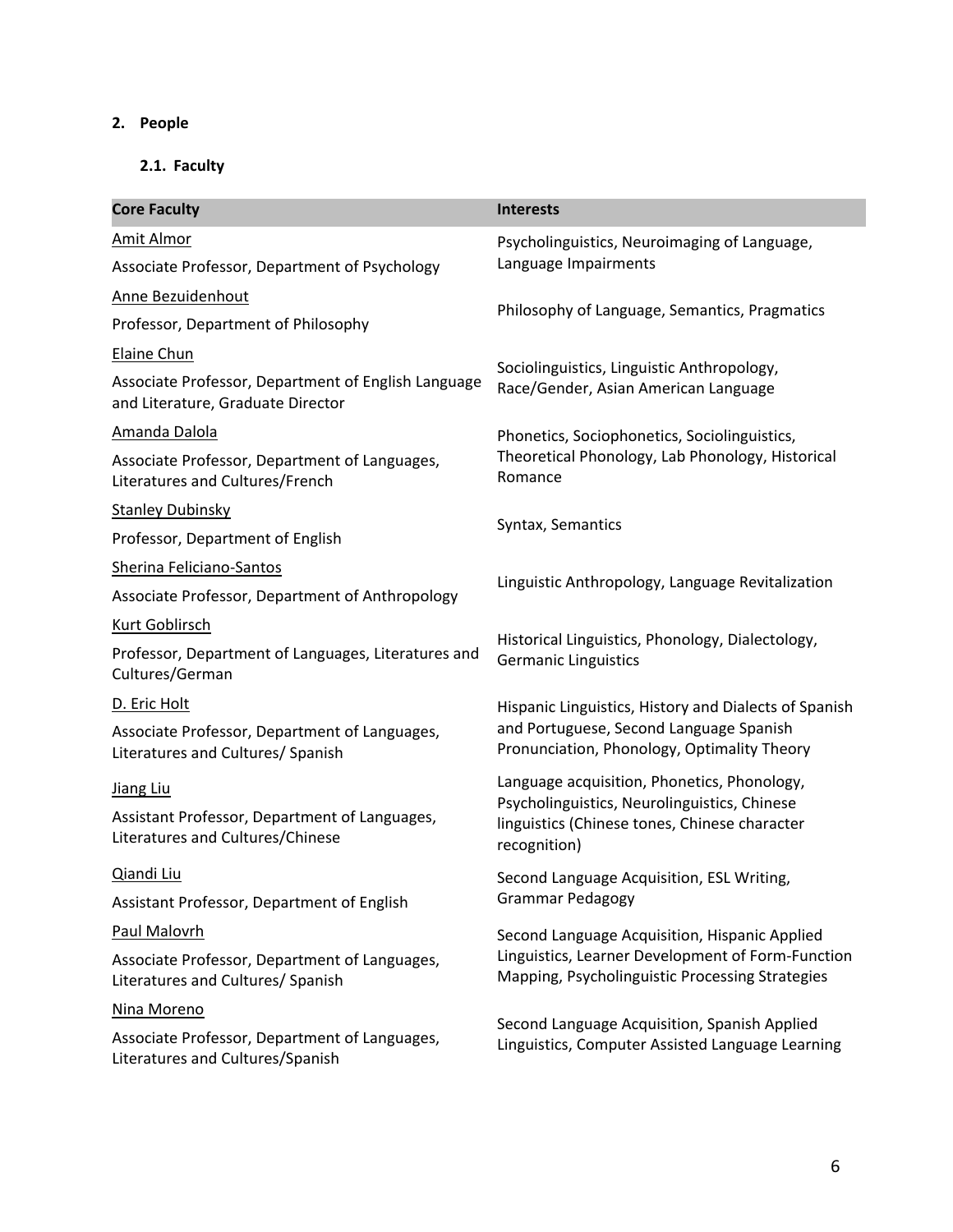| Jennifer F. Reynolds                                                               | Linguistic Anthropology, Pragmatics, Language                                                    |  |
|------------------------------------------------------------------------------------|--------------------------------------------------------------------------------------------------|--|
| Professor, Department of Anthropology                                              | Ideology, Language Socialization, Narrative and<br>Performance, Language Discourse and Migration |  |
| Mila Tasseva-Kurktchieva                                                           | Second Language Acquisition, Psycholinguistics,                                                  |  |
| Research Associate Professor, Program Director                                     | Syntax, Slavic Linguistics                                                                       |  |
| Tracey L. Weldon                                                                   |                                                                                                  |  |
| Associate Professor, Department of English                                         | Sociolinguistics, African American English, Gullah                                               |  |
| <b>Affiliated Faculty</b>                                                          |                                                                                                  |  |
| Junko Baba                                                                         |                                                                                                  |  |
| Associate Professor, Department of Languages,<br>Literatures and Cultures/Japanese |                                                                                                  |  |
| Dirk den Ouden                                                                     |                                                                                                  |  |
| Associate Professor, Department of Communication<br><b>Sciences and Disorders</b>  | Neurolinguistics, Aphasia, Phonology, Syntax                                                     |  |
| Lara Ducate                                                                        |                                                                                                  |  |
| Professor, Department of Languages, Literatures and<br>Cultures/German             |                                                                                                  |  |
| Lisa Fitton                                                                        |                                                                                                  |  |
| Assistant Professor, Department of Communication<br><b>Sciences and Disorders</b>  | Second Language Acquisition, Minority Dialects,<br>Literacy Development, Educational Assessment  |  |
| Daniel Fogerty                                                                     |                                                                                                  |  |
| Associate Professor, Department of Communication<br><b>Sciences and Disorders</b>  |                                                                                                  |  |
| Julius Fridriksson                                                                 |                                                                                                  |  |
| Professor, Department of Communication Sciences<br>and Disorders                   |                                                                                                  |  |
| Scott Gwara                                                                        |                                                                                                  |  |
| Professor, Department of English Language and<br>Literature                        |                                                                                                  |  |
| Lara Lomicka-Anderson                                                              |                                                                                                  |  |
| Professor, Department of Languages, Literatures and<br>Cultures/French             |                                                                                                  |  |
| <b>Susi Long</b>                                                                   |                                                                                                  |  |
| Department of Instruction and Teacher Education                                    |                                                                                                  |  |
| William Matchin                                                                    |                                                                                                  |  |
| Assistant Professor, Department of Communication<br><b>Sciences and Disorders</b>  | Neurolinguistics, Syntax, Aphasia                                                                |  |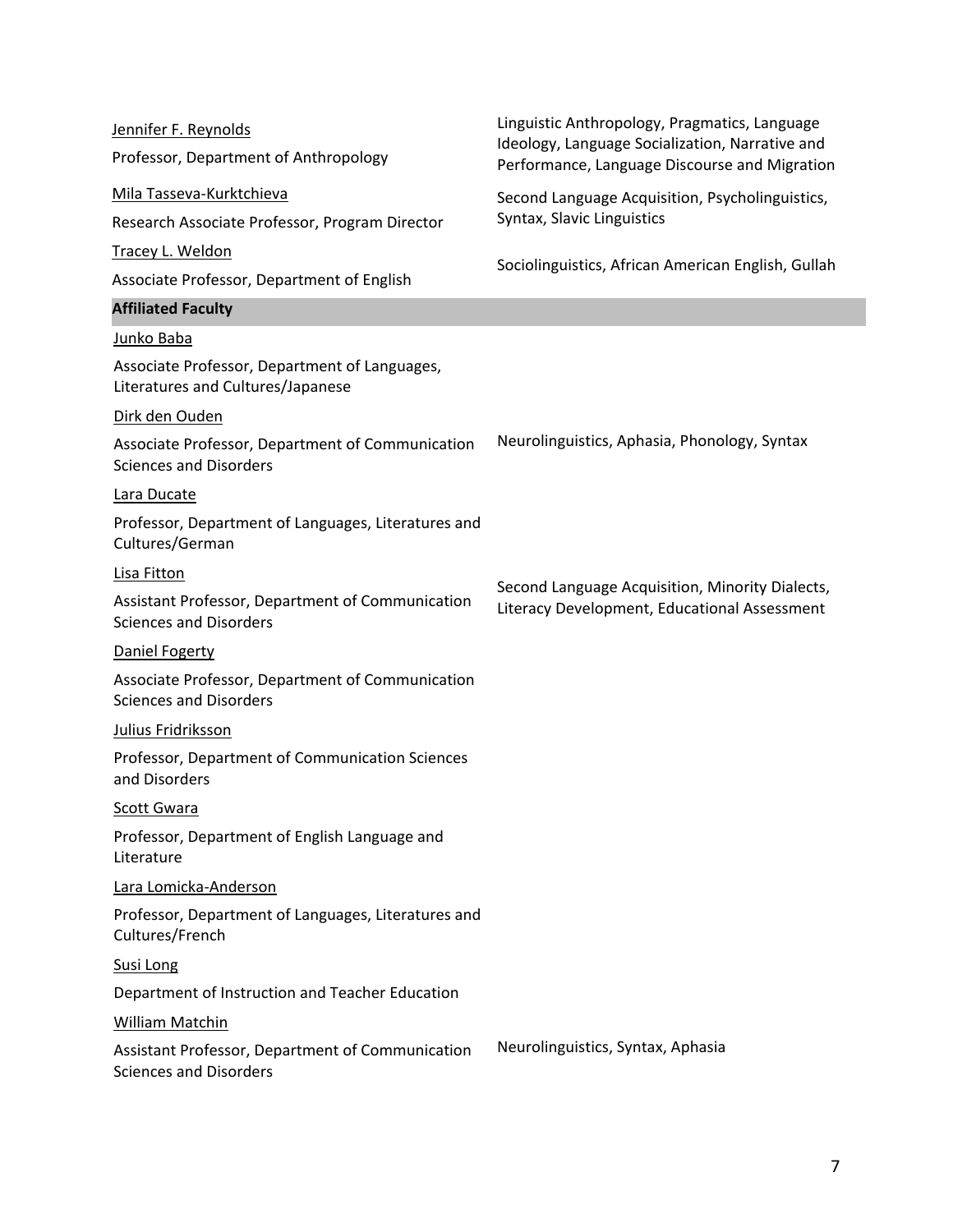#### [Brett Sherman](https://sc.edu/study/colleges_schools/artsandsciences/philosophy/our_people/sherman_brett.php)

Assistant Professor, Department of Philosophy

# [Sherry Warren](https://sc.edu/study/international_accelerator/about/meet_the_team/warren_sherry.php)

Academic Director of the International Accelerator Progam

#### [Krystal Werfel](https://www.sc.edu/study/colleges_schools/public_health/faculty-staff/werfel_krystal.php)

Assistant Professor, Department of Communication Sciences and Disorders

| <b>Emeritus Faculty</b> | <b>Department</b>                                            |
|-------------------------|--------------------------------------------------------------|
| Annie Dumenil           | Department of Languages, Literatures, and<br>Cultures/French |
| Robin Morris            | Department of Psychology                                     |
| Dorothy Disterheft      | Department of English Language and Literature                |
| Alexandra Rowe          | <b>English Programs for Internationals</b>                   |

#### <span id="page-7-0"></span>**2.2. Graduate Students**

See [our website](https://sc.edu/study/colleges_schools/artsandsciences/linguistics/our_people/graduate_students/index.php) for an updated list.

## **2.3. Program Administration**

<span id="page-7-1"></span>

| <b>Title</b>                | <b>Name</b>                  | <b>Email</b>                                        | <b>Office</b>  | <b>Temporary</b><br>office for<br>2020-2021 |
|-----------------------------|------------------------------|-----------------------------------------------------|----------------|---------------------------------------------|
| Program Director            | Mila Tasseva-<br>Kurktchieva | <tassevak@mailbox.sc.edu></tassevak@mailbox.sc.edu> | <b>HUO 616</b> | <b>Byrnes TBD</b>                           |
| <b>Graduate Director</b>    | Elaine Chun                  | <chune@mailbox.sc.edu></chune@mailbox.sc.edu>       | <b>HUO 210</b> | n/a                                         |
| Administrative<br>Assistant | Chris King                   | <kingcj2@email.sc.edu></kingcj2@email.sc.edu>       | <b>HUO 909</b> | <b>Byrnes TBD</b>                           |
| <b>Budget Manager</b>       | Carla Watson                 | <watson97@mailbox.sc.edu></watson97@mailbox.sc.edu> | <b>HUO 914</b> | <b>Byrnes TBD</b>                           |
| Scheduling<br>Coordinator   | Sara Brothers                | < SBrother@mailbox.sc.edu >                         | HUO            | <b>Byrnes TBD</b>                           |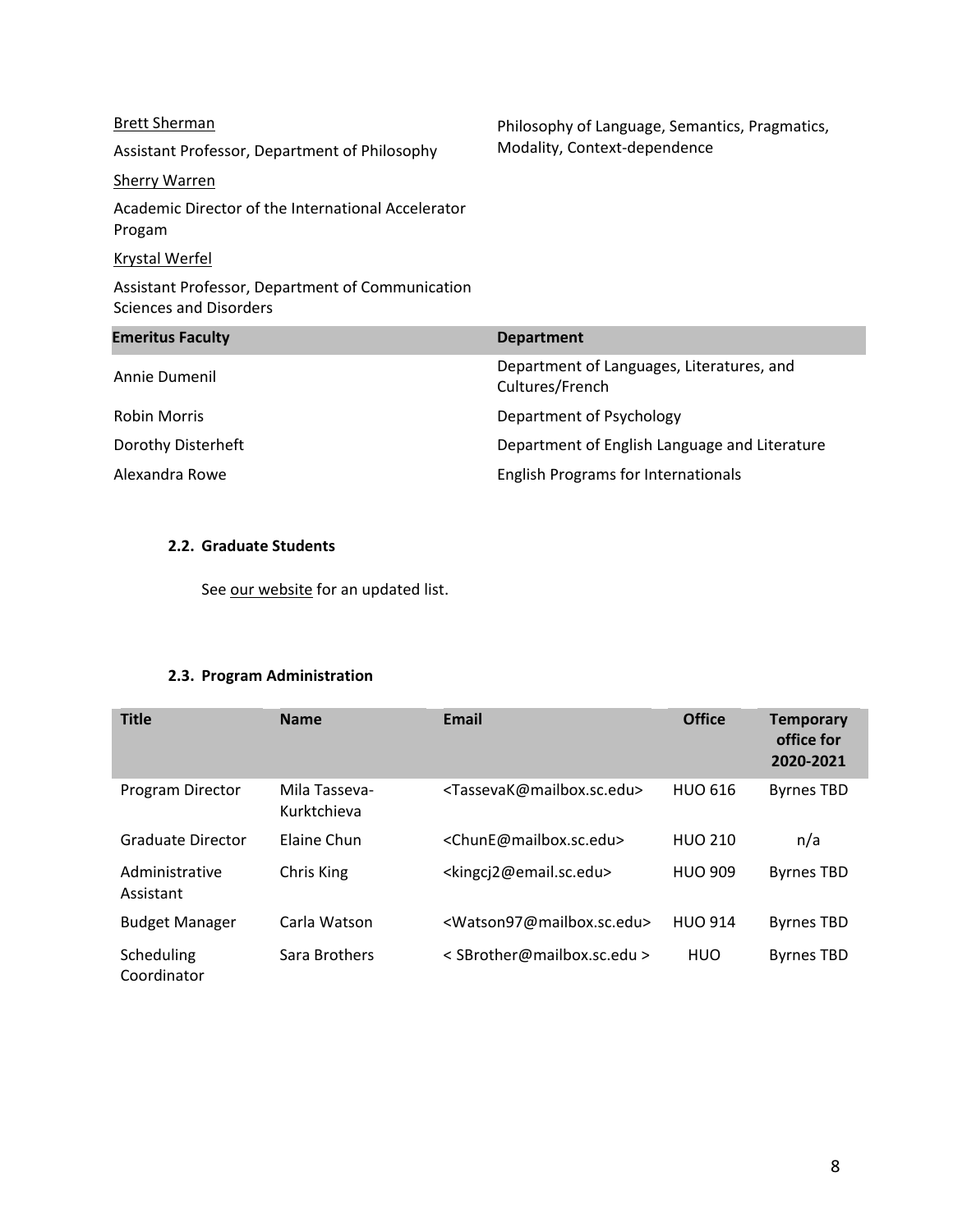#### <span id="page-8-1"></span><span id="page-8-0"></span>**3. Ph.D. Requirements**

#### **3.1. Overview**

The mission of the Ph.D. Program in Linguistics is to train students to pursue research and teach in the areas of general linguistics and a chosen subfield. The Ph.D. in Linguistics at UofSC typically involves a much broader range of coursework than what is found at more traditional Linguistics Departments and Programs in the United States. The program does not focus on the training of theoretical linguists, but instead sees its mission as that of training historical linguists, language acquisition specialists, sociolinguists, and others, who can apply linguistic theory to the pursuit of their research. Thus, it is typical for a student in this program to use current syntactic theory in investigations into language contact or language variation, or to apply phonological theory to research on second language acquisition.

The Ph.D. course requirements (see degree requirements) involve six core courses, plus a primary field of study of at least 12 hours, and either a secondary field of 9-12 hours or at least 9 hours breadth requirement outside the primary field. Approved special fields are the following: *linguistic anthropology, English/French/German/Spanish linguistics, historical linguistics, philosophy of language, phonological theory, psycholinguistics, second/foreign language acquisition, sociolinguistics, syntactic theory, and teaching English as a second/foreign language.*

The secondary field may consist entirely of LING-designated courses; however, it also could include both LING-designated courses and courses from other departments. A student may also choose a secondary field made up entirely of courses from a cooperating department. Examples include English Composition and Rhetoric, Medieval and Early Modern English Literature, Experimental Psychology, Philosophy, or Communication Sciences and Disorders. It is possible for all credit hours earned in an MA in Linguistics or a Certificate of Graduate Studies in TESOL at UofSC to apply to this degree. Please speak to an advisor to see how these hours apply in your situation.

Course requirements, such as foreign language requirements, comprehensive examination details, and subfield guidelines, can be found in the current [Graduate Bulletin,](https://academicbulletins.sc.edu/graduate/) which contains general information about the [Doctoral Degree Requirements.](https://academicbulletins.sc.edu/graduate/degree-requirements/doctoral-degree-requirements/)

<span id="page-8-2"></span>

| Year | Semester | Recommended<br>hours* | <b>Recommended courses</b>                                                                                      | <b>Major milestones</b> |
|------|----------|-----------------------|-----------------------------------------------------------------------------------------------------------------|-------------------------|
|      | Fall     | $9$ (or 6)            | <b>LING 720</b><br>1 course in primary<br>$\bullet$<br>area<br>(1 other course if 9<br>$\bullet$<br>hours)      |                         |
|      | Spring   | $6$ (or 9)            | <b>LING 710</b><br>٠<br>1 course in primary<br>$\bullet$<br>area<br>(1 other course if 9<br>$\bullet$<br>hours) |                         |

#### **3.2. Timetable of suggested course progression and major milestones**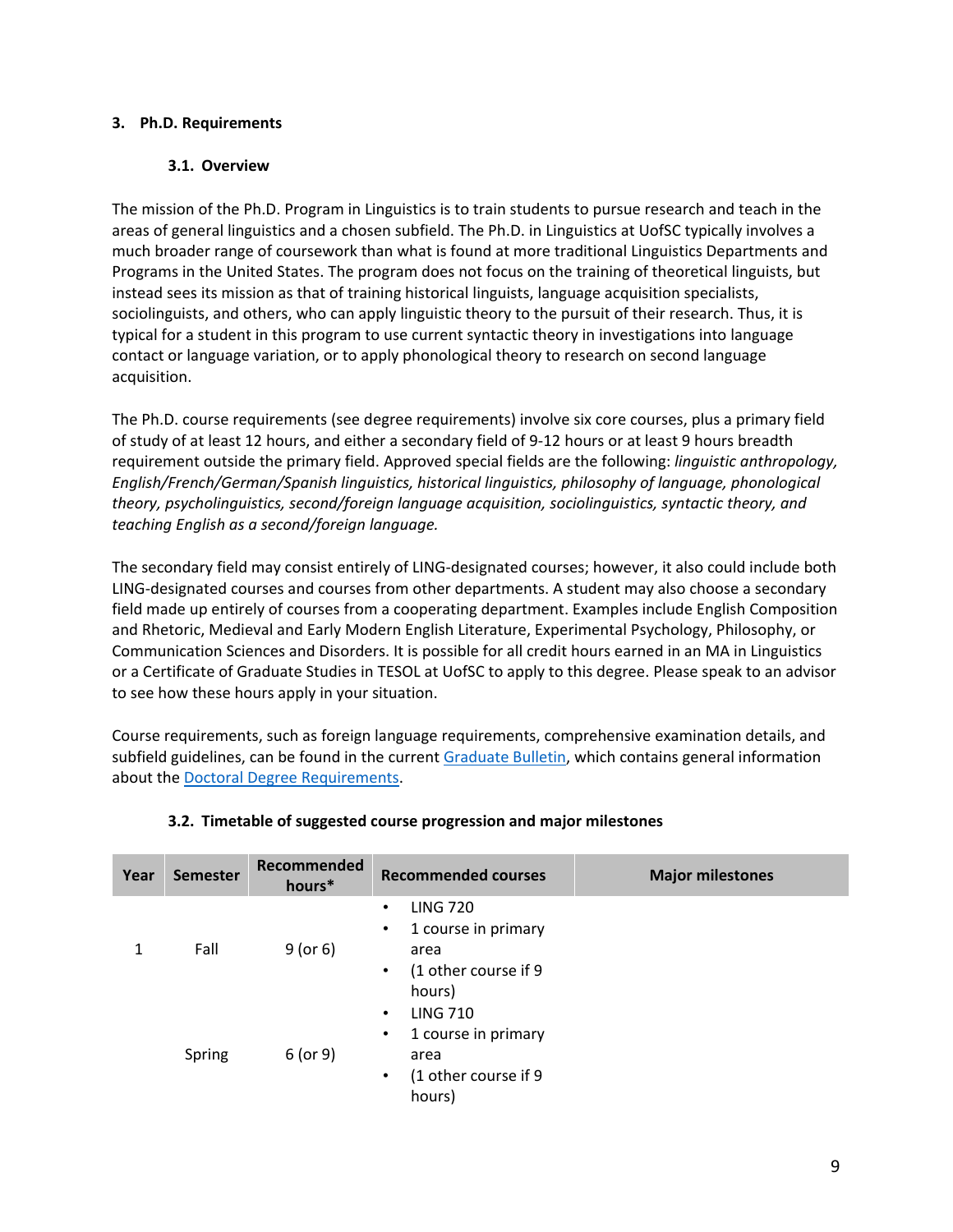| $\mathcal{P}$            | Fall   | $9$ (or 6) | 1 core course<br>$\bullet$<br>1 course in primary<br>area<br>(1 other course if 9<br>hours)              | Submit application for Ph.D.<br>candidacy in November                                  |
|--------------------------|--------|------------|----------------------------------------------------------------------------------------------------------|----------------------------------------------------------------------------------------|
|                          | Spring | $6$ (or 9) | 1 core course<br>$\bullet$<br>1 course in primary<br>$\bullet$<br>area<br>(1 other course if 9<br>hours) | Submit QP in January<br>Submit D-POS for approval by the<br>end of the Spring semester |
| 3                        | Fall   | $9$ (or 6) | 1 core course<br>2 other courses                                                                         |                                                                                        |
|                          | Spring | 6 (or 9)   | 1 core course<br>2 other courses                                                                         | Complete required coursework                                                           |
| 4                        | Fall   | 6          | 1 course<br>$\bullet$<br>3 dissertation hours                                                            | Take comprehensive exam<br>Defend proposal                                             |
|                          | Spring | 3          | Dissertation hours<br>$\bullet$                                                                          | (Move to Z-status)                                                                     |
| 5                        | Fall   | 3          | <b>Dissertation hours</b><br>٠                                                                           |                                                                                        |
|                          | Spring | 3          | Dissertation hours                                                                                       | Defend dissertation and graduate                                                       |
| <b>Total hours</b><br>60 |        |            |                                                                                                          |                                                                                        |

*\*Students may take courses in addition to the 60 hours required for the Linguistics Ph.D. degree, for example, if their dissertation research requires greater breadth of expertise or if they need to obtain supplementary certification (e.g., Certification in Women's and Gender Studies) or pedagogical training (e.g., ENGL 691/692, LING 795 or FORL 776).*

# <span id="page-9-0"></span>**3.3. Degree progress checklist**

#### *3.3.1. First year*

<span id="page-9-1"></span>• Consult with your assigned Advising Committee, and/or other faculty mentors, as relevant, about which courses you should be taking and research interests that you are developing.

# *3.3.2. Second year*

- <span id="page-9-2"></span>• Before the end of the fall semester, though possibly as early as your first year, write a research paper which will serve as the basis of your Qualifying Paper. This original paper, which ideally addresses a topic within your intended primary field, should be developed during your coursework at UofSC. In most cases, the QP is a polished version of a course paper.
- Submit your application for Ph.D. candidacy (**November 1**).
- Receive an initial review of the application (**December 15**).
- Submit your Qualifying Paper (**January 15**). See details about this paper in [§3.5.4 "The qualifying](#page-15-0)  [paper"](#page-15-0) below.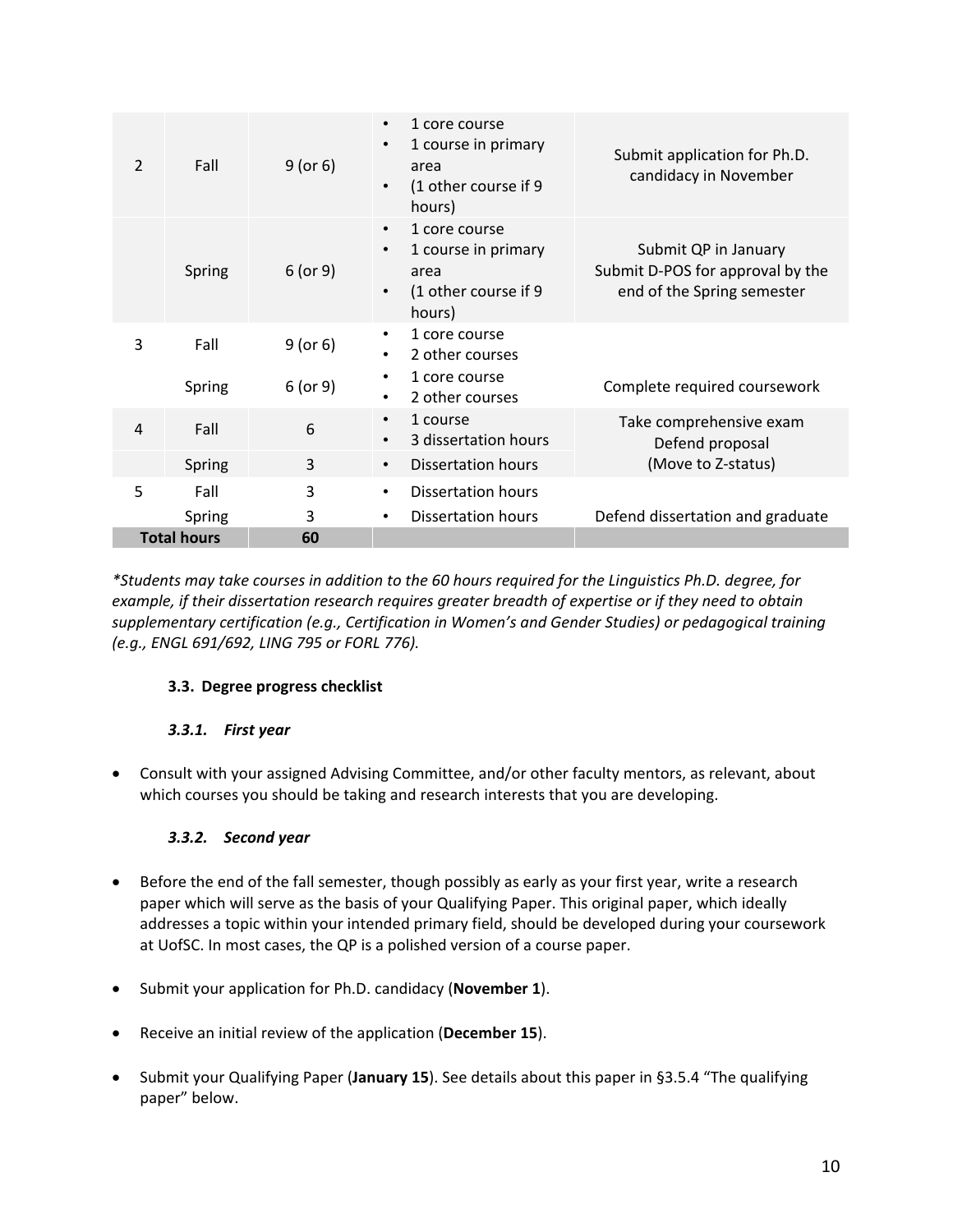- After successful completion of Ph.D. Qualifying Process, the student should:
	- Do a preliminary research/literature review of the dissertation topic.
	- Choose a dissertation director who can help them successfully complete a dissertation in the selected area. The dissertation director becomes the student's advisor for the remainder of their program.
	- Determine in consultation with the advisor/director the remaining members of the dissertation committee. The committee should be constituted by at least three core faculty members and one outside member. Affiliated faculty may serve in either capacity.
	- Students are strongly encouraged to approach potential committee members prepared to discuss the probable topic of the dissertation and to negotiate the schedule for its completion.
	- Continue doing background reading and preparation for dissertation.

## *3.3.3. Third year*

- <span id="page-10-0"></span>• Toward end of Ph.D. coursework, the student should: (Timeline may vary by director. Check with your director.)
	- Prepare a formal dissertation proposal. A suggested outline of the proposal is given below under Format of the Ph.D. dissertation proposal. The specific requirements of the dissertation proposal are determined by the dissertation director, so students must consult with their director as often as necessary to understand what is expected.
	- Submit a full draft of proposal to dissertation director and revise as suggested.
	- Receive approval of proposal draft from Director before distributing to other committee members.

#### *3.3.4. Fourth year*

- <span id="page-10-1"></span>• After successful completion of coursework in the Ph.D. Program, the student who selects the **takehome exam format** (see below for more detail) should:
	- Decide with the director upon the time frame within which the entire Comprehensive Exam is to be completed. The director advises committee members of the planned format for their approval.
	- Report to the Linguistics Program the dates set for these exams (including the date for the oral examination).
	- Prepare a bibliography for the written exam and circulate it to the committee members for comments. Bibliography must be circulated **at least four weeks** before the date on which the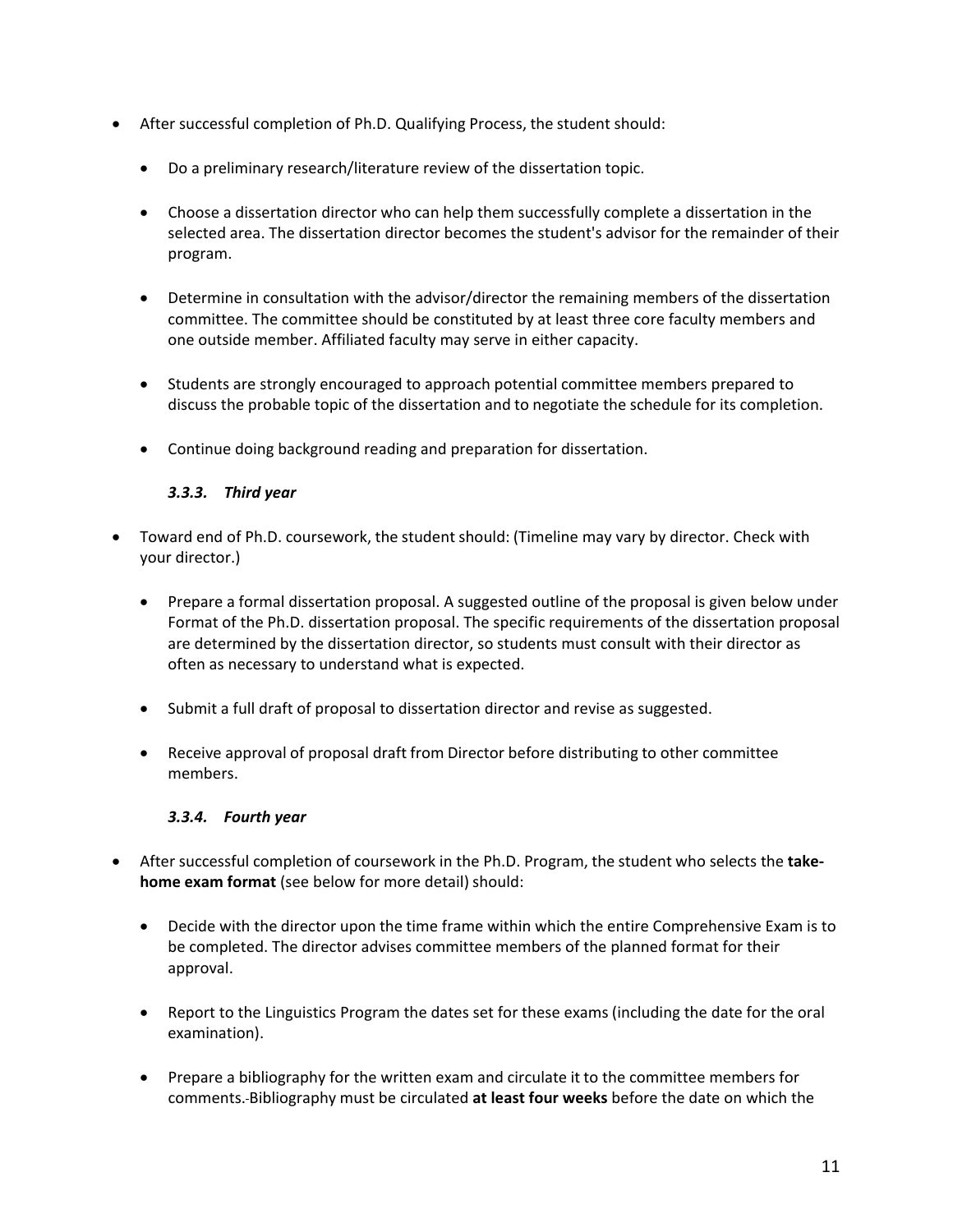student intends to take the exam. Students must receive final approval of their bibliography from the advisor/director two weeks prior to that date.

- Discuss possible content and expectations with committee members.
- Submit their director-approved dissertation proposal to committee members **at least two weeks** prior to the oral exam, the final part of the Comprehensive Exam. (Note: Timeline may vary by director. Check with your director.)
- After successful completion of coursework in the Ph.D. Program, the student who selects the **paper exam format** should:
	- Decide with the director upon the time frame within which the entire Comprehensive Exam is to be completed. The director advises committee members of the planned format for their approval.
	- Report to the Linguistics Program the dates set for the submission of the written paper and the date of the oral examination.
	- Discuss expectations with committee members.
	- Submit their director-approved dissertation proposal to committee members **at least two weeks** prior to the oral exam, the final part of the Comprehensive Exam. (Note: Timeline may vary by director. Check with your director.)

#### *3.3.5. Fifth year*

- <span id="page-11-0"></span>• Submit applications for jobs.
- Continue to conduct research and complete the dissertation.

#### <span id="page-11-2"></span><span id="page-11-1"></span>**3.4. Course requirements (60 Post-Baccalaureate Hours)**

#### *3.4.1. Core courses (18 hours)*

- LING 710 Introduction to Phonology
- LING 720 Introduction to Syntax
- LING 711 Phonological Theory or LING 721 Syntactic Theory
- Three more graduate level core linguistics courses in one of phonetics, phonology, morphology, syntax, semantics, or pragmatics, exclusive of LING 600 - Survey of Linguistics. Other courses may be used to satisfy this requirement pending the approval of the student's advisor and the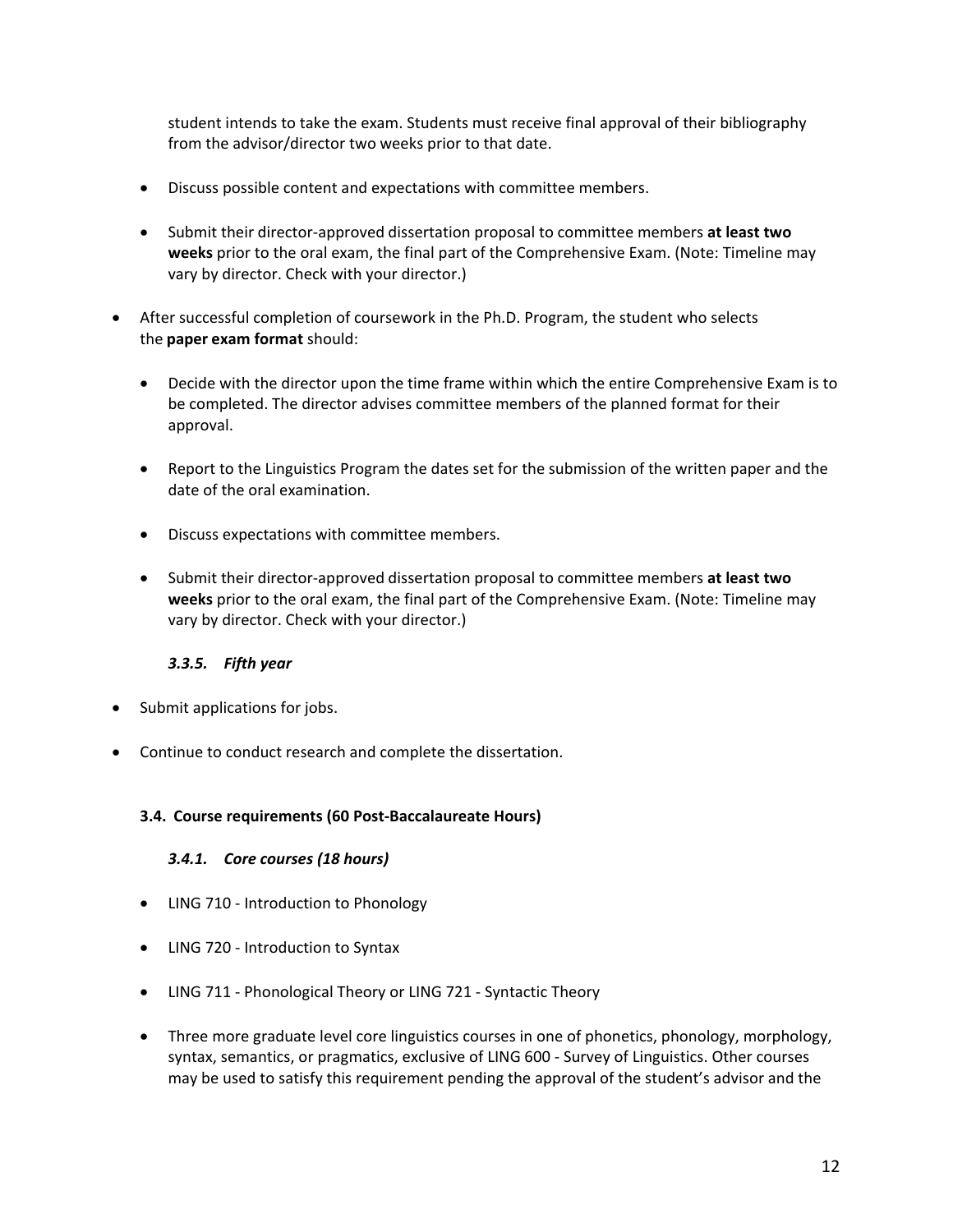graduate director. You may consult our list of courses that count towards the core requirement in **[§8.1](#page-29-2)** ["Courses that meet the core requirement.](#page-29-2)"

**Note**: Students who proceed from the M.A. to the Ph.D. will need to take one more course to satisfy the Ph.D. core requirement if LING 600 was counted as an M.A. core requirement.

# *3.4.2. Primary field (12 hours)*

<span id="page-12-0"></span>Ph.D. students should take at least 4 courses (12 credit hours) in an area approved by the student's Advisory committee.

# *3.4.3. Secondary field or breadth requirement (9-12 hours)*

<span id="page-12-1"></span>Students may decide on a secondary field in which they will take 3-4 courses (9-12 credit hours). The secondary field may consist entirely of LING-designated courses; however, it also could include both LING-designated courses and courses from other departments. A student may also choose a secondary field made up entirely of courses from a cooperating department.

A secondary field might be chosen for a number of reasons: (1) because it directly complements the primary field and will be important to the student's dissertation research, (2) because it will broaden the student's background in linguistics and make them a more versatile teacher, and/or (3) it will enhance the student's employment prospects by making them a more attractive candidate for a linguistics position in a targeted department (such as anthropology, communication sciences and disorders, second language studies, etc.).

Alternatively, students who do not wish to declare a secondary field will take course work in Linguistics outside of their primary field of at least nine hours.

# *3.4.4. Methodology (3-6 hours)*

<span id="page-12-2"></span>Students are required to take at least 1 and up to 2 approved methodology courses. Approved courses include any Linguistic methodology course, in addition to the following courses offered by other departments: BIOS 700(J), EDRM 710, EDRM 711, PSYC 709, PSYC 710, STAT 515, STAT 516. You may consult our list of linguistics courses that count towards the methodology requirement in **[§8.2](#page-29-3)** ["Courses](#page-29-3)  [that meet the methodology requirement\\*.](#page-29-3)"

# *3.4.5. Elective courses (0-6 hours)*

<span id="page-12-3"></span>Up to 2 courses (6 credit hours) approved by the program, in elective LING courses. Additional credit hours may be taken in coursework approved by the student's Ph.D. committee.

The purpose of this requirement is to ensure that each student has a respectable background in the field of Linguistics as a whole. This is especially important for those students who enter the Linguistics Ph.D. program with no prior degree in Linguistics.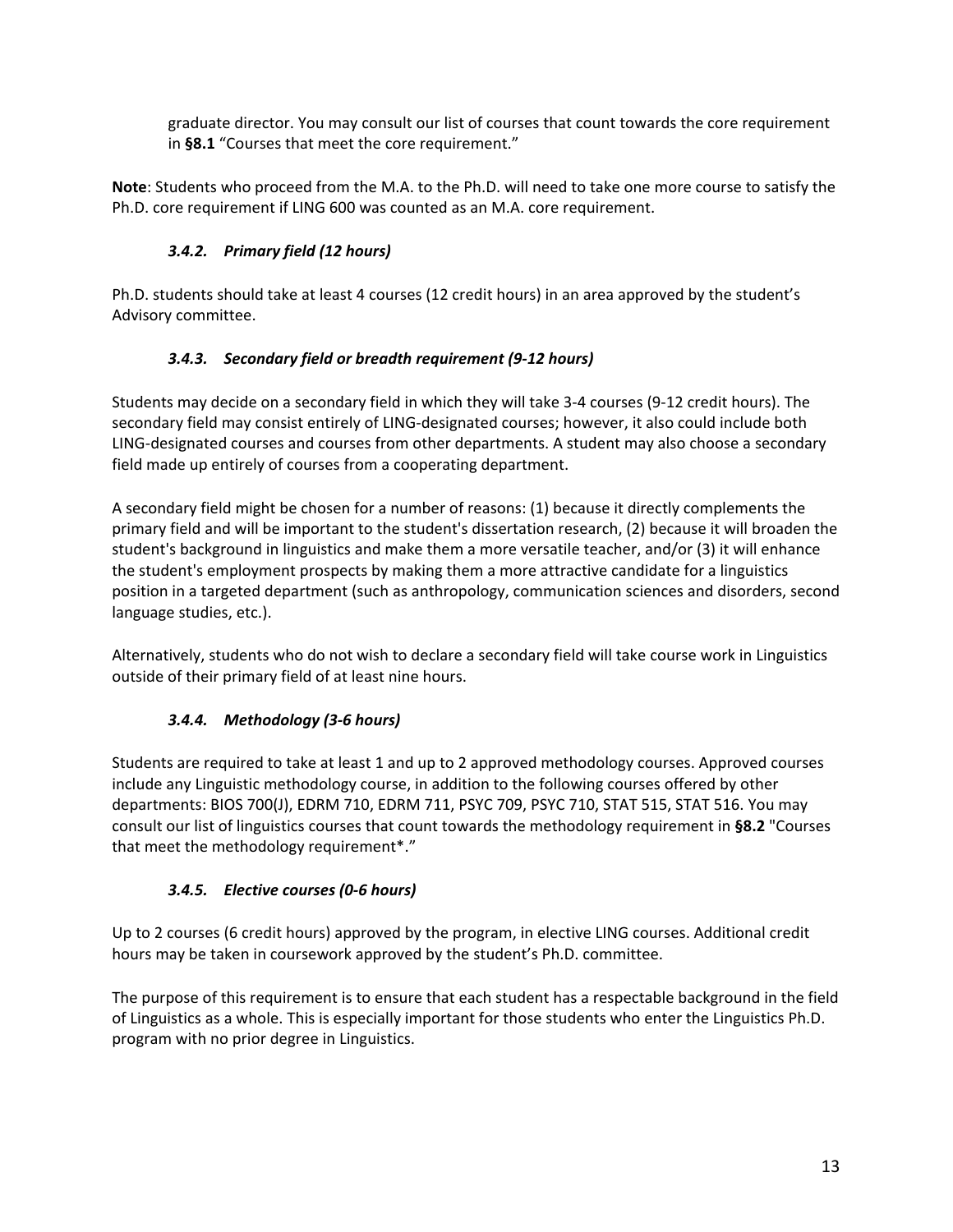## *3.4.6. Dissertation hours (12-30 hours)*

<span id="page-13-0"></span>• LING 899 - Dissertation Preparation

**NOTE**: All doctoral candidates are required to successfully complete a minimum of 12, but up to 30 hours of dissertation preparation (899) or 30 hours of a combination of dissertation (899) and thesis (799) preparation are allowed on a doctoral program of study. At least half of the hours on the Doctoral Program of Study (D-POS) must be in courses numbered 700 or higher.

**NOTE**: LING 806 Directed Reading and Research: The Graduate School's official policy on independent study is to allow up to 9 hours towards the Ph.D.

## *3.4.7. Language requirement*

<span id="page-13-1"></span>Candidates must demonstrate knowledge of two approved languages other than their native language. For the second language, a student may, with the approval of the student's advisor and the graduate director, substitute a research methods, statistics, or computer science course. Demonstrating knowledge of a foreign language can be accomplished in one of the following ways:

- successful completion of an intensive reading course in a language approved by The Graduate School - while a graduate student at UofSC (e.g., FORL 615),
- successful completion of a course at the intermediate level of language proficiency no more than six years prior to award of the degree,
- a passing grade on a language reading proficiency examination administered by the UofSC Department of Language, Literatures, and Cultures,
- completing 6 hours of coursework in a non-Indo-European language with a grade of at least a B.

If a student claims a research methods course as a substitute for the second foreign language that is required, that course cannot be used to fulfill the research methods requirement.

Nonnative speakers of English may select English as a foreign language, upon submission of the following [Certification In English as a Foreign Language for Masters and Doctoral Programs.](https://www.sc.edu/study/colleges_schools/graduate_school/documents/g-cie.certification.in.english.pdf)

The Department of Languages, Literatures, and Cultures has further information about Graduate [Reading Proficiency Exams.](https://www.sc.edu/study/colleges_schools/artsandsciences/dllc/study/graduate/grad_reading_exam.php)

#### **3.5. Ph.D. qualifying process and admission to Ph.D. candidacy**

<span id="page-13-2"></span>Successful completion of the Ph.D. Qualifying Process is required in order to earn doctoral candidacy status in the Program. The process typically takes place during the student's third and fourth semesters.

Students who are newly admitted to the PhD program or who are concurrently admitted to the M.A. and Ph.D. programs will typically undergo the Qualifying Process in their second year of admission.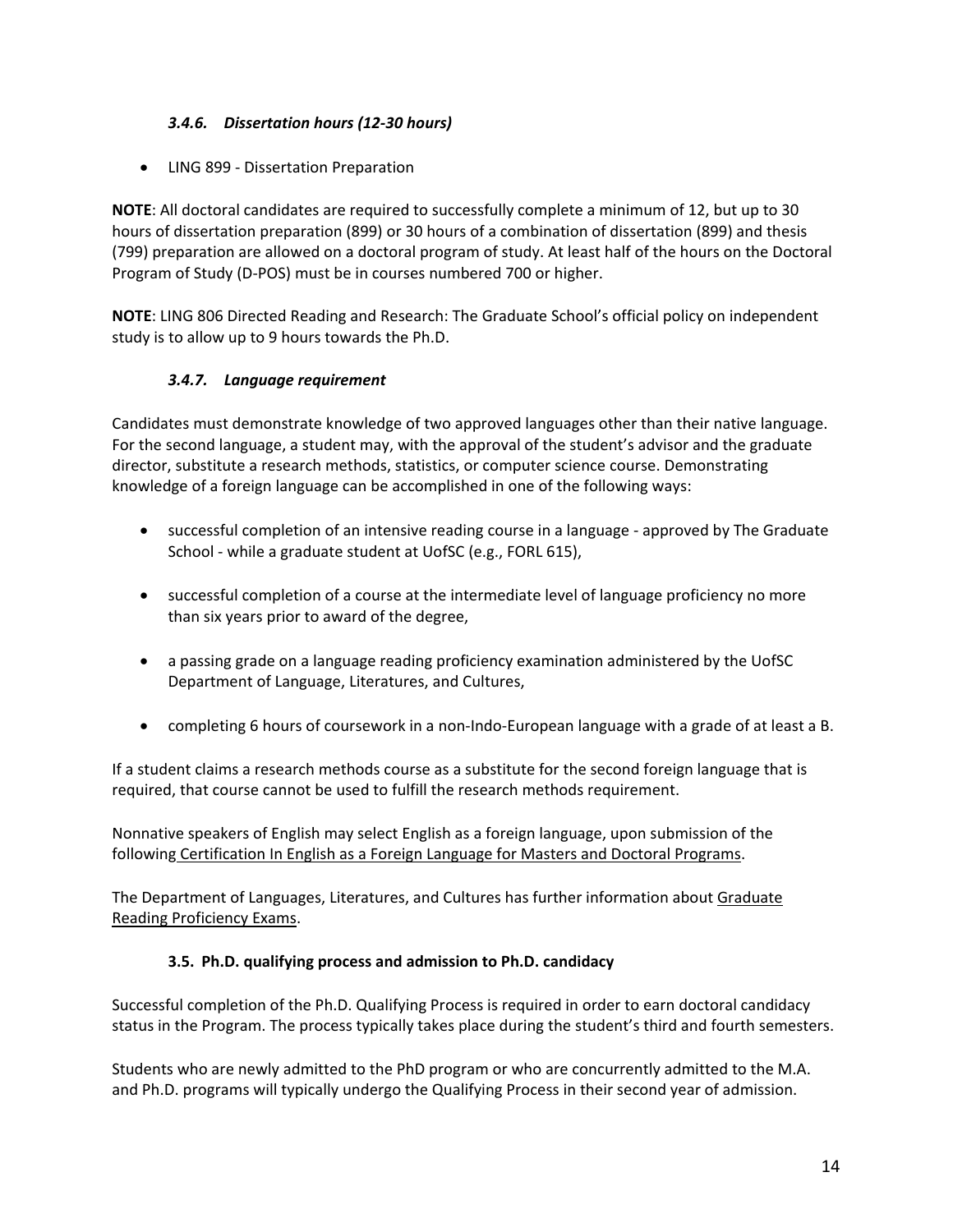Students with an M.A. from our Program can undergo the Qualifying Process in their first year of admission to the Ph.D. program. Students admitted to the Ph.D. program with an M.A. from elsewhere can only undergo the Qualifying Process after having completed the four requisite courses described above (i.e., at least two core courses and at least two courses in the primary area) at UofSC. Any exceptions to these requirements must be approved by the Linguistics Program Director.

# *3.5.1. Objective of the Ph.D. qualifying process*

<span id="page-14-0"></span>The main objective of the Ph.D. Qualifying Process is to ensure that the student is adequately prepared to write a dissertation to complete the Ph.D. degree requirements. Being prepared means the following: Students must demonstrate satisfactory performance in at least two core courses and at least two courses in the student's proposed primary area of specialization; and students must demonstrate adequate background preparation for their proposed dissertation topic (including a basic understanding of the relevant literature, appropriate research methods, etc.).

# *3.5.2. Requirements*

<span id="page-14-1"></span>Students must have completed at least two core courses (at least one of which must be at the 700 level or above) with no less than a B+ average and at least two courses in their primary field of specialization (at least one of which must be at the 700 level or above) with no less than a B+ average. Students must not have received less than a B on any of these four requisite courses.

Students must have completed at least 18 hours of coursework and must have no less than a 3.0 overall GPA.

# *3.5.3. Procedure*

<span id="page-14-2"></span>Students submit Application for **[Doctoral Candidacy Status](https://www.sc.edu/study/colleges_schools/artsandsciences/linguistics/documents/candidacy_application.pdf)** form to the Program Director by **November 1** of their third semester in the PhD program.

The Linguistics faculty reviews all applications according to the following criteria:

- 1. a satisfactory GPA in the program
- 2. evidence of research potential (through M.A. thesis work, conference presentations, or publications)
- 3. an acceptable plan of study/research, and
- 4. other indications of potential for success in the doctoral program.

The Director of the Linguistics Program notifies all applicants of the initial review of their applications by **December 15**.

As a final step in the application process, students will submit a Qualifying Paper to the Chair of the Candidacy Committee no later than **January 15**.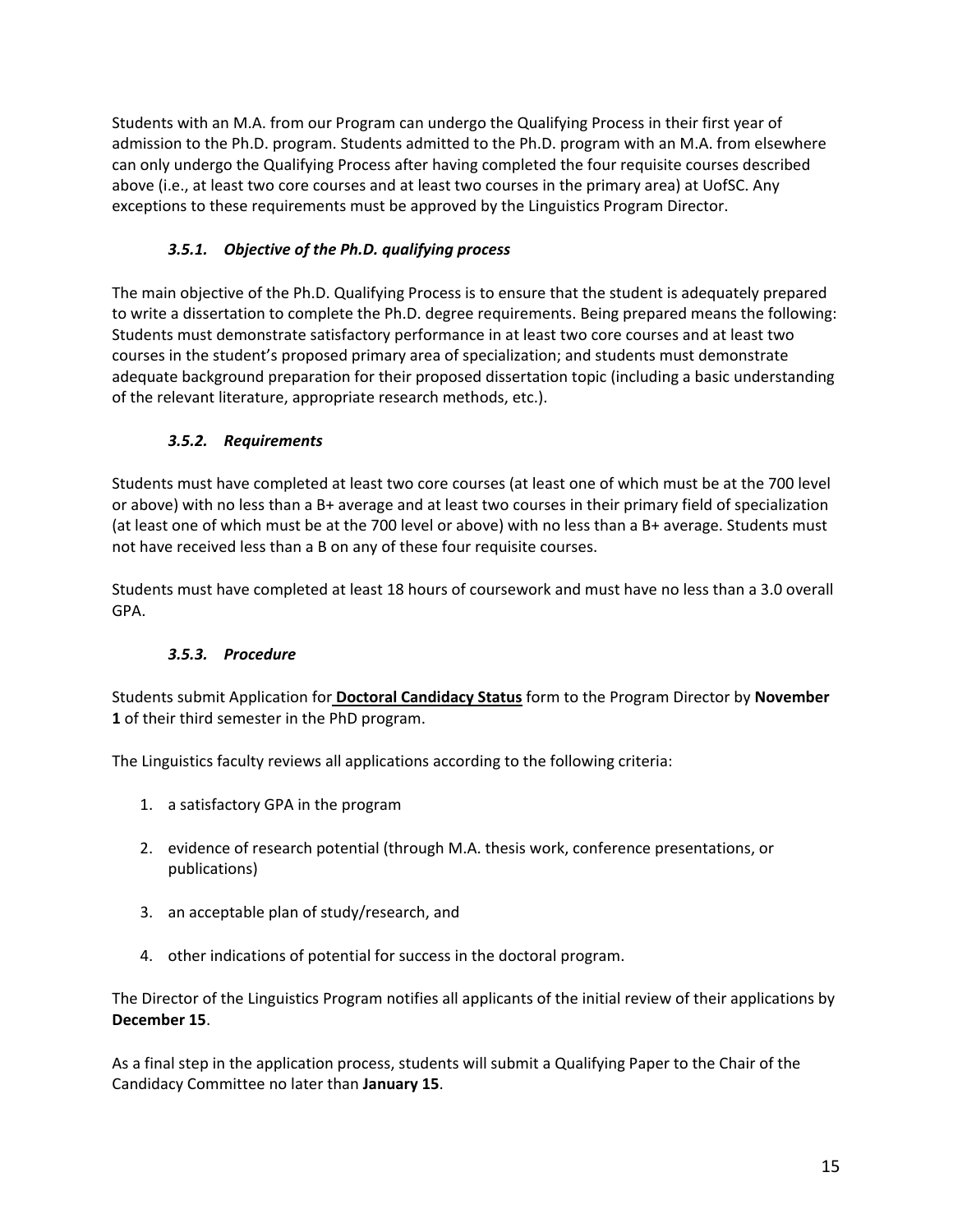The Linguistics Program recommends students whose application for doctoral candidacy status is successful and whose Qualifying Paper is given a 'Pass' to the Graduate School.

In the event of an unsuccessful application, the student will be put on probation, and be required to maintain a 3.5 GPA in their fourth semester. At the end of the second year, following review of the Qualifying Paper and the student's performance in coursework during the probationary period, faculty in the student's proposed primary area of specialization will meet to make a recommendation to the Program Director about the student's future in the program. The Program Director will factor this recommendation and the student's GPA into a decision about whether the student should be admitted to candidacy and allowed to continue in the program.

# *3.5.4. The qualifying paper*

<span id="page-15-0"></span>The final step towards the completion of the Qualifying Process is the submission of a Qualifying Paper, to be submitted to the Chair of the Candidacy Committee no later than January 15. This paper must provide evidence of excellent to superior ability to make and support relevant linguistic claims and demonstrate that the student is qualified to continue their study toward a PhD in their concentration. The paper must present an analysis of some linguistic problem and must not be coauthored.

Examples of papers that may be appropriate for submission include sections of an MA thesis or enhanced seminar paper, or term paper from a linguistics course, revised and reformatted as necessary.

The single authored paper

- must present a linguistic analysis developed during graduate coursework at UofSC
- must be in the student's special field or on a topic closely related to their dissertation plans
- should be no longer than 8,000 words.

The Qualifying Paper is not meant to be a new paper developed exclusively for this requirement.

The Qualifying Paper will be evaluated on:

- Knowledge of prior research in the field
- Familiarity with appropriate methods of data collection and analysis
- Sophistication of analysis
- Clarity of communication
- Overall assessment of the contribution to the field

Though the paper will be made available to all core faculty members for review and comment, the applicant's Qualifying Paper will be evaluated by the Qualifying Paper Committee, using the scale below: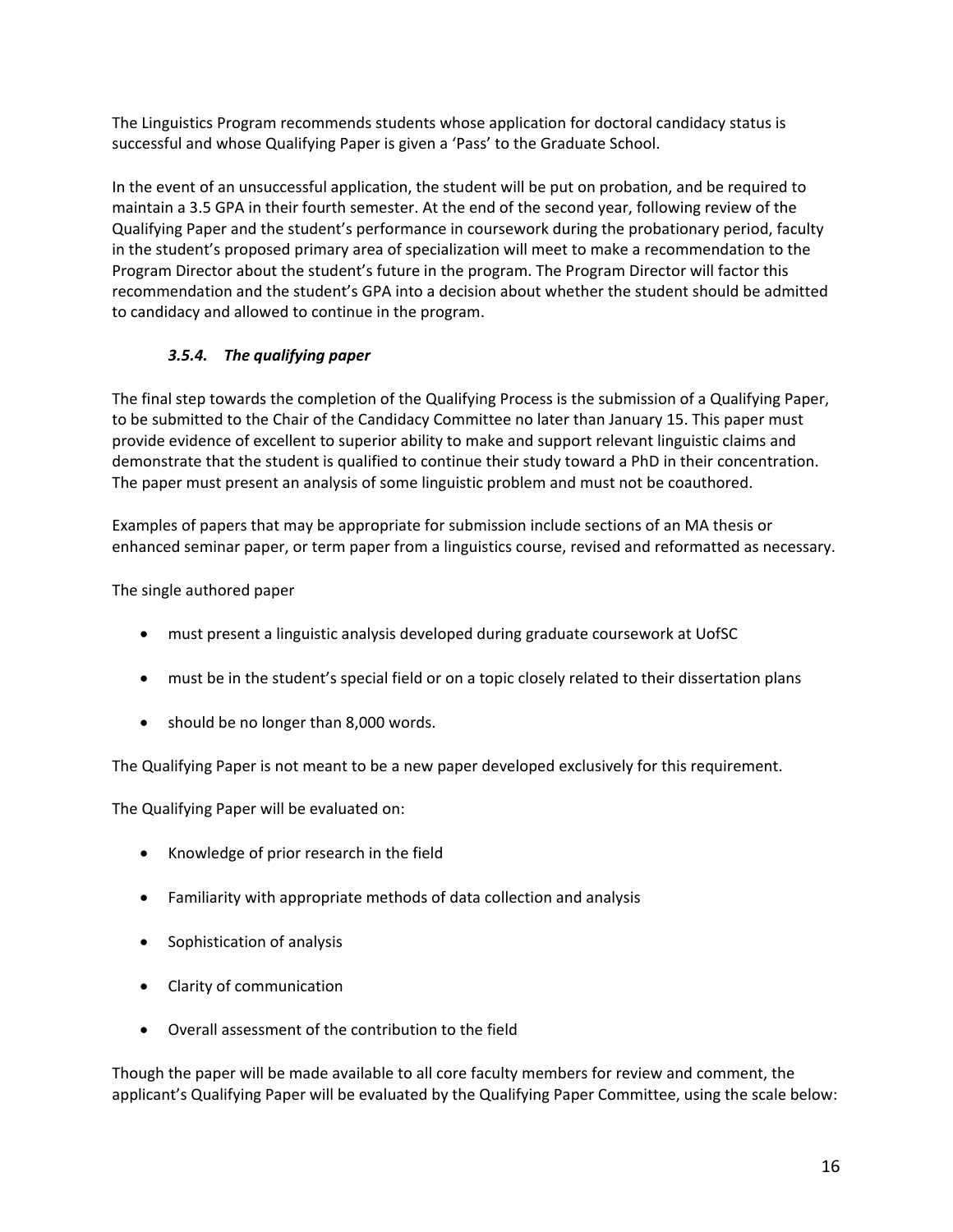| A+ | 97 and above |
|----|--------------|
| A  | 90-96        |
| B+ | 87-89        |
| R  | 80-86        |
| C+ | 77-79        |
| C  | 70-76        |
| D+ | 67-69        |
| D  | 60-66        |
| F  | 59 or below  |

The paper must receive no less than a 'B' average in order to satisfy the Qualifying Paper requirement. The Program Director will notify students of the results of the Qualifying Paper evaluation no later than February 15.

If the Qualifying Paper receives an average grade of 'B' or better, the Qualifying Paper Committee will make a recommendation to the Program Director regarding admission to candidacy, and the Program Director will then make a recommendation to the Graduate School.

If the Qualifying Paper receives less than a 'B' average, the student will be given the opportunity to revise and resubmit the paper to the Chair of the Candidacy Committee no later than May 15. Students will be notified of the resubmission results no later than June 15. If the resubmitted Qualifying Paper receives an average grade of 'B' or better, the Qualifying Paper Committee will make a recommendation to the Program Director regarding admission to candidacy, and the Program Director will then make a recommendation to the Graduate School. If the paper receives less than a 'B' average on the second submission, the student will not advance to Candidacy and will be asked to leave the program at the end of the second year.

#### **3.6. Ph.D. comprehensive exam and proposal defense**

<span id="page-16-0"></span>Students who take the Ph.D. comprehensive exam are doctoral candidates who have completed their required coursework and are ready to proceed with work on their dissertation, as determined by their advisor.

#### *3.6.1. Objective*

<span id="page-16-1"></span>The main objective of the Ph.D. Comprehensive Exam is to ensure that the student is adequately prepared to write a dissertation to complete the Ph.D. degree requirements. Being prepared means the following: Examinees must be able to analyze and synthesize information they obtained from coursework and research; examinees must demonstrate specialized knowledge of their primary field of specialization in the program; and examinees must demonstrate adequate background preparation (e.g., knowledge of the relevant literature, description and justification of data collection and analysis, etc.) for the proposed dissertation topic.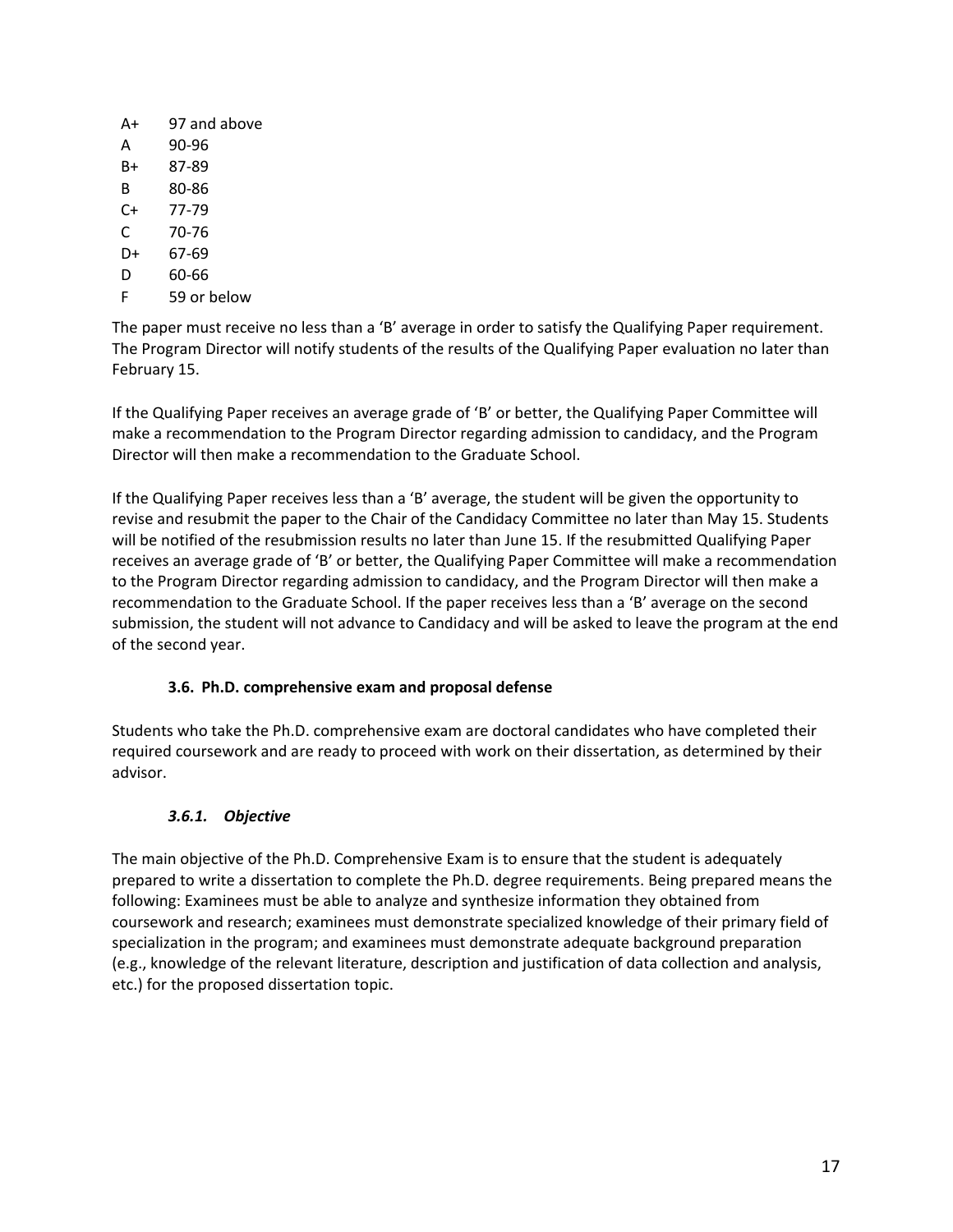#### *3.6.2. Design of the committee*

<span id="page-17-0"></span>The Ph.D. Comprehensive Exam Committee is usually the same as the student's dissertation committee, but in some cases, depending on the topics addressed in the exam and the proposal, the two committees may not be identical.

#### *3.6.3. Format*

<span id="page-17-1"></span>The Comprehensive Exam consists of a written and an oral phase.

For the purposes of the comprehensive exam, an examination committee is formed. The committee should be constituted by at least three core faculty members and a fourth outside member. Affiliate faculty can perform either role.

**The written portion (part 1)** takes one of the following two formats:

A. A take-home exam that can be a 24-hour, 48-hour, one-week, etc. exam.

B. A single-authored paper, either published or of publishable quality, in the appropriate content area.  

**Format A** (written exam in the primary area).  The content of the written exam is based on the student's primary area of specialization. This exam is also individualized to the interest and experience of the student based on the prepared bibliography. Students prepare a bibliography for the area in which they will be tested. References for the bibliography should come from courses they have completed, papers they have written (for class, proposals, etc.) and any other suggested readings from the dissertation committee members. Committee members ensure that references that have had a major impact on the field being examined are included in the bibliography. The content on the Ph.D. Comprehensive Exam assumes knowledge and understanding of the references listed in the bibliography. The student is not expected to prepare beyond their final bibliography.  

**Format B** (publishable paper in the primary area). This paper will be read by the examination committee members, one of whom will have expertise on the paper's topic and serve as the main advisor for that paper. In the normal case, the single-authored paper will be a substantially revised paper from a seminar or an advanced class or based on a project done as an independent study. However, a paper that is co-authored with the student's dissertation director may be allowed in subdisciplines in which single-authorship is not the norm. A student wishing to submit such a paper must petition the Graduate Director by providing a detailed explanation of the student's and advisor/director's respective contributions to the paper. The explanation is expected to show that the student is the paper's primary contributor, regardless of authorship order, and it must be approved by the student's advisor/director. The Graduate Director may consult with the Linguistics Program's Assessment Committee to make a determination.

**The oral portion (part 2)** consists of two parts:

**The first part** of the exam consists of questions from the members of the comprehensive exam committee on the content of the student's written answers from the first part of the Comprehensives. If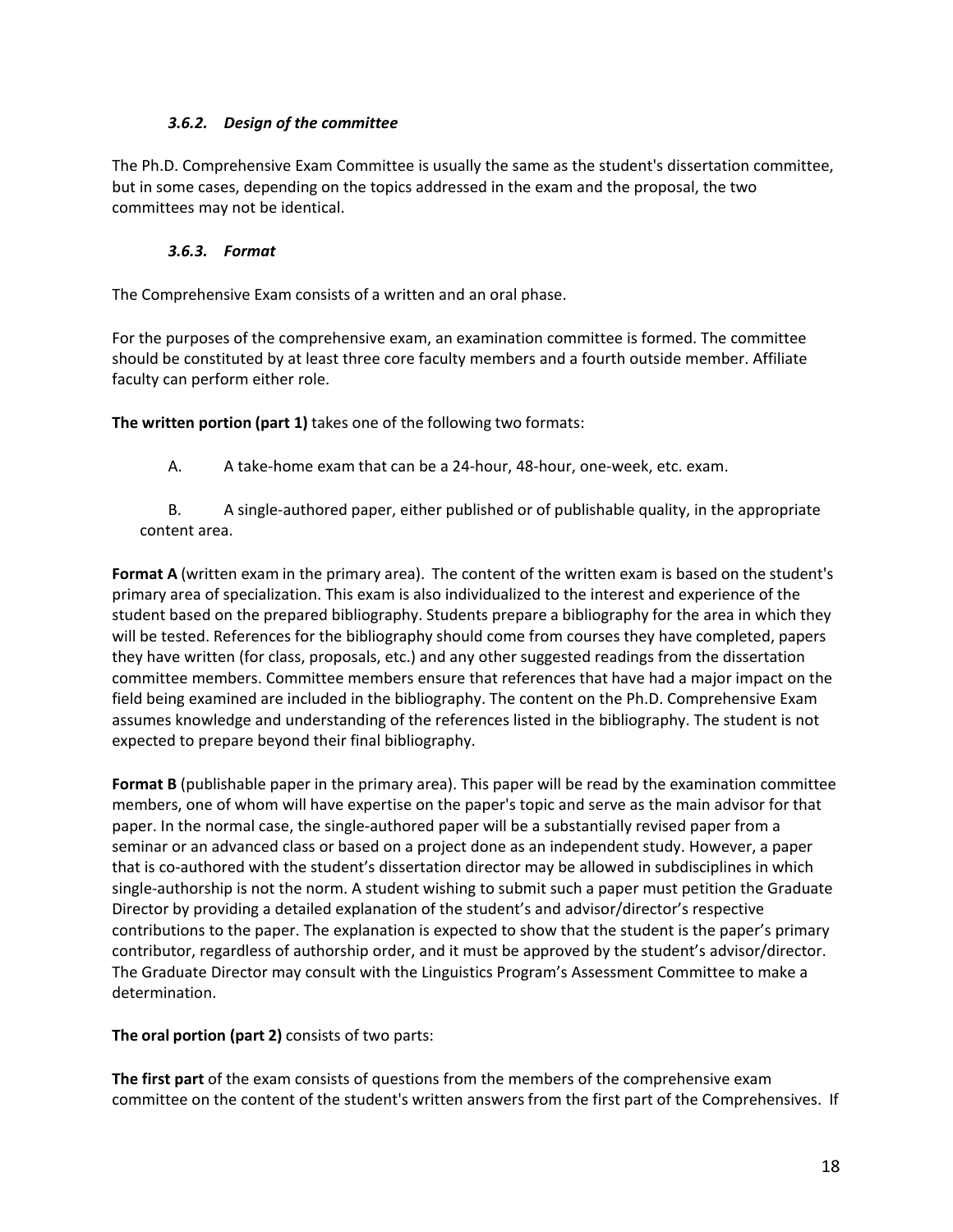the student has submitted a comprehensive paper, exam questions should address the content of the paper specifically as well as their knowledge of the primary subfield generally.

**The second part** of the oral exam is a formal presentation and discussion of the student's dissertation proposal. This part of the exam is attended by the dissertation committee, which may or may not be the same as the comprehensive exam committee. Details of the presentation are determined by the director/advisor, so students are strongly encouraged to work closely with their advisor in preparing the presentation.  

The oral exam section may include additional questions related to the student's program of study.  

The oral examination takes place after the written part is completed, giving committee members **at least two weeks** to read the written part before the oral. The oral exam is no longer than two hours.  

## *3.6.4. Ph.D. dissertation proposal*

<span id="page-18-0"></span>The student must write a detailed dissertation proposal in consultation with the dissertation director. Although the exact specifications of the proposal must be determined in consultation with the director, it generally includes the following:

- 1. A precise statement of the research problem;
- 2. A thorough review of the relevant literature and argument for the importance of student's topic and methodology;
- 3. A detailed presentation of the hypotheses;
- 4. A detailed discussion of proposed methodology for data collection
	- 4.1. Students who will be collecting data from human subjects must include a copy of a completed application for review of research on human subjects submitted to the **[Institutional Review](http://orc.research.sc.edu/irb.shtml)  [Board \(Office of Research Compliance](http://orc.research.sc.edu/irb.shtml)**).
	- 4.2. Students who are working with students from specific institutions (e.g., foreign language departments, local schools, the English Program for Internationals) must have evidence of the institution's approval for conducting the proposed research.
- 5. A detailed discussion of proposed methodology for data analyses
	- 5.1. Students who will be doing statistical analyses should determine (1) exactly which statistics are appropriate for the research design and questions, and (2) if the research design or methodology should be modified to allow appropriate statistical analyses for the hypotheses/research question.
- 6. A discussion of the relevance and significance of the proposed study.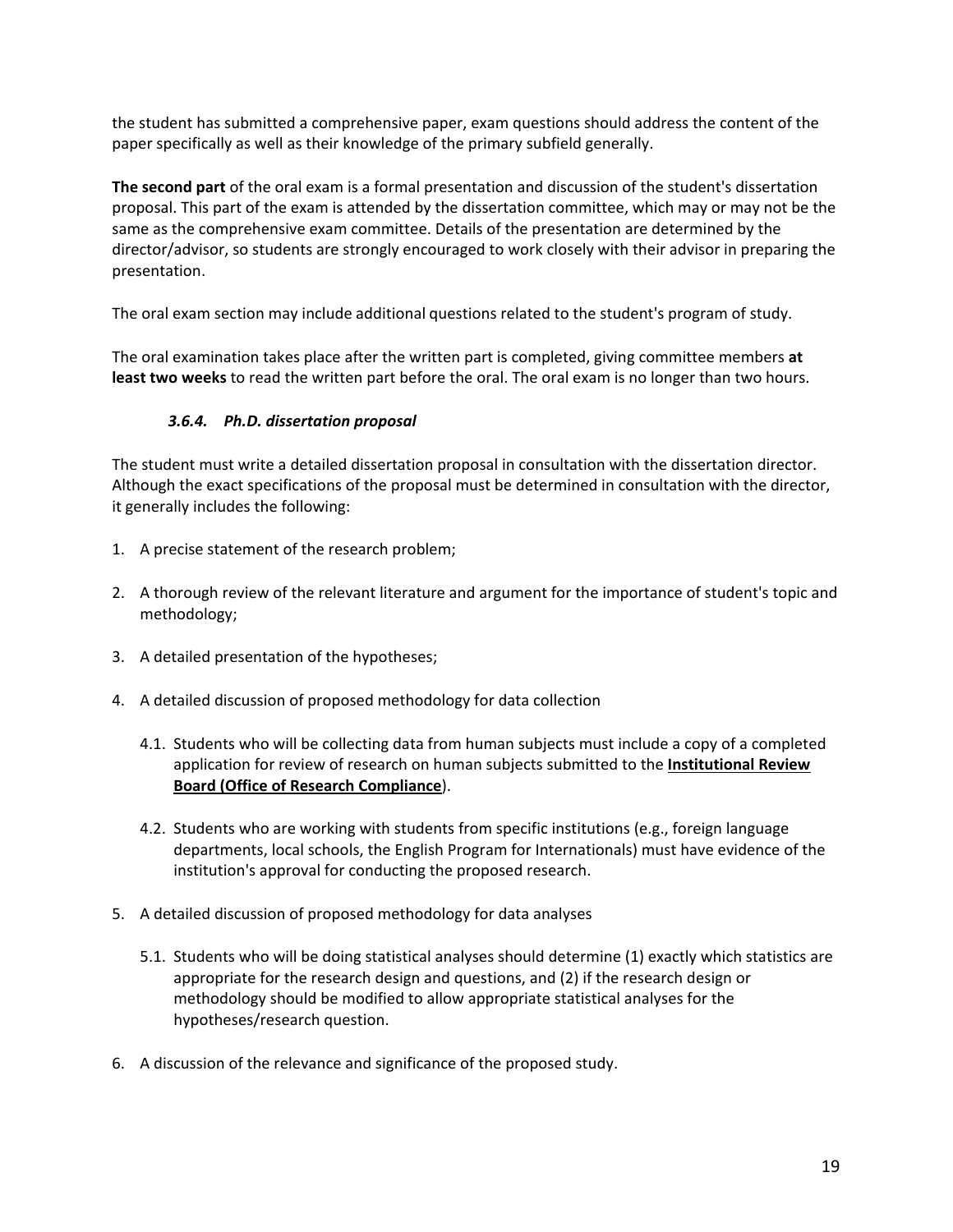## *3.6.5. Scheduling*

<span id="page-19-0"></span>The exact timing is determined in consultation with the advisor and other committee members. All sections of the Comprehensive Exam must be successfully completed by the end of the first month of the semester following the one in which they took the first section (this means that a student who begins the Comprehensive exam process in the Fall must complete the process by the end of January, and a student who begins the process in the Spring semester must finish it by the end of June). Students who do not meet this deadline may be subject to re-examination.

The oral exam must be taken within one month of notification of the results of the written exam. Students who do not meet this deadline may be subject to re-examination.

## *3.6.6. Evaluation*

<span id="page-19-1"></span>The written part of the Comprehensive Exam is evaluated by the Ph.D. Comprehensive Exam Committee immediately following their submission. The exam is evaluated holistically in terms of the student's demonstrated abilities to analyze, synthesize and clearly relate information addressing the chosen questions. The committee evaluates the exam as either PASS or FAIL. Students are notified in writing by the dissertation director of the final evaluation of the exam as soon as that evaluation is ready. In that written notification, the dissertation director may include relevant comments or questions raised by the committee members. The oral part of the Comprehensive Exam is evaluated by the committee immediately following the oral examination. The director may also provide the student with written notification of this outcome as well as a summary of the committee's suggestions for the dissertation. The Chair presiding over the oral exam section (a committee member other than the director) reports the outcome of the exam to the Program Graduate Coordinator.

- If all parts of the Comprehensive Exam are given a PASS, the student proceeds working on the dissertation, and is given A.B.D. status
- If any section of the Comprehensive Exam is deemed unsatisfactory (FAIL), the student may re-take that particular section **once**. At this point, students are strongly encouraged to consult with all members of the committee individually to clearly understand expectations. A second failure leads to dismissal from the doctoral program. Students who do not already have an M.A. in Linguistics from UofSC may be eligible to complete an M.A. Students who wish to do this must state their intentions in writing to the Director. Alternatively, a student who fails an exam in the first round may opt to write a dissertation in another area, reforming their committee to reflect that change, and starting the Comprehensive Exam process over.

# <span id="page-19-2"></span>**4. M.A. Requirements (Non-Thesis Option)**

The M.A. in Linguistics at UofSC is a degree in general linguistics. Our M.A. program is designed to provide students with the broadest possible background in linguistics and encourages them to take advantage of the wide range of opportunities presented by the Program's faculty and to discover connections between the various subdisciplines of the field. It is possible for all credit hours earned in a graduate certificate program in TESOL at UofSC to apply to this degree. Please speak to an advisor to see how these hours apply in your situation.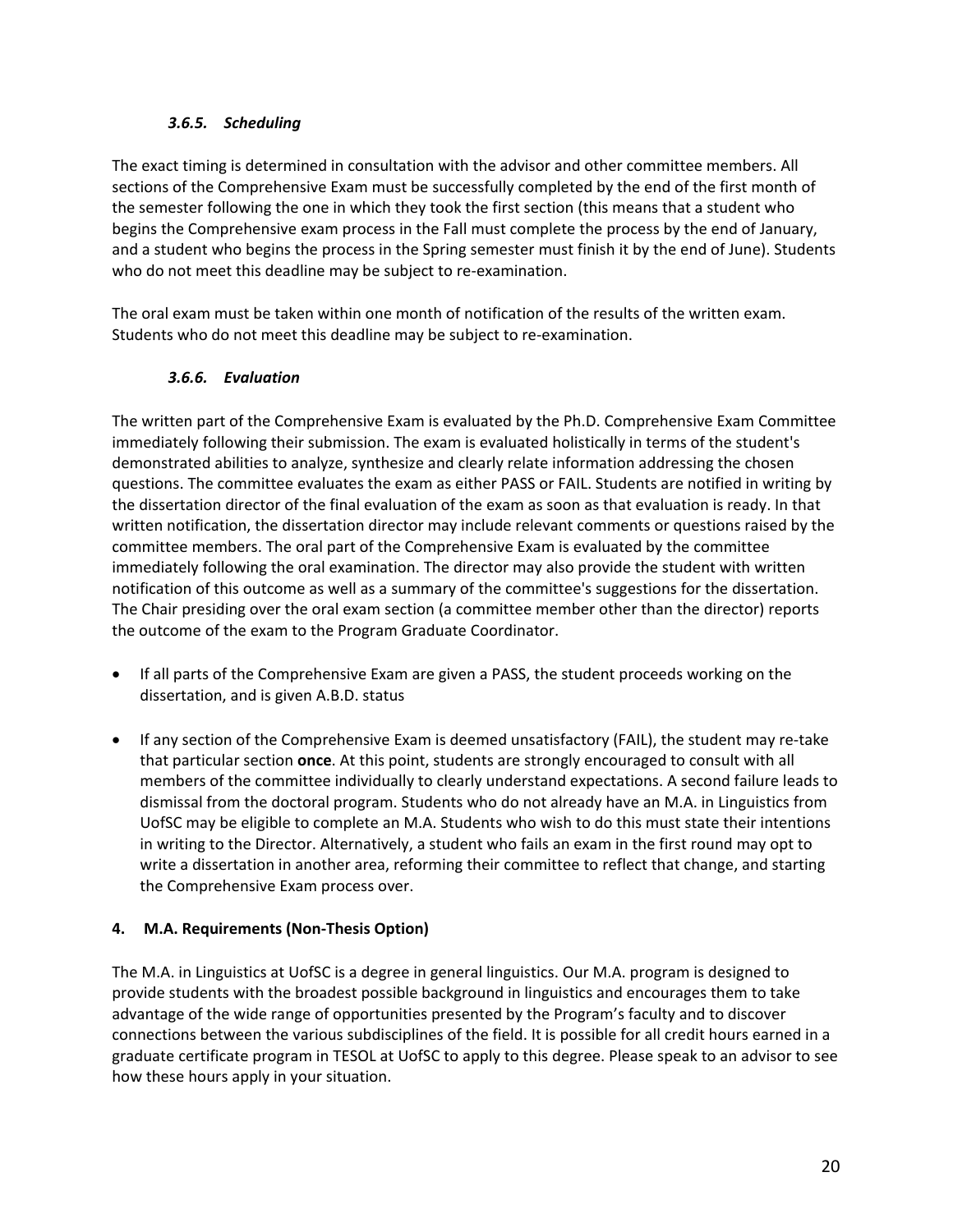Course requirements can be found in the current [Graduate Bulletin,](https://academicbulletins.sc.edu/graduate/) which contains information about the [Master's Degree Requirements.](https://academicbulletins.sc.edu/graduate/degree-requirements/masters-degree-requirements/)

## **4.1. Coursework (36 Hours minimum)**

<span id="page-20-0"></span>Candidates must take a minimum of 12 courses (36 credit hours) of graduate work, to include the following:

## *4.1.1. Core courses (9 Hours)*

- <span id="page-20-1"></span>• LING 710 - Introduction to Phonology
- LING 720 Introduction to Syntax
- One more graduate-level core linguistics course in one of the following: phonetics, phonology, morphology, syntax, semantics or pragmatics (including *LING 600: Survey of Linguistics (3)*). You may consult our list of courses that count towards the core requirement in **[§8.1](#page-29-2)** ["Courses that meet the](#page-29-2)  [core requirement.](#page-29-2)"

**Note**: Other courses may be used to satisfy this requirement pending the approval of the student's advisor and the graduate director. Students may choose depth (another syntax or phonology course) or breadth (another core area).

#### *4.1.2. Special field (9 Hours)*

<span id="page-20-2"></span>• M.A. students should take at least 3 courses (9 credit hours) in a LING area approved by the student's advisor.

#### *4.1.3. Secondary field (9 Hours)*

<span id="page-20-3"></span>• M.A. students should take at least 3 LING courses (9 credit hours) in an area outside of their special field.

# *4.1.4. Elective courses (9 Hours)*

<span id="page-20-4"></span>• M.A. students should take 3 additional LING courses approved by the student's advisor (9 hours). Permission is required for the inclusion of any non-LING course in the program of study.

**Note**: *LING 806 - Directed Reading and Research*: The Graduate School's official policy on independent study is to allow up to 6 hours towards the M.A.

**Note**: The Graduate School's official policy states that "At least half of the credit hours on the Program of Study, exclusive of thesis preparation (799), must be earned in courses numbered 700 and above."

**Special Note on Grades**: Graduate students whose GPA falls below 3.00 will be placed on academic probation by The Graduate School and allowed one calendar year in which to raise the cumulative GPA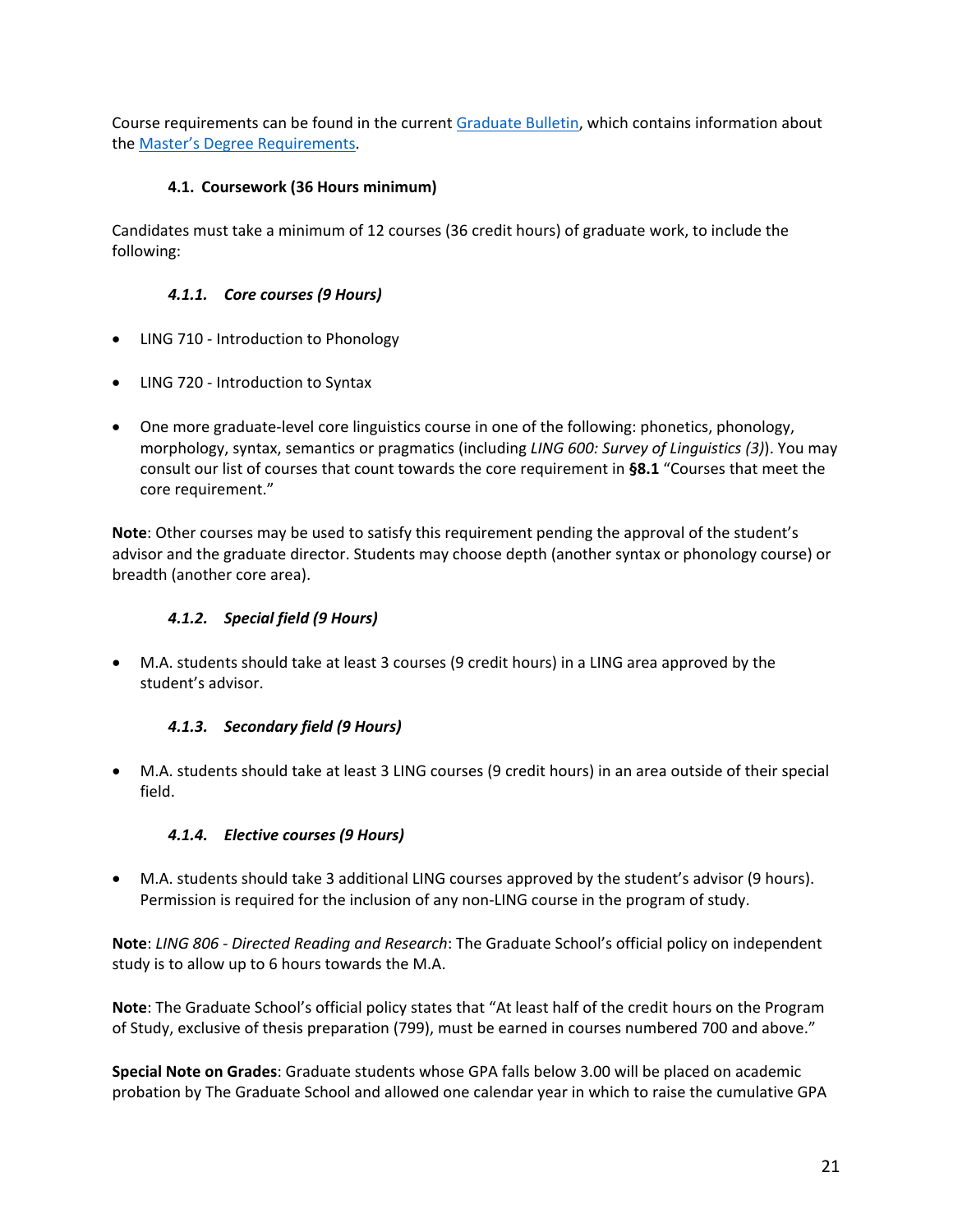to at least 3.00. Students who do not reach a cumulative 3.00 grade point average during the probationary period will be suspended from graduate study and will not be permitted to enroll for further graduate course work as a degree or a nondegree student.

## *4.1.5. Foreign language requirement*

<span id="page-21-0"></span>The study of languages is a necessary tool for linguists and candidates must demonstrate knowledge of at least one foreign language. This can be accomplished in one of the following ways:

- successful completion of an intensive reading course in a language approved by The Graduate School while a graduate student at UofSC (e.g., FORL 615),
- successful completion of a course at the intermediate level of language proficiency no more than six years prior to award of the degree,
- a passing grade on a language reading proficiency examination administered by the UofSC Department of Languages, Literature, and Cultures,
- successful completion of 6 hours of coursework in a non-Indo-European language with a grade of at least a B.

Students seeking the master's degree will have three opportunities to pass the language course or satisfy the reading proficiency examination. Non-native speakers of English may select English as a foreign language, upon submission of a Certification In English as a Foreign Language for Masters and Doctoral Programs.

#### *4.1.6. Comprehensive examination*

<span id="page-21-1"></span>Students must pass a comprehensive exam that includes an oral component in which students must demonstrate effective oral communication of their knowledge of general linguistics and the core areas of phonology and syntax as they apply to the student's primary field. Students will be examined by a committee of two Linguistics Program faculty members, typically including the faculty advisor and a faculty member representing the student's special field.

Students who pursue the non-thesis M.A. option will submit to their comprehensive exam committee one written work product from one of their specialization courses that will serve as the foundation for the oral examination.

The exam committee will produce an overall rating of Pass/Fail by assessing basic knowledge of general linguistics; basic knowledge of phonology; basic knowledge of syntax; ability to apply knowledge to a given problem.

The oral examination should be scheduled **no later than the middle of the fourth/last semester**. Upon successful completion of an oral comprehensive examination, the examination committee chair will inform the Graduate Director.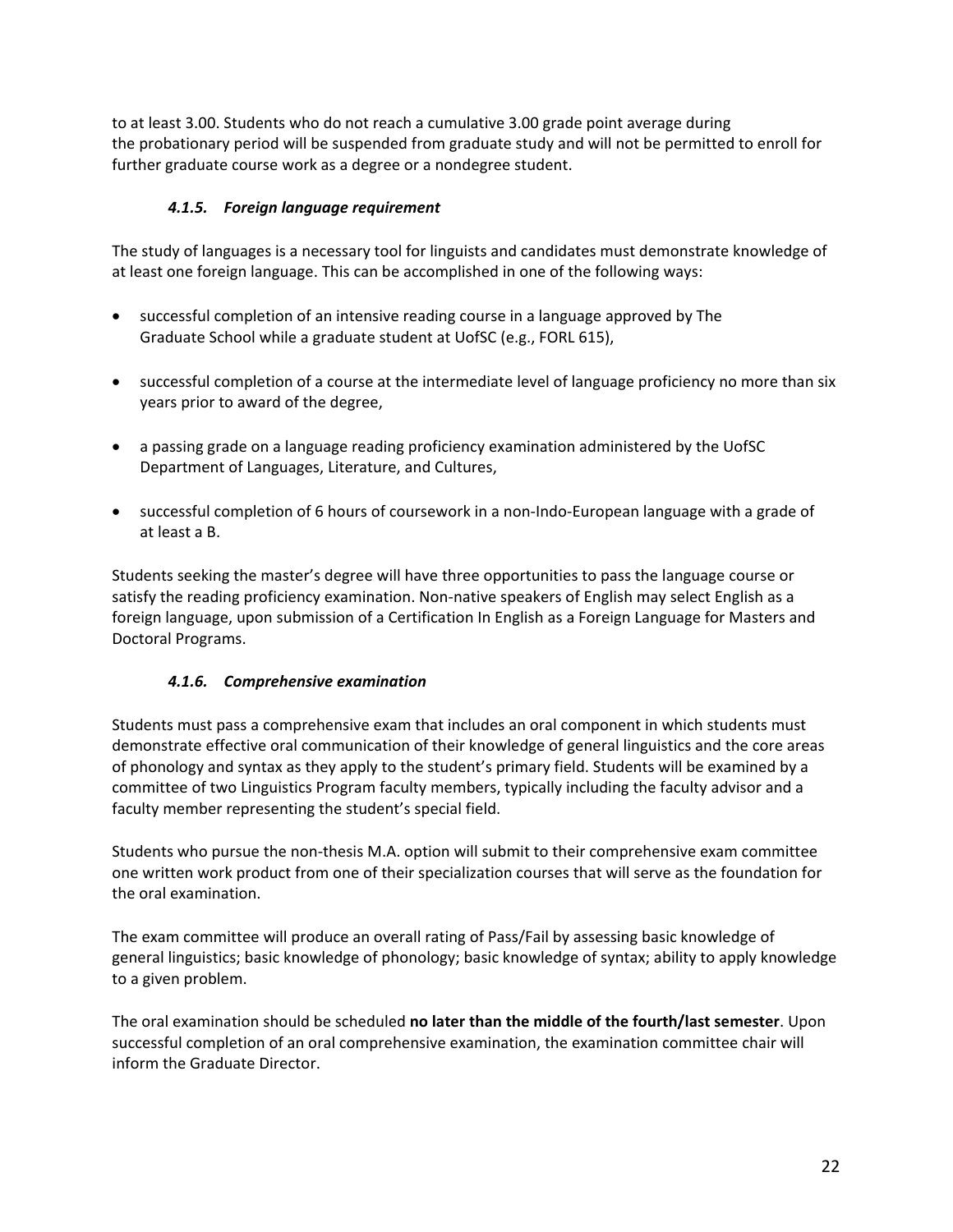## <span id="page-22-0"></span>**5. M.A. Requirements (Thesis Option)**

Course requirements can be found in the current [Graduate Bulletin,](https://academicbulletins.sc.edu/graduate/) which contains information about the [Master's Degree Requirements.](https://academicbulletins.sc.edu/graduate/degree-requirements/masters-degree-requirements/)

## **5.1. Coursework (30 Hours minimum)**

<span id="page-22-1"></span>Candidates must take a minimum of 10 courses (30 credit hours) of graduate work, to include the following:

## *5.1.1. Core courses (9 Hours)*

- <span id="page-22-2"></span>• LING 710 - Introduction to Phonology
- LING 720 Introduction to Syntax
- One more graduate-level core linguistics course in one of the following: phonetics, phonology, morphology, syntax, semantics or pragmatics (including *LING 600: Survey of Linguistics (3)*). You may consult our list of courses that count towards the core requirement in **[§8.1](#page-29-2)** ["Courses that meet the](#page-29-2)  [core requirement.](#page-29-2)"

**Note:** Other courses may be used to satisfy this requirement pending the approval of the student's advisor and the graduate director. Students may choose depth (another syntax or phonology course) or breadth (another core area).

# *5.1.2. Special field (6 Hours)*

<span id="page-22-3"></span>• M.A. students should take at least 2 courses (6 credit hours) in a LING area approved by the student's advisor.

#### *5.1.3. Elective courses (12 Hours)*

<span id="page-22-4"></span>• M.A. students should take four LING courses outside of the special field plus approved by the student's advisor (6 hours). Permission is required for the inclusion of any non-LING course in the program of study.

**Note**: LING 806 - Directed Reading and Research*:* The Graduate School's official policy on independent study is to allow up to 6 hours towards the M.A.

**Note**: The Graduate School's official policy states that "At least half of the credit hours on the Program of Study, exclusive of thesis preparation (799), must be earned in courses numbered 700 and above."

#### *5.1.4. Thesis hours (3 Hours)*

<span id="page-22-5"></span>• LING 799 - Thesis Preparation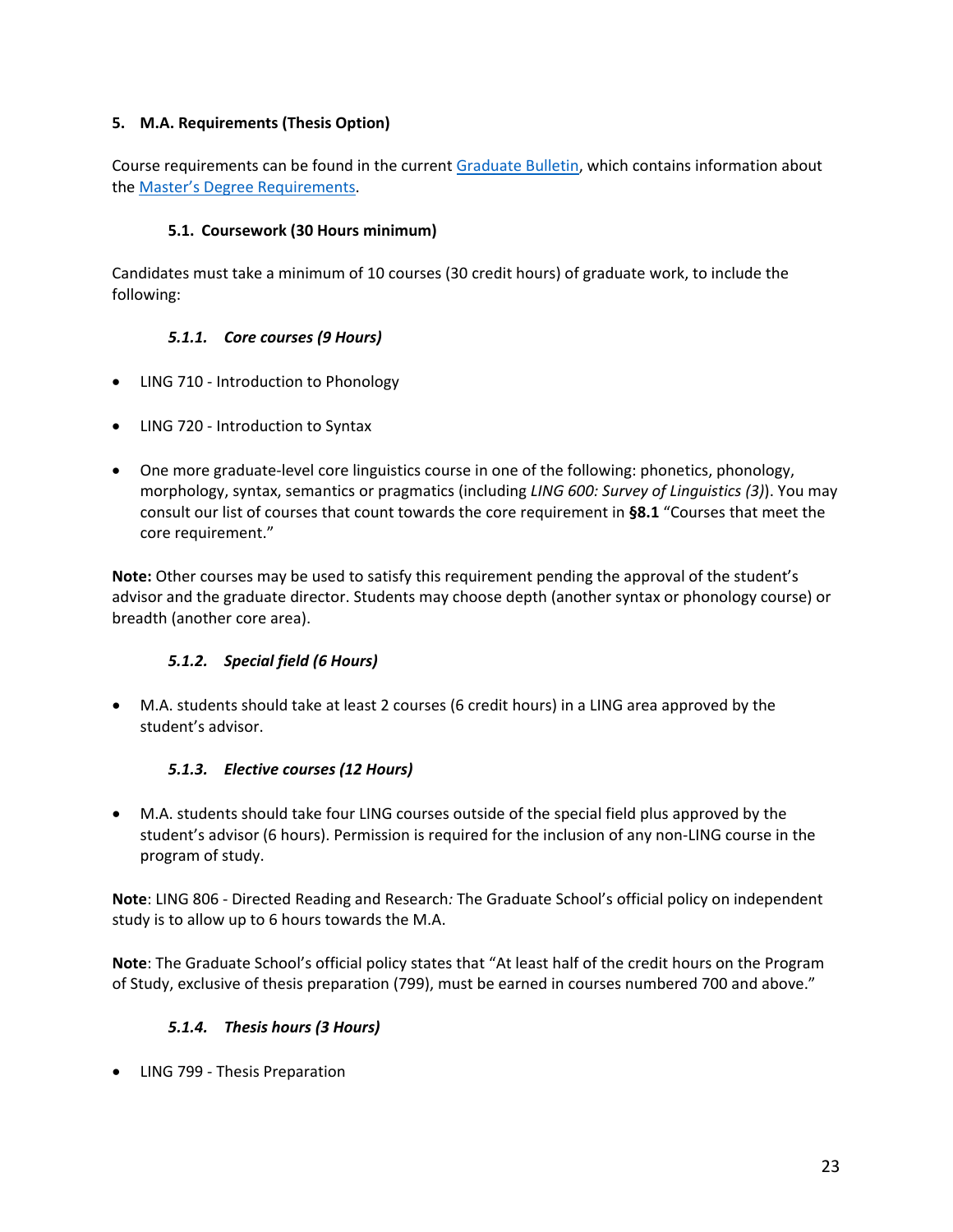• Only 3 hours of LING 799 may appear on the student's Program of Study. Any additional credits needed to complete the thesis should be taken under LING 806 (see the note on Graduate School's official policy for LING 806 under [§5.1.3\)](#page-22-4).

**Note:** Students who proceed from the M.A. to the Ph.D. will need to take one more core course to satisfy the Ph.D. core requirements if *LING 600: Introduction to Linguistics* was counted as an M.A. core requirement.

**Special Note on Grades**: Graduate students whose GPA falls below 3.00 will be placed on academic probation by The Graduate School and allowed one calendar year in which to raise the cumulative GPA to at least 3.00. Students who do not reach a cumulative 3.00 grade point average during the probationary period will be suspended from graduate study and will not be permitted to enroll for further graduate course work as a degree or a nondegree student.

## *5.1.5. Foreign language requirement*

<span id="page-23-0"></span>The study of languages is a necessary tool for linguists and candidates must demonstrate knowledge of at least one foreign language. This can be accomplished in one of the following ways:

- successful completion of an intensive reading course in a language approved by The Graduate School while a graduate student at UofSC (e.g., FORL 615),
- successful completion of a course at the intermediate level of language proficiency no more than six years prior to award of the degree,
- a passing grade on a language reading proficiency examination administered by the UofSC Department of Languages, Literature, and Cultures,
- successful completion of 6 hours of coursework in a non-Indo-European language with a grade of at least a B.

Students seeking master's degrees will have three opportunities to pass the language course or satisfy the reading proficiency examination. Non-native speakers of English may select English as a foreign language, upon submission of Graduate School form.

#### *5.1.6. Comprehensive examination*

<span id="page-23-1"></span>Students must pass a comprehensive exam that includes an oral component in which students must demonstrate effective oral communication of their knowledge of general linguistics and the core areas of phonology and syntax as they apply to the student's primary field. Students will be examined by a committee of two Linguistics Program faculty members, typically the faculty advisor and a faculty member representing the student's special field.

Students who pursue the thesis M.A. option must successfully **defend the thesis proposal**, demonstrating knowledge of previous research in the field and methods for data collection and analysis. The written thesis proposal serves as the foundation for the oral examination. This should normally be completed (by full-time students) **in the 3rd semester**.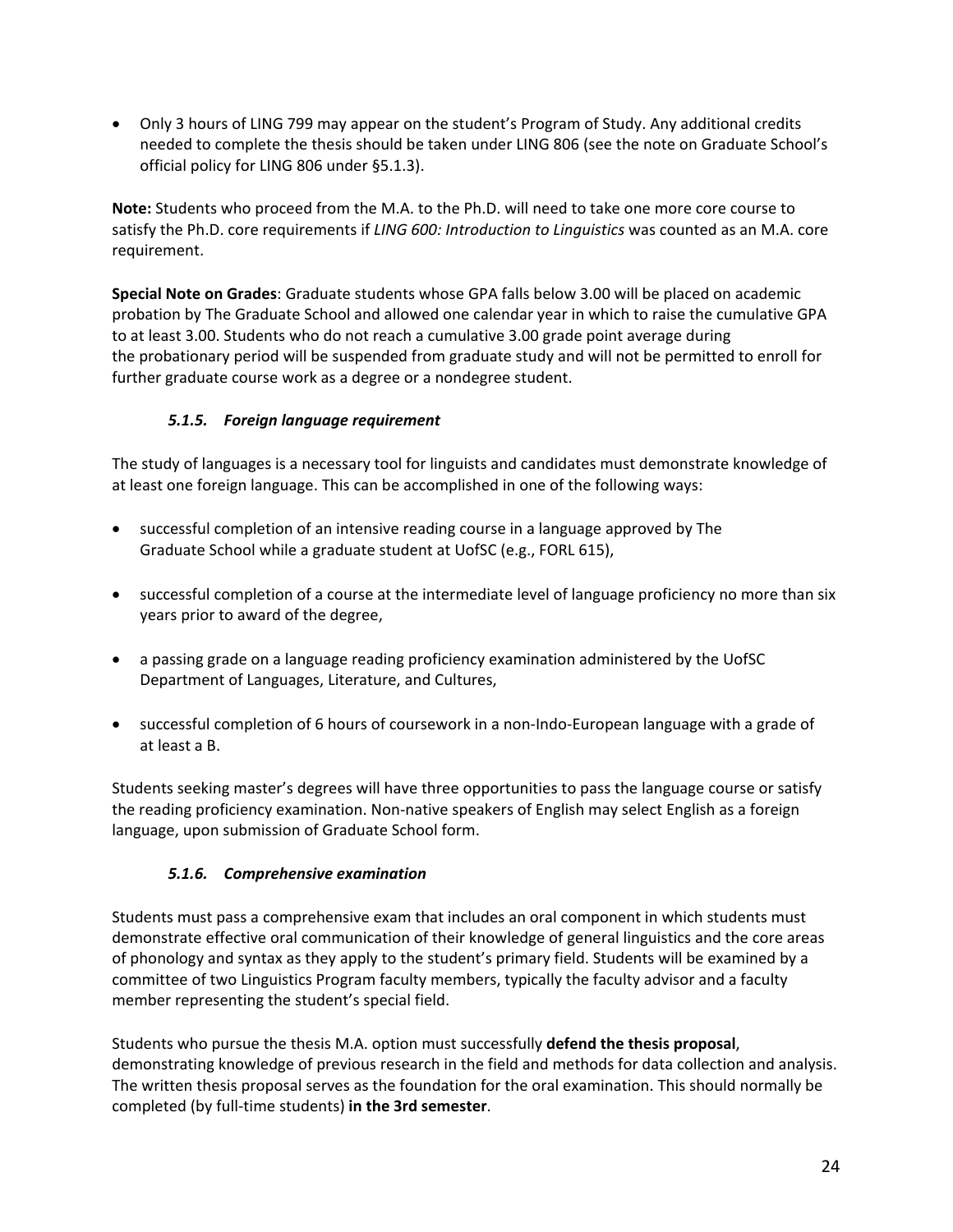The exam committee will produce an overall rating of Pass/Fail by assessing basic knowledge of general linguistics; basic knowledge of phonology; basic knowledge of syntax; basic knowledge of the subfield; ability to apply knowledge to a given problem. Upon successful completion of an oral comprehensive examination, the examination committee chair will inform the Graduate Director.

## *5.1.7. Thesis requirement*

<span id="page-24-0"></span>In their fourth/final semester M.A. students should do the following:

- File an M.A. Thesis Form with the Program Office (usually before the start of the 3rd semester for full-time students). This must be done before the student may register for LING 799 - Thesis Preparation.
- Develop a thesis proposal (under the supervision of their thesis director) and defend this as part of their Comprehensive Exam. This should be done (by full-time students) in the 3rd semester.
- Write thesis (in the 4th semester) and have it approved by director and reader.

#### <span id="page-24-1"></span>**5.2. Thesis timetable**

During the second or third regular semester:

- Student develops a reading list and a formal thesis proposal which will be defended during the oral exam. The specific requirements of the formal thesis proposal are determined by the thesis advisor, so students must consult with their advisor as often as necessary to understand what is expected. Students must submit a prepared reading list to their advisor for final approval.
- Student submits a draft of the thesis proposal to the director for comments and approval. As soon as the advisor/director approves, student, in consultation with the advisor and reader, sets a date for the oral (comprehensive) exam and gives a copy of the approved proposal and reading list to the reader. Student must give the approved proposal and reading list to the reader and advisor at least one week in advance of the scheduled exam.
- NOTE: Subfield expectations vary with respect to the timing of the proposal defense, so students should consult with their thesis director when creating a timeline that is suitable to their subfield.

By the end of the third regular semester:

- Student completes (oral) M.A. Comprehensive Exam.
- Upon successful completion of the M.A. Comprehensive Exam, thesis-option students may register for thesis credits, i.e., *LING. 799 Thesis Preparation* (3), for the fourth, final semester.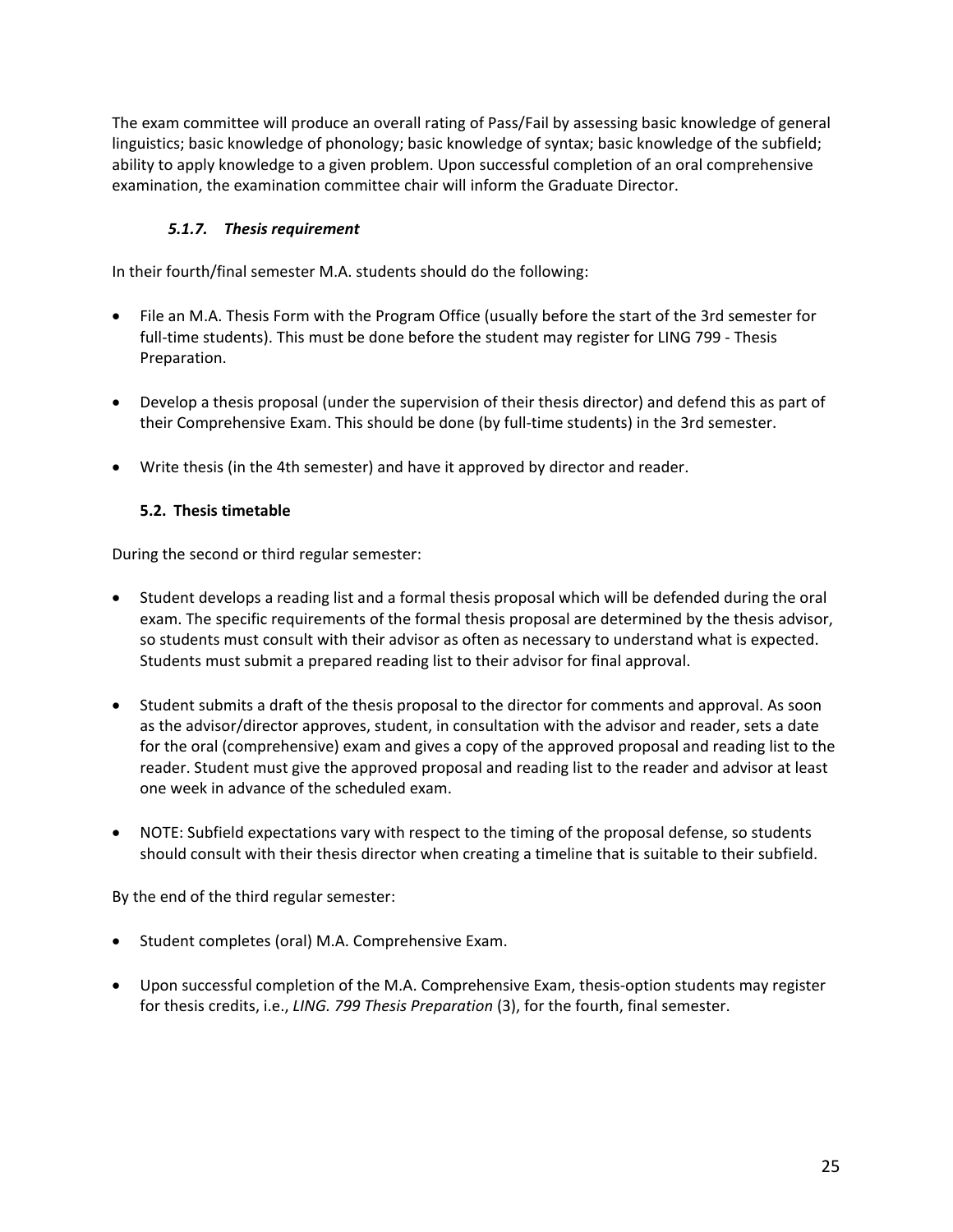#### <span id="page-25-0"></span>**5.3. Design of the thesis/exam committee**

The student's thesis committee is the same as the exam committee. The thesis/exam committee consists of two faculty members in the Linguistics Program - a thesis advisor/director (must be core faculty) and a reader. It is the student's responsibility to choose their committee members and to make explicit the chosen topic area and schedule for completion of the M.A. thesis so that the potential committee members know what to expect. The committee should be formed by the beginning of the student's third semester.

#### <span id="page-25-1"></span>**5.4. Format of comprehensive exam**

The M.A. Comprehensive Exam consists of

- 1. a formal presentation of the thesis proposal by the student, and
- 2. a comprehensive oral examination of the proposal and general linguistic questions related to the thesis topic posed by the committee.

Details of the formal presentation of the thesis proposal are determined by the director/advisor.

#### <span id="page-25-2"></span>**5.5. Format of thesis proposal**

The student will write a detailed thesis proposal in consultation with the thesis advisor. Although the exact specifications of the thesis proposal must be determined in consultation with the thesis advisor, it generally includes the following:

- 1. A precise statement of the research problem;
- 2. A thorough review of the relevant literature and argument for the importance of student's topic and methodology;
- 3. A detailed presentation of the hypotheses;
- 4. A detailed discussion of proposed methodology for data collection
	- Students who will be collecting data from human subjects must include a copy of a completed application for review of research on human subjects submitted to the **[Institutional Review](http://orc.research.sc.edu/irb.shtml)  [Board \(Office of Research Compliance\).](http://orc.research.sc.edu/irb.shtml)**
	- Students who are working with students from specific institutions (e.g., foreign language departments, local schools, the English Program for Internationals) must have evidence of the institution's approval for conducting the proposed research.
- 5. A detailed discussion of proposed methodology for data analyses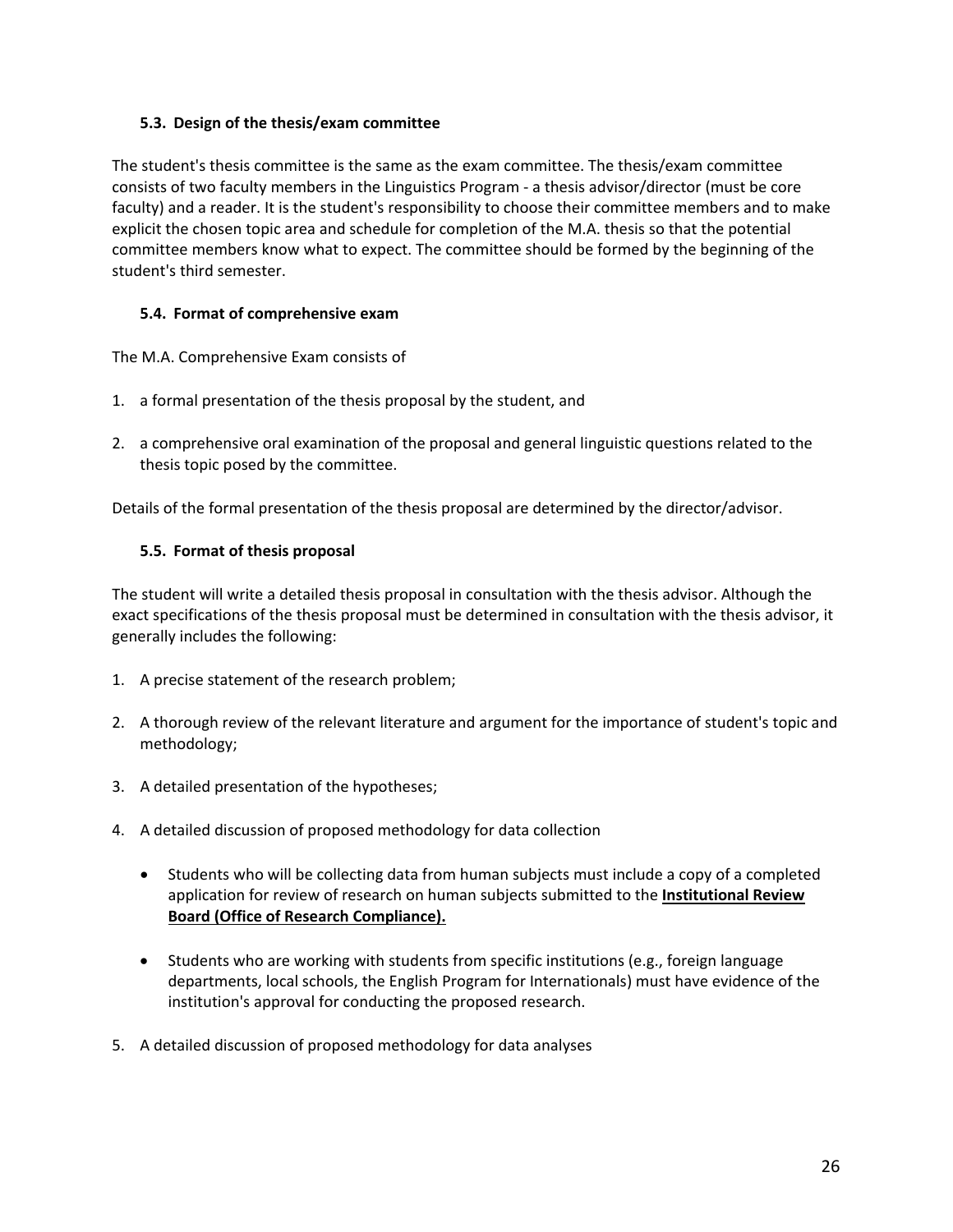- Students who will be doing statistical analyses should determine (1) exactly which statistics are appropriate for the research design and questions, and (2) if the research design or methodology should be modified to allow appropriate statistical analyses for the hypotheses/research question.
- 6. A discussion of the relevance and significance of the proposed study.

#### <span id="page-26-0"></span>**5.6. Scheduling of the comprehensive exam**

The exam may be held at any time agreed upon by all parties (student and thesis committee members). This exam is normally held **late in the student's third semester in the M.A. program or early in the fourth semester**. The approved thesis proposal must be submitted to the thesis advisor and reader no less than one week in advance of the oral exam.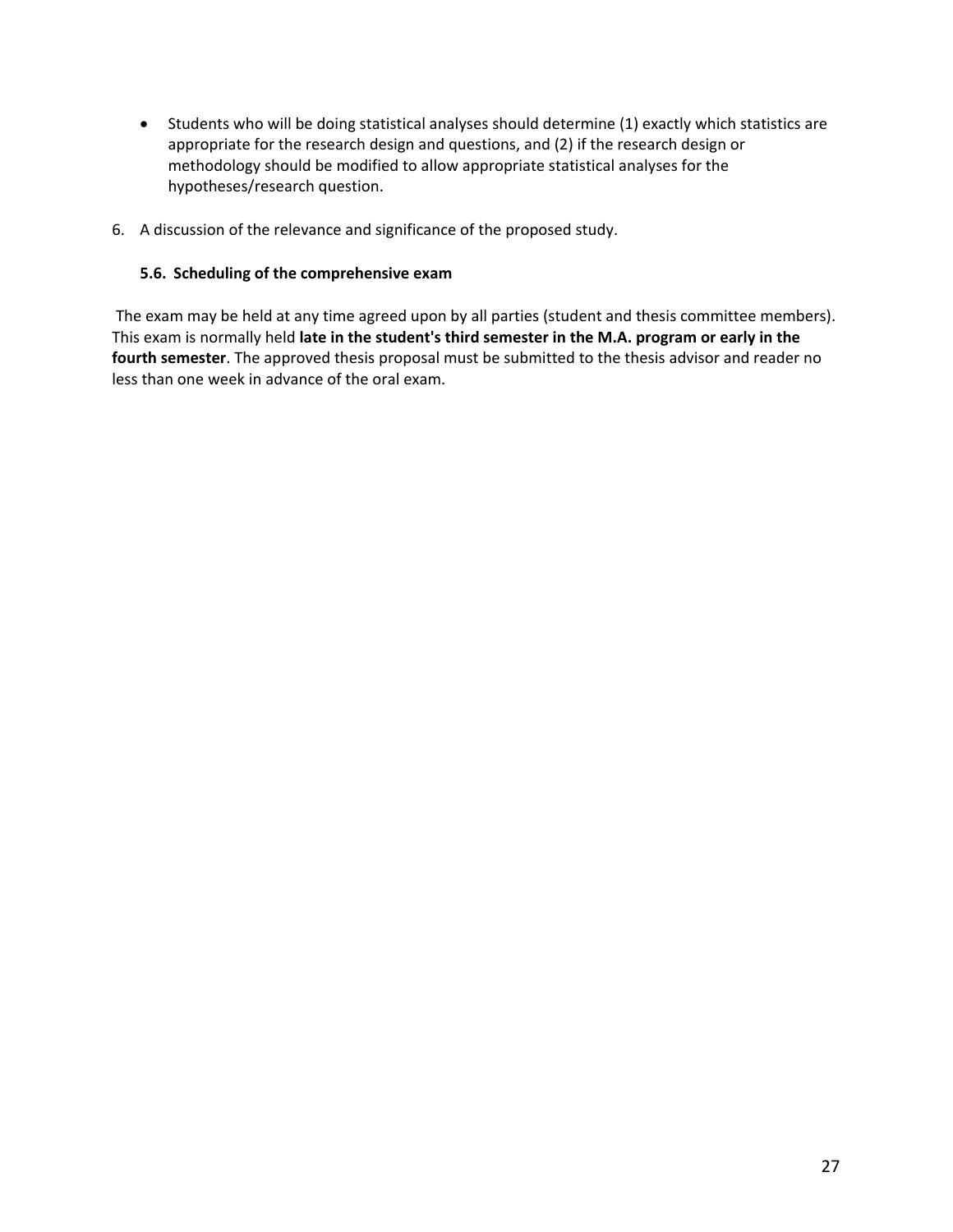#### <span id="page-27-0"></span>**6. TESOL Certificate Requirements**

The program in linguistics offers a Certificate of Graduate Studies in Teaching English to speakers of other languages (TESOL) — a six-course, 18-semester-hour program. There are two tracks, the EFL track for post-secondary ESOL and EFL (English as a Foreign Language) teaching and the K-12 ESOL track for elementary and secondary ESOL teaching. Course requirements for each track are as follows:

#### **6.1. Course requirements for the EFL track**

<span id="page-27-2"></span><span id="page-27-1"></span>*Primarily for post-secondary ESOL and EFL teaching* 

#### *6.1.1. Required Courses (12 Hours)*

- LING 600 Survey of Linguistics
- LING 790 Second Language Acquisition
- LING 795 Principles and Strategies for Teaching ESOL
- <span id="page-27-3"></span>• LING 798 - Practicum in Teaching ESOL

#### *6.1.2. Elective Courses (6 Hours)*

#### **One of the Following Courses**

- LING 514 Contrastive English-Spanish Phonetics and Phonology
- LING 715 Applied English Phonetics
- LING 791 Theory and Methodology in Second Language Acquisition
- LING 796 Teaching Reading and Writing to ESOL Learners: Theory and Practice
- LING 890 Seminar in Language Acquisition
- LING 891 Seminar in English for Speakers of Other Languages (ESOL)
- EDRD 811 Cultural Perspectives on Psychological and Social Foundations of Literacy Learning
- EDRM 723 Classroom Assessment Methods
- ENGL 790 Survey of Composition Studies
- Or any other course in English as a second language or in second language acquisition

#### **One Additional LING Course**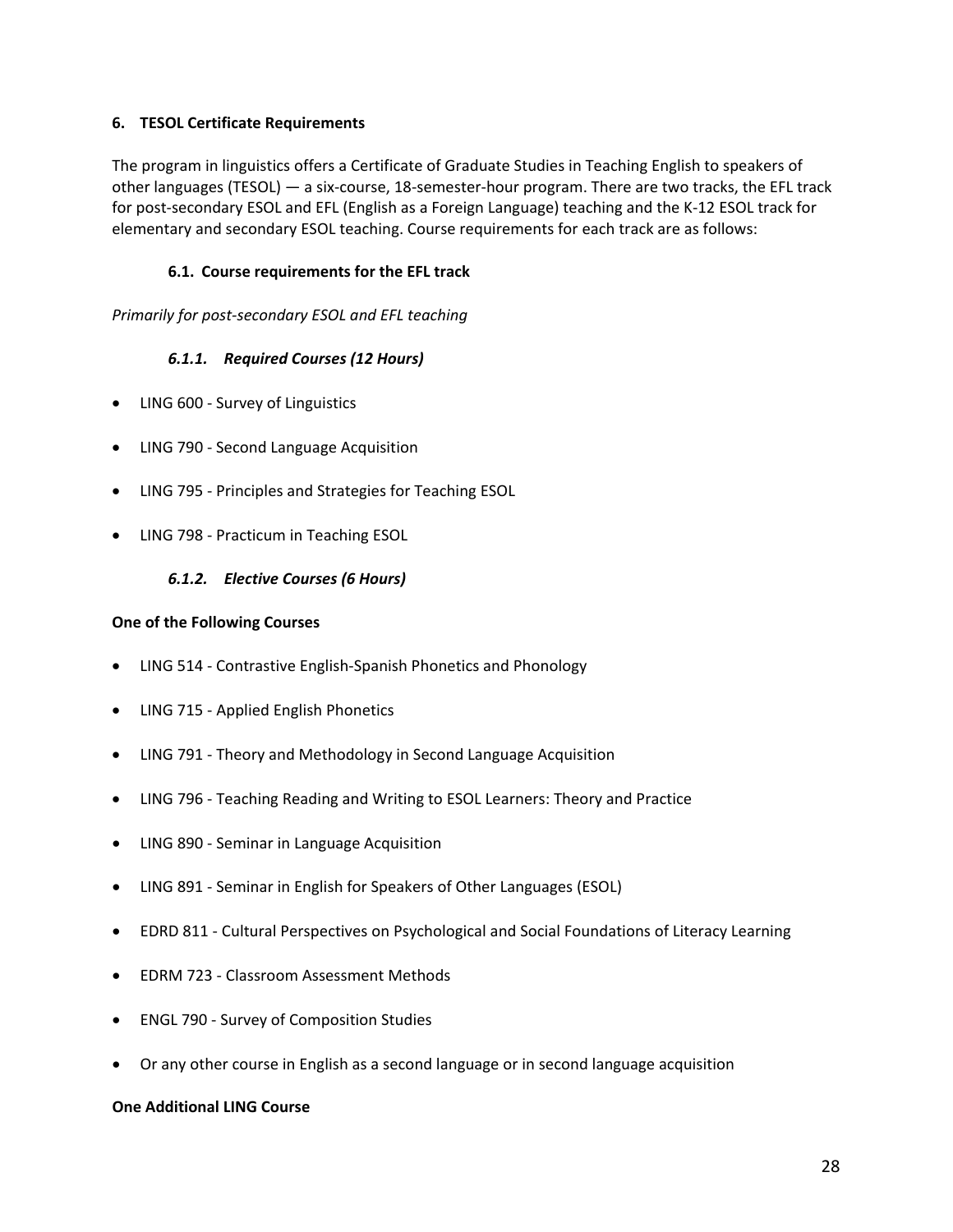<span id="page-28-0"></span>*Selected in consultation with the academic advisor* 

#### **6.2. Course requirements for the K-12 ESOL track**

<span id="page-28-1"></span>*For elementary and secondary ESOL teaching* 

#### *6.2.1. Required Courses (12 Hours)*

- LING 600 Survey of Linguistics
- LING 795 Principles and Strategies for Teaching ESOL
- LING 796 Teaching Reading and Writing to ESOL Learners: Theory and Practice
- LING 798 Practicum in Teaching ESOL \*

Note: The practicum may be waived based on one year's experience teaching ESOL and replaced with an elective course.

It is recommended that the practicum, if waived, be replaced with one of the following courses:

- LING 514 Contrastive English-Spanish Phonetics and Phonology
- LING 791 Theory and Methodology in Second Language Acquisition
- <span id="page-28-2"></span>• LING 891 - Seminar in English for Speakers of Other Languages (ESOL)

#### *6.2.2. Elective Courses (6 Hours)*

Select one course from two of the following areas:

- 1. English Grammar/Structure
- 2. Second Language Acquisition for Teachers of Elementary and Secondary Learners
- LING 790 Second Language Acquisition
- 3. Cultural Diversity in Education
- EDTE 811 Developing Integrated Curricula
- 4. Testing/Assessment for Language Minority Learners
- EDRM 723 Classroom Assessment Methods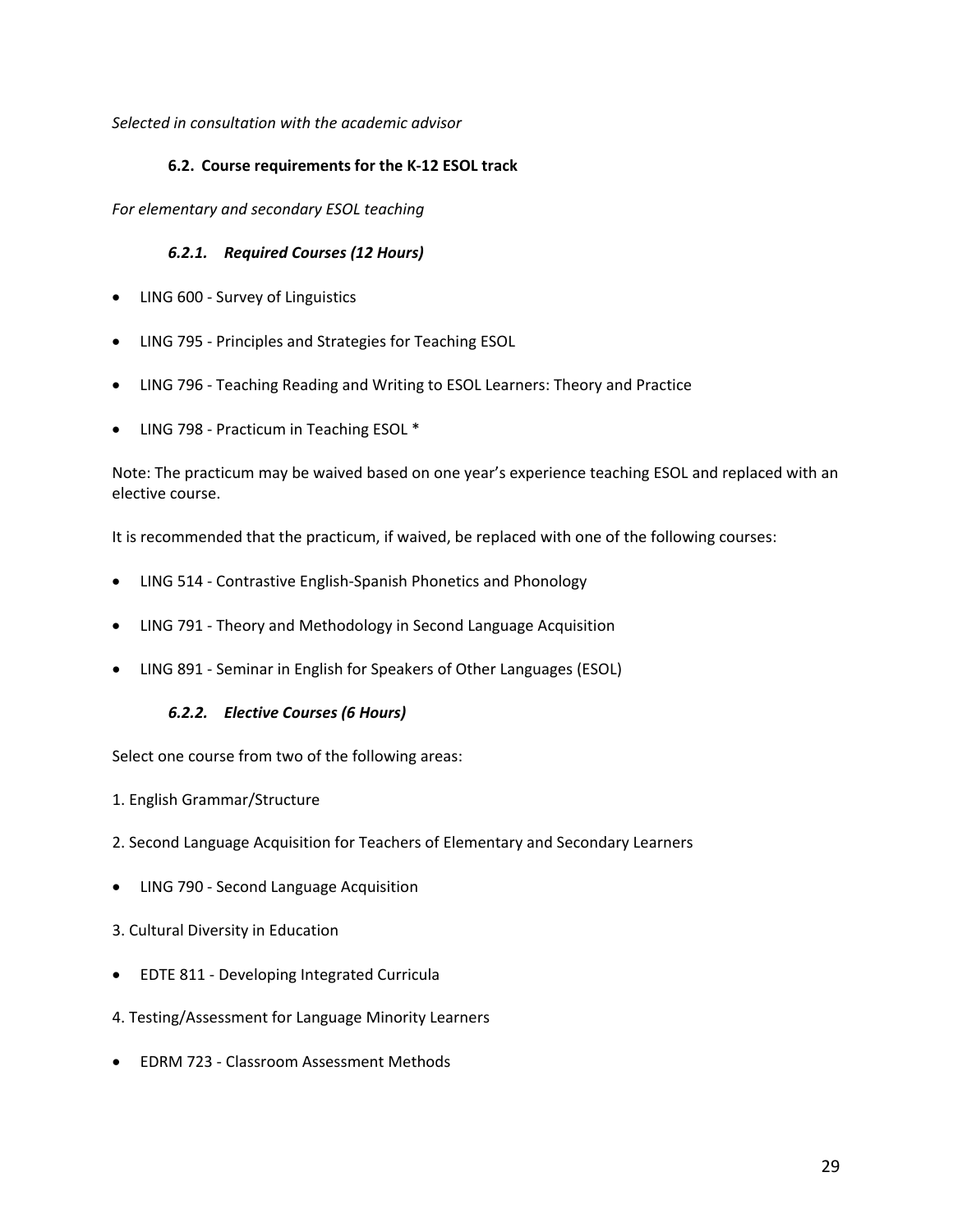#### *6.2.3. Additional Information*

<span id="page-29-0"></span>For this program, no courses may be transferred from another university, although up to 9 semester hours of overlapping course work from another program at the University of South Carolina may count toward completion of the certificate. For full-time students, the certificate course work and practicum can be completed in one academic year.

#### <span id="page-29-1"></span>**7. Courses**

#### <span id="page-29-2"></span>**7.1. Courses that meet the core requirement\***

LING 627 - Introduction to Semantics and Pragmatics

LING 650 - Introduction to Morphology

- LING 710 Introduction to Phonology
- LING 711 Phonological Theory
- LING 712 Articulatory and Acoustic Phonetics
- LING 720 Introduction to Syntax
- LING 721 Syntactic Theory
- LING 728 Semantic Theory
- LING 729 Pragmatic Theory

LING 820 - Seminar in Syntax

*\*Additional courses that have a substantial formal component may meet this requirement. Consult with the Graduate Director and your Advisory Committee.*

#### <span id="page-29-3"></span>**7.2. Courses that meet the methodology requirement\***

LING 701 - Quantitative Approaches to Linguistic Analysis

LING 791 - Theory and Methodology in Second Language Acquisition

LING 805 - Topics in Linguistics (Research Methods in Linguistics)

*\*Additional courses that have a substantial methodology component may meet this requirement.* 

*Consult with the Graduate Director and your Advisory Committee.*

#### <span id="page-29-4"></span>**7.3. Recurring courses and their frequency**

#### *7.3.1. Offered every year*

- <span id="page-29-5"></span>LING 514 - Contrastive English-Spanish Phonetics and Phonology
- LING 567 Psychology of Language
- LING 600 Survey of Linguistics (Summer II)
- LING 710 Introduction to Phonology (Spring)
- LING 720 Introduction to Syntax (Fall)

LING 772 - Technology in Foreign Language Education (Spring)

LING 790 - Second Language Acquisition (Spring)

LING 795 – Principles and strategies of TESOL (Fall)

LING 798 - Practicum in Teaching ESOL (Spring)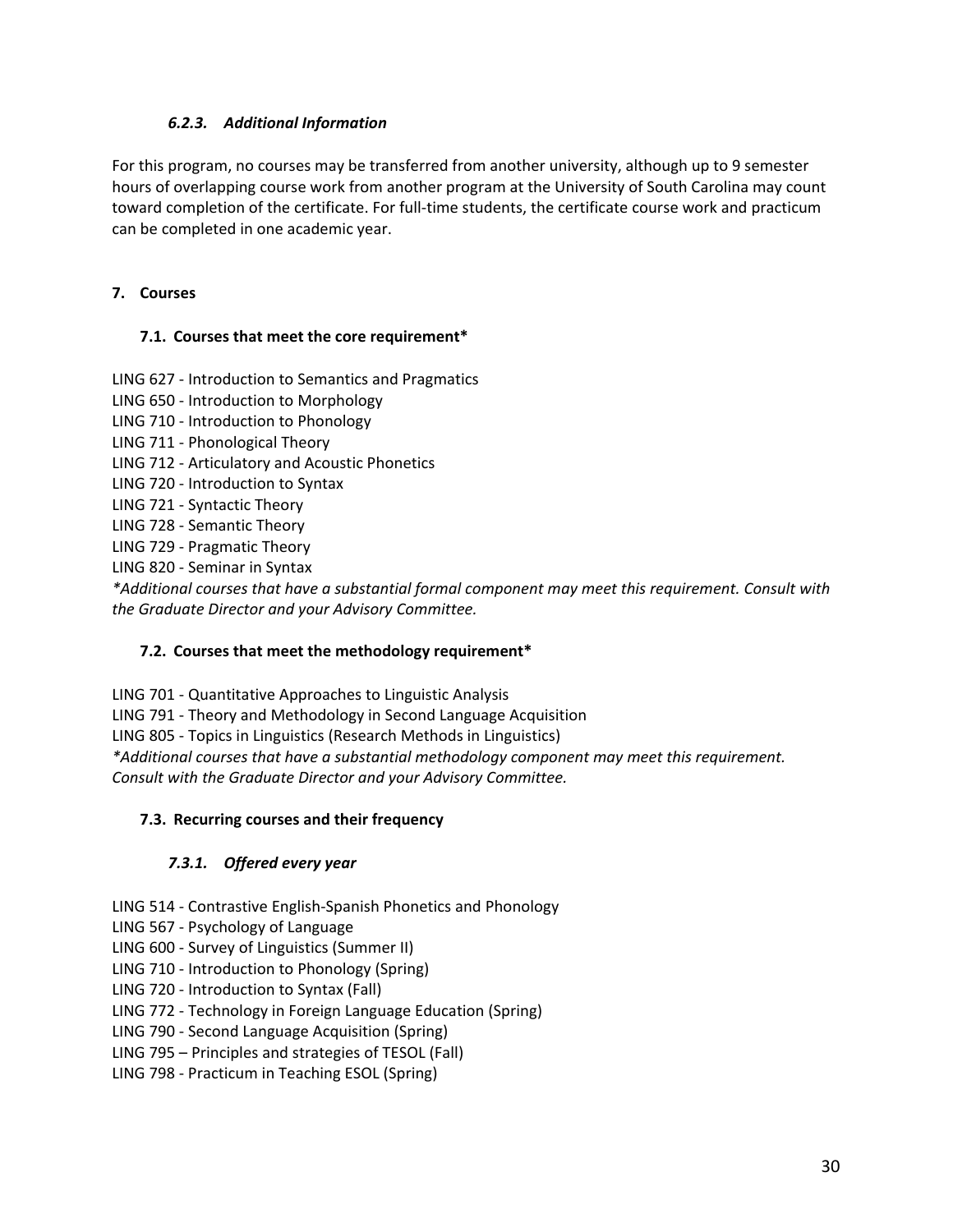#### *7.3.2. Offered every two years (typically)*

- <span id="page-30-0"></span>LING 502 - French Linguistics
- LING 503 Introduction to German Linguistics
- LING 504 Introduction to Spanish Linguistics
- LING 541 Language and Gender
- LING 542 Research in Language Conflict and Language Rights
- LING 545 Anthropological Approaches to Narrative and Performance
- LING 556 Language and Globalization
- LING 570 Introduction to Language Development
- LING 627 Introduction to Semantics and Pragmatics
- LING 650 Introduction to Morphology
- LING 701 Quantitative Approaches to Linguistic Analysis
- LING 711 Phonological Theory
- LING 712 Articulatory and Acoustic Phonetics
- LING 721 Syntactic Theory
- LING 728 Semantic Theory
- LING 729 Pragmatic Theory
- LING 734 History of the Spanish Language
- LING 739 The Evolution of Linguistic Theory, Practice, and Methods
- LING 740 Introduction to Sociolinguistics
- LING 742 Language and Race
- LING 746 Sociophonetics
- LING 747 Language as Social Action
- LING 748 Introduction to Linguistic Anthropology
- LING 780 Discourse Analysis
- LING 792 Principles of Instructed Second Language Acquisition and Foreign Language Teaching
- LING 795 Principles and Strategies for Teaching ESOL
- LING 796 Teaching Reading and Writing to ESOL Learners: Theory and Practice
- LING 805 Topics in Linguistics (Research Methods in Linguistics)
- <span id="page-30-1"></span>LING 805 - Topics in Linguistics (Language, Space, Brain)

#### *7.3.3. Offered every three to five years*

- LING 505 Special Topics (English Word Origins)
- LING 505 Special Topics (The Evolution of the Spanish Language)
- LING 521 Advanced English Grammar
- LING 530 Language Change
- LING 533 Introduction to the Germanic Languages
- LING 548 German Sociolinguistics
- LING 565 Philosophy of Language
- LING 627 Introduction to Semantics and Pragmatics
- LING 730 Historical Linguistics
- LING 731 History of English Language
- LING 733 History of the German Language
- LING 741 African American English
- LING 745 Varieties of American English
- LING 805 Topics in Linguistics (Ethnography and Communication)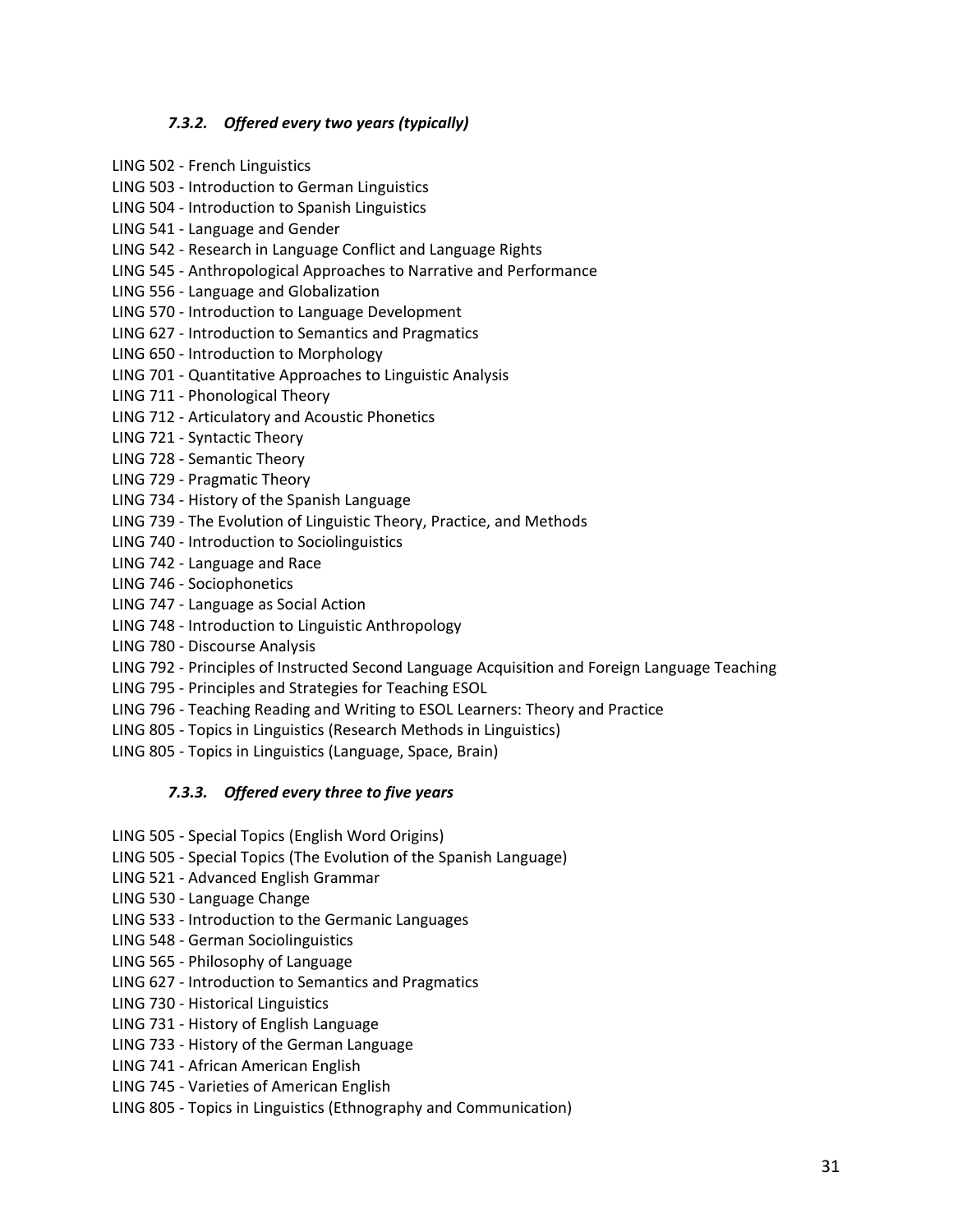- LING 805 Topics in Linguistics (Causation in Language & Mind) LING 805 - Topics in Linguistics (Psycholinguistics II) LING 791 - Theory and Methodology in Second Language Acquisition LING 890 - Seminar in SLA (L2 Phonology) LING 890 - Seminar in SLA (Attention, processing to form in SLA) LING 890 - Seminar in SLA (L2 Processing) GERM 710 - Middle High German GERM 711 - Old High German GERM 711 - Old Saxon GERM 711 - Old Norse
- GERM 711 Gothic

#### <span id="page-31-0"></span>**8. Frequently asked questions**

#### <span id="page-31-1"></span>**8.1. All students**

#### *8.1.1.What is GSLING?*

<span id="page-31-2"></span>The Program's graduate student organization, which consists of those enrolled in the Ph.D., M.A., and TESOL programs, is called The Graduate Students in Linguistics (GSLING). Members convene once a month to discuss issues relevant to their graduate studies and to collaboratively organize academic and social events (e.g., the Student Research Symposium (SRS), colloquium receptions, bake sales, undergraduate outreach). The current governing structure includes the President, Vice President, Treasurer, Secretary, Social Events Committee, and SRS Committee. Additional positions include Social Media Coordinator, Undergraduate Linguistics Club Liaison, and Website Coordinator. Members pay annual dues, and meetings take place once a month.

#### *8.1.2.What is LINGGRAD?*

<span id="page-31-3"></span>LINGGRAD is the Program's listserv for graduate students. Faculty and students are able to post announcements of interest to graduate students, such as emails about program events, degree deadlines, calls for conference papers, and job announcements. Faculty other than the Program Director and Graduate Director do not receive emails posted to this listserv. If you are a current student and need to be added to the listserv, you should contact either the Program Director or Graduate Director.

#### *8.1.3.What is SRS?*

<span id="page-31-4"></span>The Student Research Symposium (SRS) is a student-run one-day conference that takes place once or twice per academic year. The conference allows students to share their research with members of the local linguistics community. Conference planning, including the invitation of speakers, the posting of the call for abstracts, the review of submitted abstracts, and the reservation of the conference venue, begins about three months before the conference date.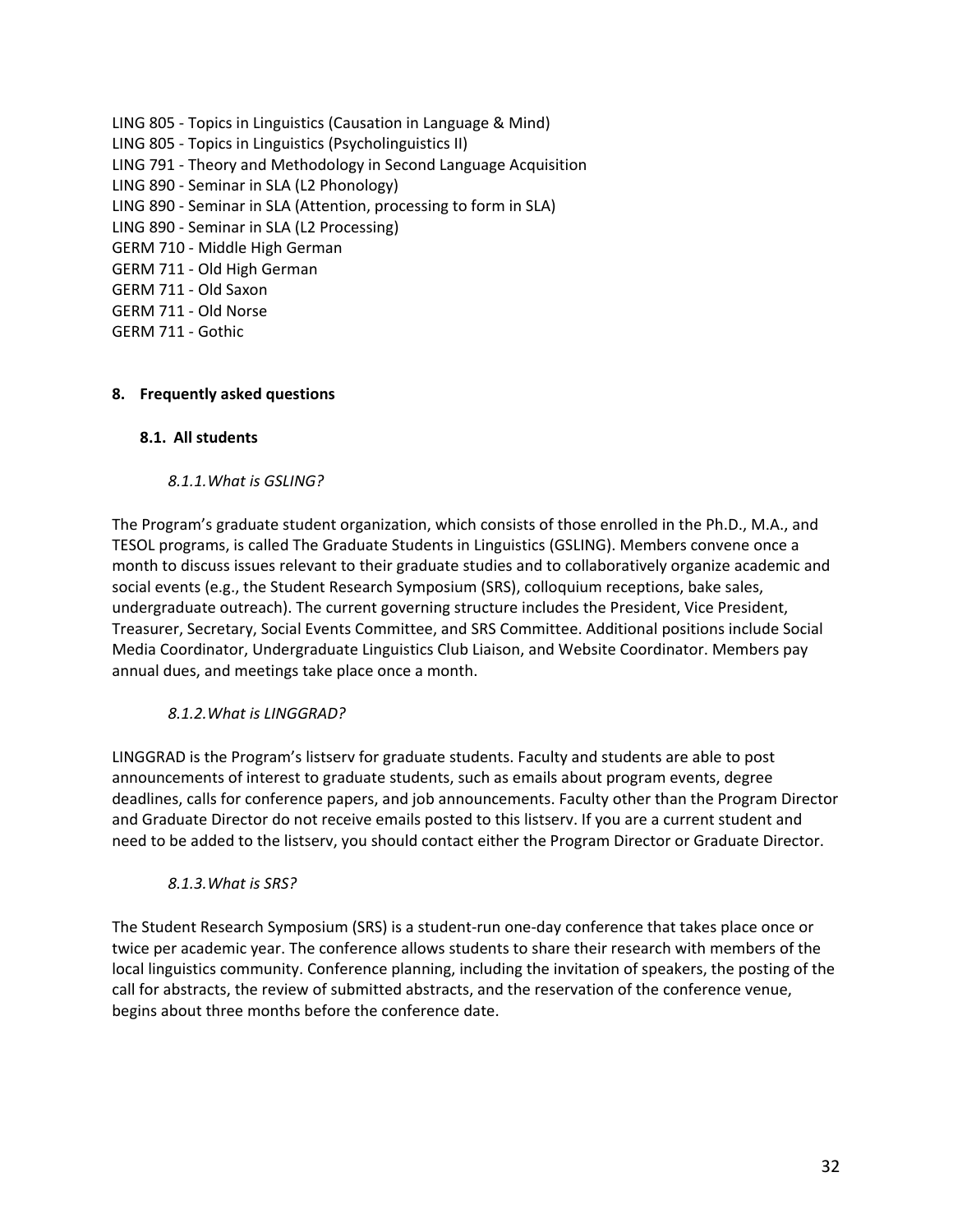#### *8.1.4.What is the Linguistics Graduate Lounge? What is the Linguistics Lab?*

<span id="page-32-0"></span>The Program has two communal spaces on the  $6<sup>th</sup>$  floor of the Humanities Office Building. The Graduate Lounge is a student-dedicated space, and the Lab is a student-faculty shared space for academic pursuits and events. Keys for the two spaces are typically made available to students by the Program Director at a program orientation event, and they must be returned prior to a student's departure from the Program (e.g., before the student graduates). Lab use does not typically require a reservation, but it may be reserved for special events, such as defenses, by contacting the Program Director.

*[NOTE: Due to the Program's temporary displacement resulting from building repairs, we do not have access to these spaces.]* 

#### *8.1.5.Who is my advisor? What is their role?*

<span id="page-32-1"></span>Each student has an advisor from among the core faculty in the program. The advisor may discuss upcoming course selections with the student and provide other forms of mentorship, such as advice on research, paper-presenting, or publishing. The advisor will also sign required paperwork (e.g., the Program of Study). While students each have only one official advisor, they are encouraged to seek out mentorship from more than one faculty member during their time in the program.

The Graduate Director serves as the default advisor for M.A. and TESOL students; they are not typically assigned a separate faculty advisor. However, M.A. students who opt to write a thesis will be advised by their thesis director, once a faculty member has agreed to direct the thesis.

Ph.D. students will initially be assigned an advisor, who also serves as the chair of their Advisory Committee. See below for details about the Advisory Committee. Once a faculty member accepts a student's request for the faculty member to serve as the dissertation director, during or after the Ph.D. qualifying process, that faculty member becomes the student's advisor.

<span id="page-32-2"></span>The Graduate Director should be notified of any changes to a student's advisor.

#### *8.1.6.What kinds of reading groups or labs do students participate in?*

Students and faculty meet regularly to discuss topics in areas such as sociolinguistics and linguistic anthropology, historical linguistics, semantics and pragmatics, and second language acquisition. Typically, meetings may involve discussions of a reading (e.g., a published article or a student's paper draft), practice conference presentations, or data analysis sessions.

#### <span id="page-32-3"></span>*8.1.7.How important is it that I attend program events, such as colloquium talks and social hours?*

Students are expected to attend program events. Attending such events can enhance students' knowledge of linguistics, socialize them into practices of academic culture, and provide opportunities to build professional relationships with faculty and other students in settings outside of the classroom.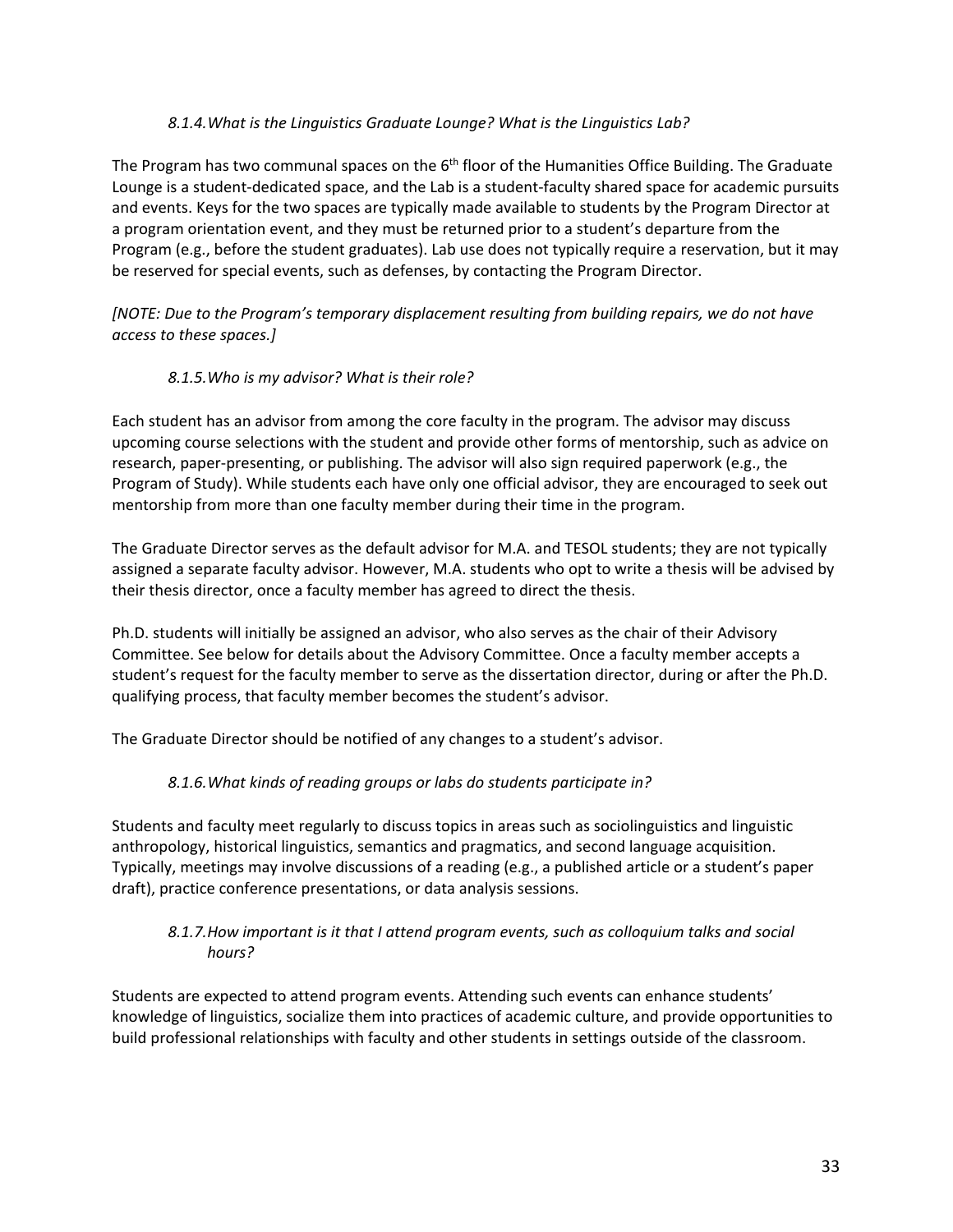#### <span id="page-33-0"></span>*8.1.8.Are faculty available for mentoring over the summer or while they are on sabbatical? Can I defend a proposal, thesis, dissertation during these times?*

Faculty members are typically appointed for nine months (August to May), so if you wish to be mentored over the summer, you should seek permission from the faculty member. It is generally recommended that thesis, proposal, and dissertation defenses take place during the regular academic year, although exceptions may be made by your committee. If a faculty member is on sabbatical, they may not be available for regular mentoring.

## *8.1.9.I plan to conduct research using human subjects. What kind of approval do I need?*

<span id="page-33-1"></span>As required by the university's Institutional Review Board, "any research activity involving human subjects conducted by a member of USC's faculty or staff or one of its students must be reviewed and approved by the IRB before it is undertaken." You can refer to the [IRB webpage](https://sc.edu/about/offices_and_divisions/research_compliance/irb/index.php) for definitions of "human subjects" and "research" as well as for instructions for receiving IRB approval. If you have further questions about the process, you should consult with your advisor or thesis/dissertation director or contact the IRB directly.

# *8.1.10. Where can I find official forms related to my studies?*

<span id="page-33-2"></span>Required forms can be found on the Linguistics Program website, under "My LING" and then via the ["Forms"](https://www.sc.edu/study/colleges_schools/artsandsciences/linguistics/my_ling/forms/index.php) link.

## *8.1.11. Where can I get help with my writing?*

<span id="page-33-3"></span>The university's [Writing Center](https://www.sc.edu/study/colleges_schools/artsandsciences/english_language_and_literature/beyond_classroom/writing_center/index.php) provides services and resources for students who wish to receive assistance in their paper writing. However, as they note, they are not an editing service.

#### *8.1.12. What can I do if I begin to struggle during graduate school?*

<span id="page-33-4"></span>Graduate school can be a rewarding personal and intellectual experience, but it can also be challenging. If you encounter personal struggles, we encourage you to seek out assistance. Some suggestions include (1) communicating with your instructor as soon as you are aware of the need for accommodations for a specific course; (2) communicating with your advisor, or another trusted faculty mentor, if you encounter obstacles that prevent you from making expected progress in the program; (3) visiting [Student Health Services,](https://www.sc.edu/about/offices_and_divisions/student_health_services/mental-health/index.php) which offers programs and counseling that may help students maintain their mental and emotional health; and (4) seeking out support from your peers, whether in this program or beyond, in the form of writing groups, reading groups, study groups, or support and connection.

#### <span id="page-33-5"></span>*8.1.13. I am an M.A. student interested in applying to the Ph.D. program. What does the process look like?*

Students who are currently enrolled in the M.A. program may apply to the Ph.D. program. There are two routes for achieving this. In both cases, students are encouraged to update their application materials with a new statement of purpose and letters of recommendation from faculty in our program.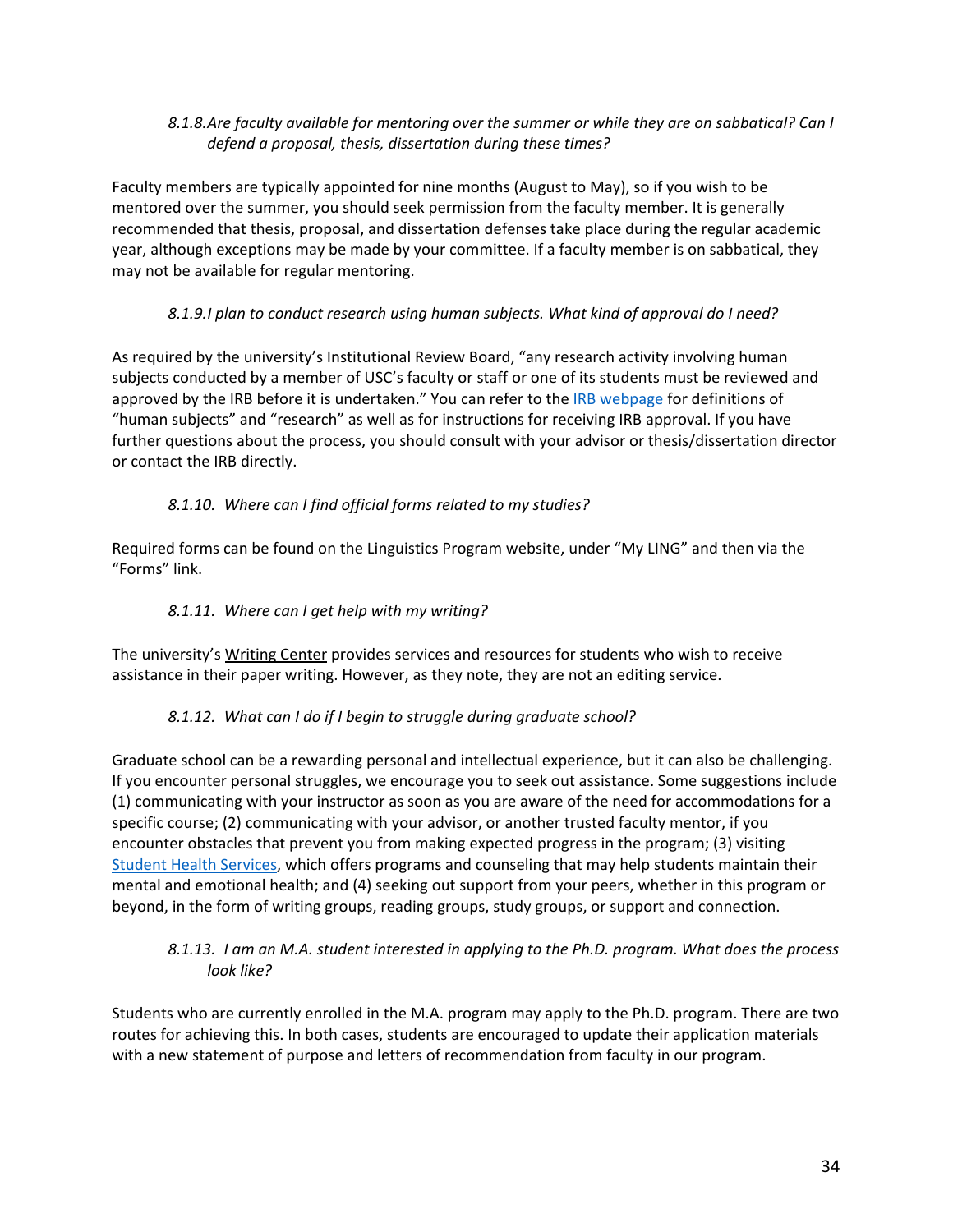Route 1: Students may submit a completely new application (and pay the application fee). This will allow students to update all materials relevant to their application.

Route 2: Students may also use th[e Request for Concurrent Enrollment form.](https://www.sc.edu/study/colleges_schools/graduate_school/documents/request_for_concurrent_enrollment_within_the_same_discipline.pdf) If they choose to do so, they are encouraged to update their application materials through the application portal.

# *8.1.14. Can I obtain a graduate certificate in TESOL along with my M.A. or Ph.D.?*

<span id="page-34-0"></span>Students already enrolled in a graduate degree program at UofSC may also request enrollment in the Certificate of graduate studies in TESOL. If you are a student in the Linguistics Program, you need to submit the [Request for concurrent enrollment form.](https://www.sc.edu/study/colleges_schools/graduate_school/documents/request_for_concurrent_enrollment_within_the_same_discipline.pdf) If admitted to the TESOL certificate program, all courses covering requirements for the certificate can also be used toward satisfying requirements for the M.A or Ph.D. If you are a student in another program (e.g., Anthropology, Women's and Gender Studies, etc.), you need to submit a new application. Students in another program need to check with their program's Graduate Director and their advisor to see whether courses taken towards the TESOL certificate may also apply to their M.A. or Ph.D. program.

# *8.1.15. I am in my last semester of studies. Do I need to be registered for classes?*

<span id="page-34-2"></span><span id="page-34-1"></span>Yes, students are required to be registered for at least 1 credit hour in the semester in which they are finishing their degree.

# *8.1.16. What is the Program of Study and when should it be filed?*

<span id="page-34-3"></span>A program of study is a list of courses that satisfy the requirements for the certificate. Every degreeseeking student, including students enrolled in a certificate program, must complete a program of study (POS) form approved and signed by student's academic advisor, and approved by the graduate director of the program that administers the certificate and the dean of the Graduate School. The signed POS is sent to the Graduate School and placed in the student's file. This formal agreement serves a number of purposes that benefit both the student and the University. It causes the student and advisor to engage in early planning with a specific goal in mind; it provides information on program requirements and for the planning of course offerings; it facilitates subsequent advisement; and it protects the student in the event of unexpected curriculum or faculty changes. The student must file a completed POS form prior to graduation. If necessary, an approved program of study can be modified with a Request for Program Adjustment (**[G-RPA](http://www.sc.edu/study/colleges_schools/graduate_school/forms_library/index.php)**) form.

Every M.A. student must file a Master's program of study (**[M-POS](http://gradschool.sc.edu/forms/Mastersprogramofstudy.pdf)**) in The Graduate School for approval by the dean of The Graduate School. It must be completed and filed within the first 12 months of course work.

Every Ph.D. student must file a doctoral program of study (**[D-POS](https://www.sc.edu/study/colleges_schools/graduate_school/forms_library/index.php)**) in The Graduate School for approval by the dean of The Graduate School. It must be completed and filed within the first 24 months of course work, but earlier if possible.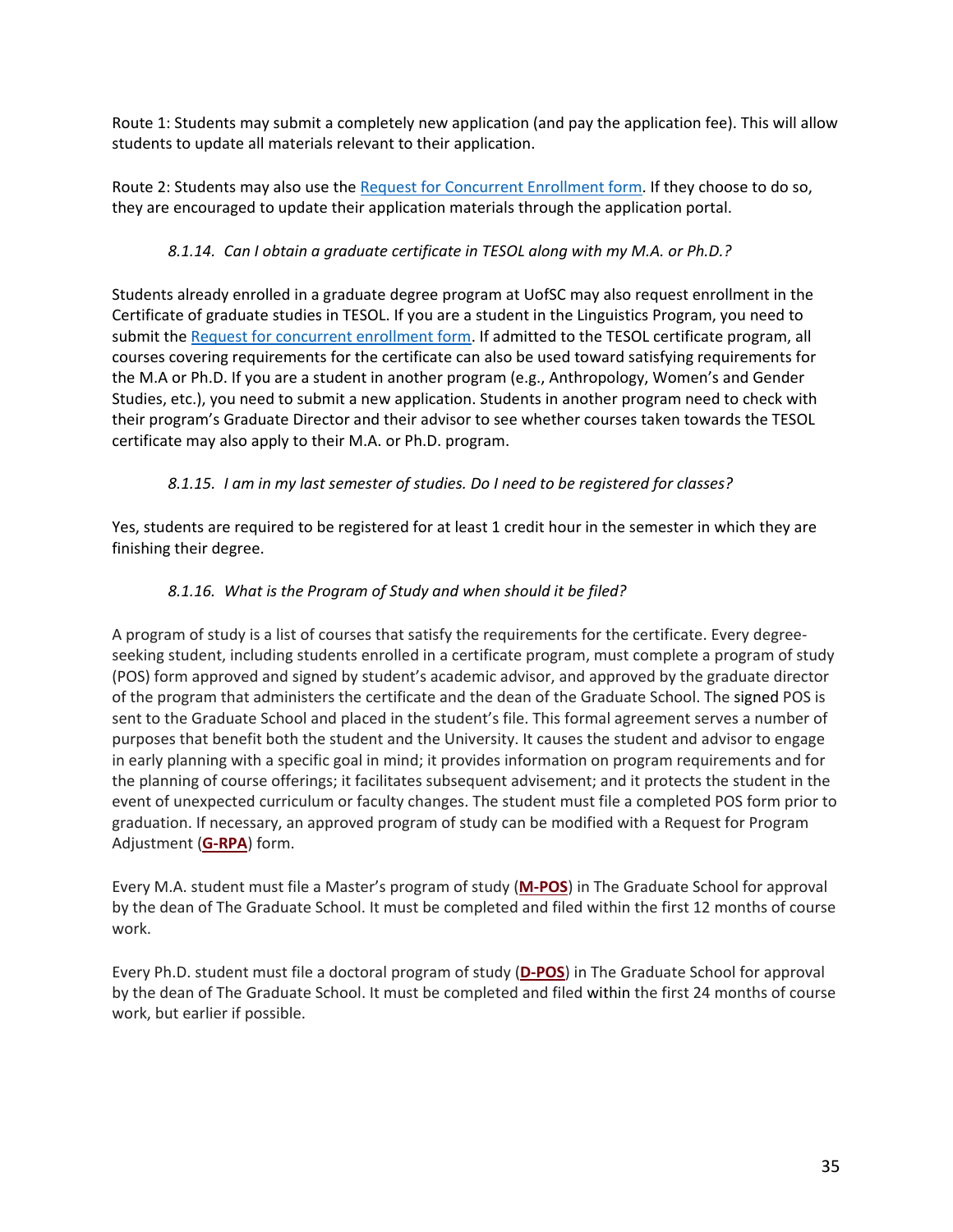#### *8.1.17. What the final steps are required in order to graduate from the M.A. or Ph.D. Program?*

<span id="page-35-0"></span>In order to graduate, you must make sure that you have completed all of the required steps for the [Masters Degree](https://www.sc.edu/study/colleges_schools/graduate_school/academics/progress_to_degree/masters_degree_progress/index.php) or the [Doctoral Degree.](https://www.sc.edu/study/colleges_schools/graduate_school/academics/progress_to_degree/doctoral_degree_progress/index.php) If you are an M.A. student, be sure that you have (1) submitted a program of study (**[M-POS](http://gradschool.sc.edu/forms/Mastersprogramofstudy.pdf)**); (2) completed all program requirements; (3) completed your thesis (if you have chosen the thesis option); and (4) applied for graduation in your final term of study. If you are a Ph.D. student, be sure that you have (1) chosen your committee; (2) completed your admission to candidacy procedures; (3) completed program requirements; (4) submitted a dissertation draft and scheduled your defense; (5) checked your dissertation format; (6) completed your dissertation; (7) submitted your dissertation; (8) submitted the Signature & Approval Form and Survey of Earned Doctorates; (9) applied for graduation in your final term of study; and (10) sent hooding program information. Note that the application for graduation is typically due in September (for Fall) or February (for Spring). Check the Graduate School website for deadlines.

#### *8.1.18. Can my coursework expire?*

Graduate coursework has a 'shelf life'. Courses taken towards a certificate of Graduate studies will expire 4 years after the semester in which they were taken, i.e., courses taken in Fall 2020 will expire at the start of Spring 2024. Courses taken toward the M.A. degree will expire 6 years after the semester in which they were taken, i.e., courses taken in Fall 2020 will expire at the start of Spring 2026. Courses taken towards the Ph.D. degree will expire 10 years after the semester in which they were taken, i.e., courses taken in Fall 2020 will expire at the start of Spring 2030. If this happens, students should consult with the Graduate Director and submit the [Permit for Revalidation Examination](https://www.sc.edu/study/colleges_schools/graduate_school/documents/pre.pdf) form.

#### <span id="page-35-1"></span>**8.2. Ph.D. students**

#### *8.2.1.What is an Advisory Committee?*

<span id="page-35-2"></span>The Advisory Committee is appointed by the program at the beginning of the first term of enrollment and typically includes three faculty members, at least one of whom is in the student's primary field and serves as the committee chair. The chair of the Advisory Committee serves as the student's advisor, but is not necessarily the student's eventual dissertation director. The role of the Advisory Committee is to provide initial advisement of the student, guide academic planning and research efforts, and construct the program of study to file with The Graduate School.

Before the formation of the dissertation committee, each student should meet with their Advisory Committee once a year, usually within the last two weeks of Spring semester classes. During this meeting, the committee reviews the student's materials (a student progress report file and CV) and submits an evaluation form approved by the student and the committee before the last day of classes. If the need arises, the student or their advisor may arrange additional committee meetings.

After the dissertation committee is formed, the dissertation chair serves as the student's advisor, and there is no need for a separate Advisory Committee.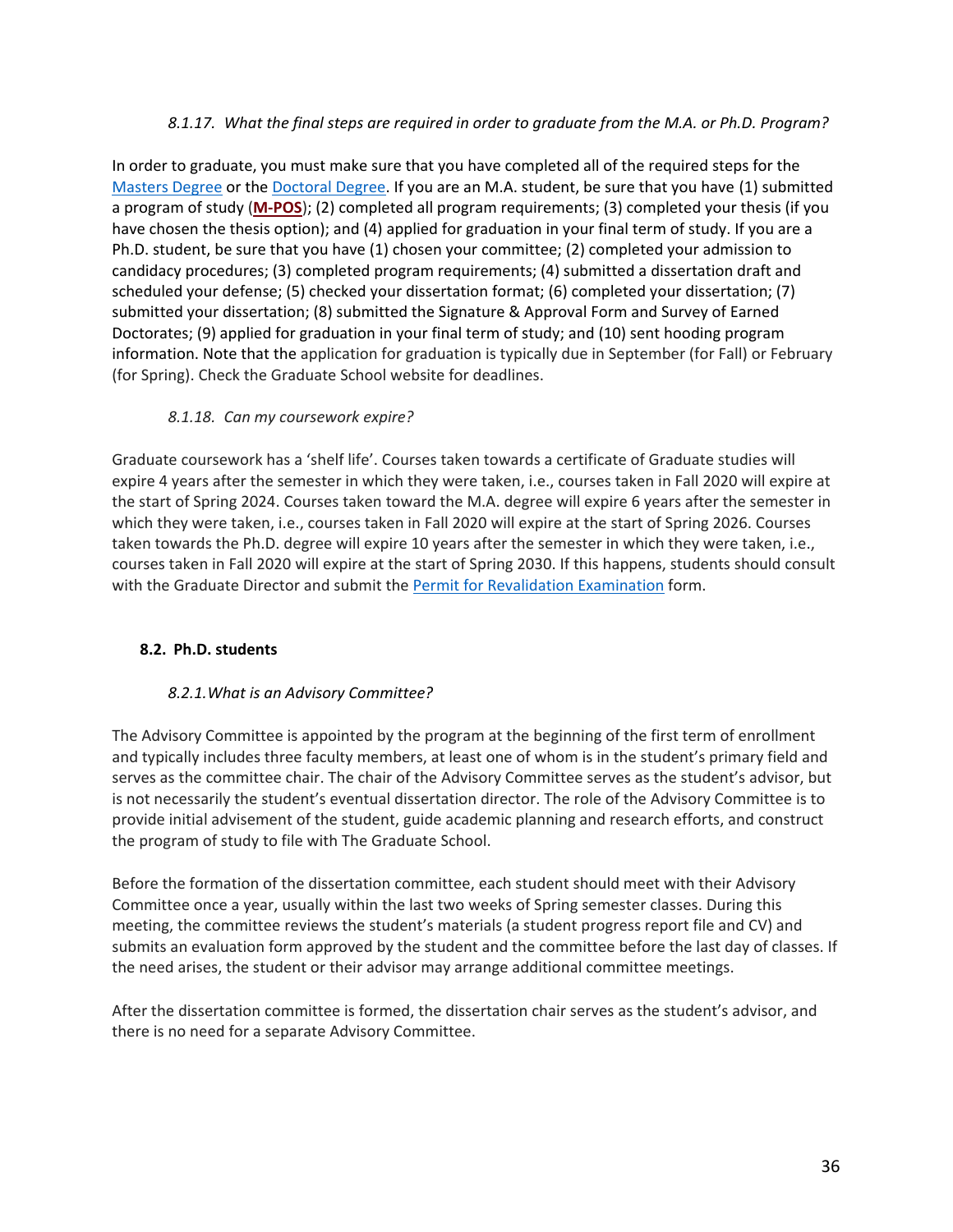#### *8.2.2.How and when do I choose a dissertation director and dissertation committee?*

<span id="page-36-0"></span>The formal establishment of a relationship between a student and their dissertation director takes place after the student successful advances to Ph.D. candidacy in February of their second year. However, students are encouraged to begin communicating with potential dissertation directors as early as their first year in the program. Before student requests that a faculty member serve as the the dissertation director, the student should communicate their likely dissertation plans and, if possible, take at least two courses from the potential director.

## *8.2.3.Can I have more than one primary field?*

<span id="page-36-1"></span>Students are discouraged from choosing more than one primary field, although exceptions can be made if the student clearly articulates a dissertation plan that successfully bridges two subfields and if the student's request for two primary fields is approved by Program faculty during the qualifying process.

## <span id="page-36-2"></span>*8.2.4.If I have not taken a course in my primary field that required a paper with a linguistic analysis, what do I submit as my qualifying paper?*

By the end of their third semester of their second year, students will ideally have taken three courses in their intended primary field, at least one of which required an original analysis of linguistic data. This analysis will serve as the basis of your Qualifying Paper. If a student has not had the opportunity to take such a course, the student should consult with their Advisory Committee about how they will be meeting the Qualifying Paper requirement.

## *8.2.5.What should I do over the summer?*

<span id="page-36-3"></span>If you have not yet defended your dissertation proposal, the summer is an ideal time to explore research topics, read relevant literature, and develop course papers. Some students also choose to participate in reading and writing groups with other students. Others choose to receive formal training at institutes, such as the LSA's Linguistic Institute or the Lavender Languages Institute. If you have defended your dissertation proposal, you will likely be conducting research or writing your dissertation.

#### *8.2.6.How do I register for dissertation hours?*

<span id="page-36-4"></span>Students who have completed all of their coursework should register for dissertation hours with permission from their dissertation director. The schedule coordinator (Sara Brothers) can register you for the course once you fill out this DLLC form [for 2020-2021.](https://forms.office.com/Pages/ResponsePage.aspx?id=GUsqSzXRDkKLsrHNI4mYzBsSQmkGqoVGin4KPfiB_UFUQVpYRDZXMkg2MERXMjJRRUs1N1g3QkZGMC4u)

#### <span id="page-36-5"></span>*8.2.7.If I have been guaranteed funding for fewer years than it will likely take to complete my degree requirements, how can I support myself after guaranteed funding has ended?*

Students can expect to continue their studies a year beyond the years of guaranteed funding. While the program does its best to find teaching positions for such students, it unfortunately cannot make guarantees. Students are strongly encouraged to explore funding opportunities early and often, whether at the university or through other agencies in order to support their research during these additional years.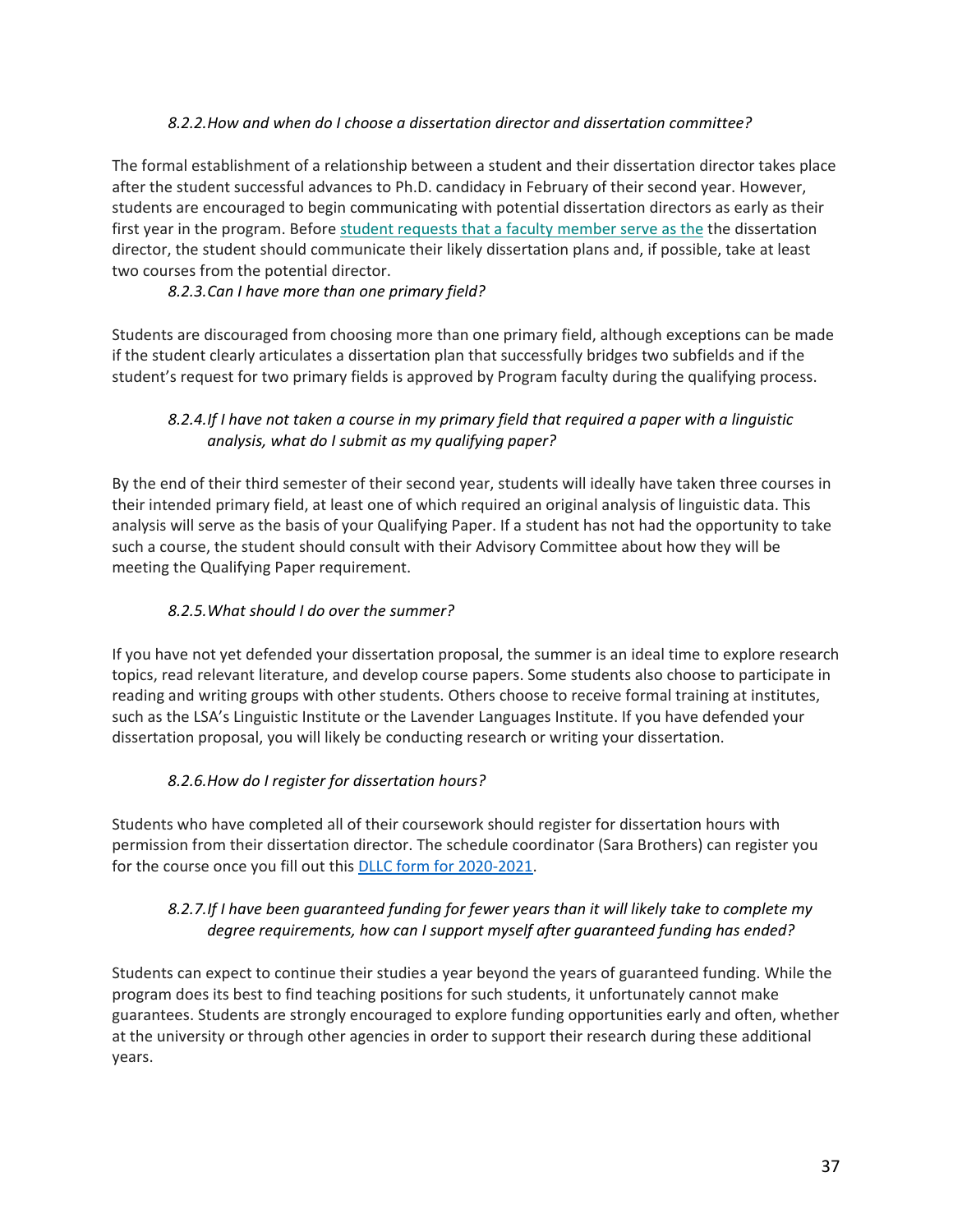## *8.2.8.What kinds of research and grants can I apply for at the university and beyond?*

<span id="page-37-0"></span>In the program:

- Travel grants [from the Linguistics Program](https://sc.edu/study/colleges_schools/artsandsciences/linguistics/my_ling/funding.php)
- Research grants for summer research

#### At the university:

- [Travel grants from the Graduate School](https://www.sc.edu/study/colleges_schools/graduate_school/opportunities_support/travel_grants/index.php)
- [The Bilinksi Fellowship](https://www.sc.edu/study/colleges_schools/artsandsciences/internal/graduatestudents/bilinski_fellows/index.php)
- [SPARC Graduate Research Grant Program](https://www.sc.edu/about/offices_and_divisions/research/internal_funding_awards/students/sparc/index.php)
- [Fellowships offered at the university](https://www.sc.edu/study/colleges_schools/graduate_school/paying_for_graduate_school/fellowships_awards/index.php)

Beyond the university:

- Linguistics Program Doctoral [Dissertation Research Improvement Awards](https://www.nsf.gov/funding/pgm_summ.jsp?pims_id=505033&org=NSF)
- [Social Science Research Council](https://www.ssrc.org/fellowships/)
- [Wenner-Gren Foundation Dissertation Fieldwork Grant](http://www.wennergren.org/programs/dissertation-fieldwork-grants)
- [Spencer Foundation Dissertation Fellowship](https://www.spencer.org/grant_types/dissertation-fellowship)

#### *8.2.9.What kind of teaching opportunities exist? What is the teaching load?*

<span id="page-37-1"></span>The following courses are the most commonly taught by our graduate students: First-Year English composition courses (ENGL 101, ENGL 102), introductory linguistics courses (LING 101, LING 300, LING 301), Language Conflict and Language Rights (LING 240), and language courses (e.g., Spanish, Chinese, French, German). Students typically teach three to four courses over the course of fall and spring. Most Graduate Teaching Assistant (GTA) positions allow students to serve as instructor-of-record, providing valuable teaching experience.

#### *8.2.10. How can I become a better teacher?*

<span id="page-37-2"></span>If you are teaching a course for the first time, you should seek out advice from faculty and students who have taught the course, or a similar course, in the past. You can ask them to share their syllabus and provide tips on handling classroom policies and assignments. You may also decide to visit another instructor's lecture, whether a student or faculty member, provided that you have their permission. In addition, the university offers teaching resources through the [Center for Teaching Excellence,](https://sc.edu/about/offices_and_divisions/cte/) including guides and courses, which you should consult.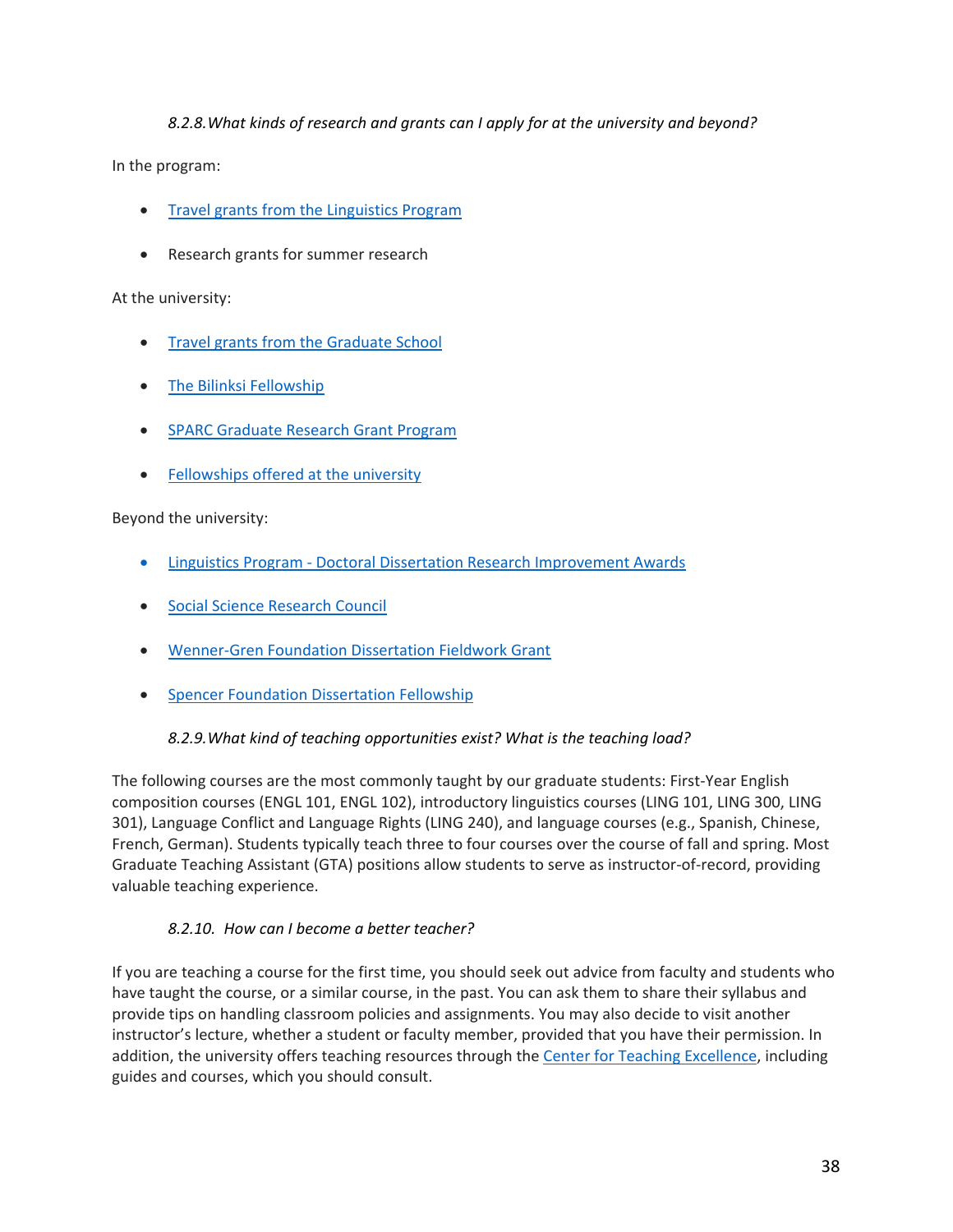If you teach a First-Year English course, you will likely be required to take pedagogy courses offered through the English Department.

If you encounter problems in the classroom, you should talk to your advisor or the Graduate Director, who can provide specific guidance as well as direct you to resources.

## *8.2.11. What is a professional development workshop?*

<span id="page-38-0"></span>Faculty members lead informal workshops that focus on professionally-oriented topics, such as submitting manuscripts to journals, writing grant proposals, attending conferences, and creating syllabi. Topics are typically jointly selected by students and faculty based on need, and workshops take place two to three times per semester.

## <span id="page-38-1"></span>*8.2.12. I have completed my coursework and my minimum dissertation hours. Do I need to be registered for classes?*

A student must be enrolled for at least 1 credit hour during any semester in which dissertation progress is made and such University resources as the library, computer facilities, or faculty time are used. When a student does not enroll for at least one major semester (Fall or Spring), they need to reapply to be readmitted in the program. If a student is not enrolled in classes, they may become ineligible for financial aid and may need to begin repaying their student loans. Students are encouraged to consult with the Office of Financial Aid before they make their decision.

International students are strongly advised to consult with the Office of International Student Services before making such a decision. Non-enrollment for a major semester and lack of GTA-ship may cause revocation of their I-20.

# <span id="page-38-2"></span>*8.2.13. What is Z-status?*

The Dean of The Graduate School, under certain circumstances, may certify that a student's fulltime enrollment is less than the normal requirement of 9 hours for graduate students or 6 hours for students serving as graduate assistants. Students seeking exceptions to minimum enrollment requirements should [submit written requests](https://www.sc.edu/study/colleges_schools/graduate_school/documents/gs-zs_may20.pdf) to the dean of The Graduate School with acceptable justification in a memo from the student's academic advisor or the graduate director of the academic program. International students must also submit the approved **Exemption from [Full-time Enrollment form](https://www.sc.edu/about/offices_and_divisions/international_student_services/immigration/maintaining-your-immigration-status/full-time-enrollment-requirements/index.php)** from International Programs for Students.

Students nearing completion of a doctoral degree requiring a dissertation may be granted special enrollment status and certified as half-time or full-time if the student has completed course work required for the degree except dissertation preparation (899). Eligibility requires verification of three conditions by the student's academic advisor or program graduate director. The memo requesting Zstatus must indicate that:

- 1. all course work on the program of study has been completed except for dissertation preparation (899);
- 2. the student is working on the dissertation full-time, or if applicable, at least half-time; and